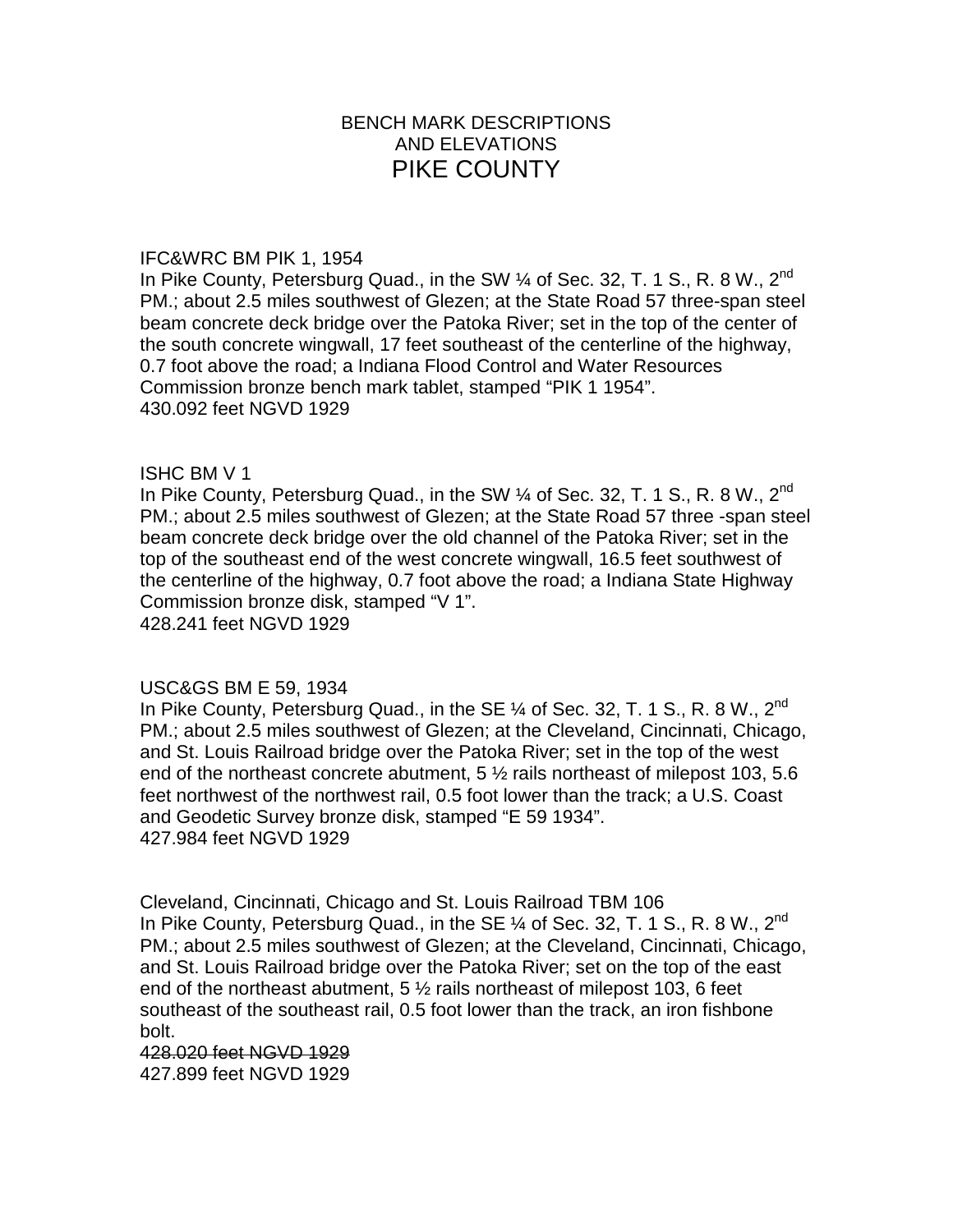In Pike County, Oakland City Quad., in the NE  $\%$  of Sec. 4, T. 2 S., R. 8 W., 2<sup>nd</sup> PM.; about 2.7 miles south of Glezen; about 1.0 mile east along Winslow Patoka Road from its intersection with State Road 57 to a "T"-road south, thence about 1.0 miles generally south to the Martin Cemetery and a dirt road south, thence about 1.3 miles generally south to an abandoned single span steel truss bridge over the old channel of the Patoka River; set on the top of the northeast abutment, 8 feet northwest of the southeast corner of the abutment, 0.3 foot northeast of the southwest face of the abutment; a chiseled triangle. 423.063 feet NGVD 1929

## IFC&WRC BM PIK 2, 1954

In Pike County, Petersburg Quad., in the SW  $\%$  of Sec. 34, T. 1 S., R. 8 W., 2<sup>nd</sup> PM.; about 2.0 miles south of Glezen; about 1.0 mile east along Winslow Patoka Road from its intersection with State Road 57 to a "T"-road south, thence about 1.0 miles generally south to the Martin Cemetery and a dirt road south, thence about 1.3 miles generally south to a single span steel truss bridge over the Patoka River; set in the top of the east end of the south concrete abutment, 10 feet east of the centerline of the road, about level with the road; a Indiana Flood Control and Water Resources Commission bronze bench mark tablet, stamped "PIK 2 1954".

424.220 feet NGVD 1929

## USC&GS BM S 57

In Pike County, Oakland City Quad., in the SW  $\%$  of Sec. 2, T. 2 S., R. 8 W., 2<sup>nd</sup> PM.; at Muren; at the intersection of Ayrshire Road and the crossing of the Southern Railway; set in the top of a concrete post, 0.4 mile southwest of milepost 180, 240 feet southwest of the road crossing, 27 feet northwest of the northwest rail, 4.5 feet south of a telephone pole, 4 feet below the track; a U.S. Coast and Geodetic Survey bronze disk, stamped "S 57 1934". 429.849 feet NGVD 1929

## Southern Railroad BM RV 65

In Pike County, Oakland City Quad., in the NE  $\%$  of Sec. 10, T. 2 S., R. 8 W., 2<sup>nd</sup> PM.; about 0.7 mile southwest of Muren; at the crossing of the Southern Railway and Line Road; set in the top of the center of the north concrete headwall of a culvert, 39 yards northeast of milepost 179, 82 feet northwest of the road crossing, 12.5 feet north of the north rail, 5 feet lower than the track; a Southern Railway monel-metal rivet. 449.441 feet NGVD 1929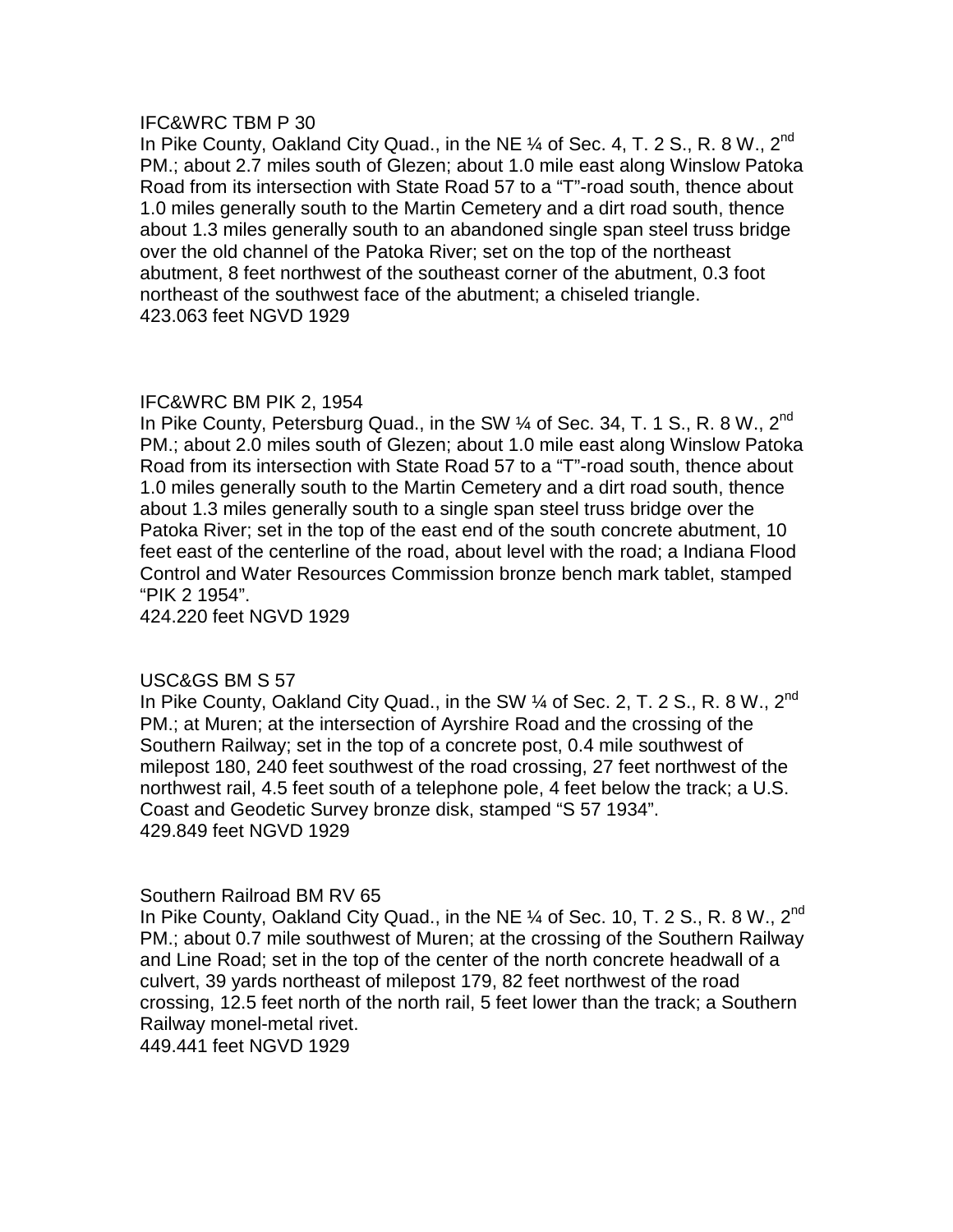In Pike County, Oakland City Quad., in the SW 1/4 of Sec. 2, T. 2 S., R. 8 W., 2<sup>nd</sup> PM.; about 0.5 mile northwest of Muren; about 0.2 mile north along Line Road from its "T" intersection with Ayrshire Road; set in the west side of an 18-inch Maple tree, 75 feet north of a fence line to the east, 68 feet north of a field entrance to the east, 24 feet east of the centerline of Line Road; a railroad spike. 449.358 feet NGVD 1929

## IFC&WRC BM PIK 3, 1954

In Pike County, Petersburg Quad., in the SE  $\%$  of Sec. 34, T. 1 S., R. 8 W., 2<sup>nd</sup> PM.; about 2.3 miles southeast of Glezen; at the Line Road single span steel truss bridge over the Patoka River; set in the top of the east end of the south concrete abutment, 10.5 feet east of the centerline of the road, about level with the road; a Indiana Flood Control and Water Resources Commission bronze bench mark tablet, stamped "PIK 3 1954".

423.700 feet NGVD 1929

## IFC&WRC BM PIK 5, 1954

In Pike County, Petersburg Quad., in the South  $\frac{1}{2}$  of Sec. 36, T. 1 S., R. 8 W., 2<sup>nd</sup> PM.; about 3.5 miles southeast of Glezen; about 0.9 mile south along State Road 61 from the post office at Winslow, thence about 1.2 miles west along the Ayrshire blacktop road to a lane leading north to several houses, thence about 0.4 mile north along the lane and through fields to the railroad, thence west along the railroad to an overpass; set in the top of the north end of the northwest concrete wingwall of the overpass, 41 feet north of the north rail of the overhead track, 9.2 feet west of the west rail of the spur line track, 0.5 foot below the track; a Indiana Flood Control and Water Resources Commission bronze bench mark tablet, stamped "PIK 5 1954".

418.807 feet NGVD 1929

## IFC&WRC TBM P 31

In Pike County, Petersburg Quad., in the SW  $\%$  of Sec. 36, T. 1 S., R. 8 W., 2<sup>nd</sup> PM.; about 3.3 miles southeast of Glezen; at the AW & W railroad single span steel truss bridge over the Patoka River; set on the southwest end-post of the bridge, in the second row of rivets from the west side of the bridge, on the first rivet from the south end of the bridge, 6.3 feet west of the west rail, 1.0 foot below the track; a chiseled cross. 429.094 feet NGVD 1929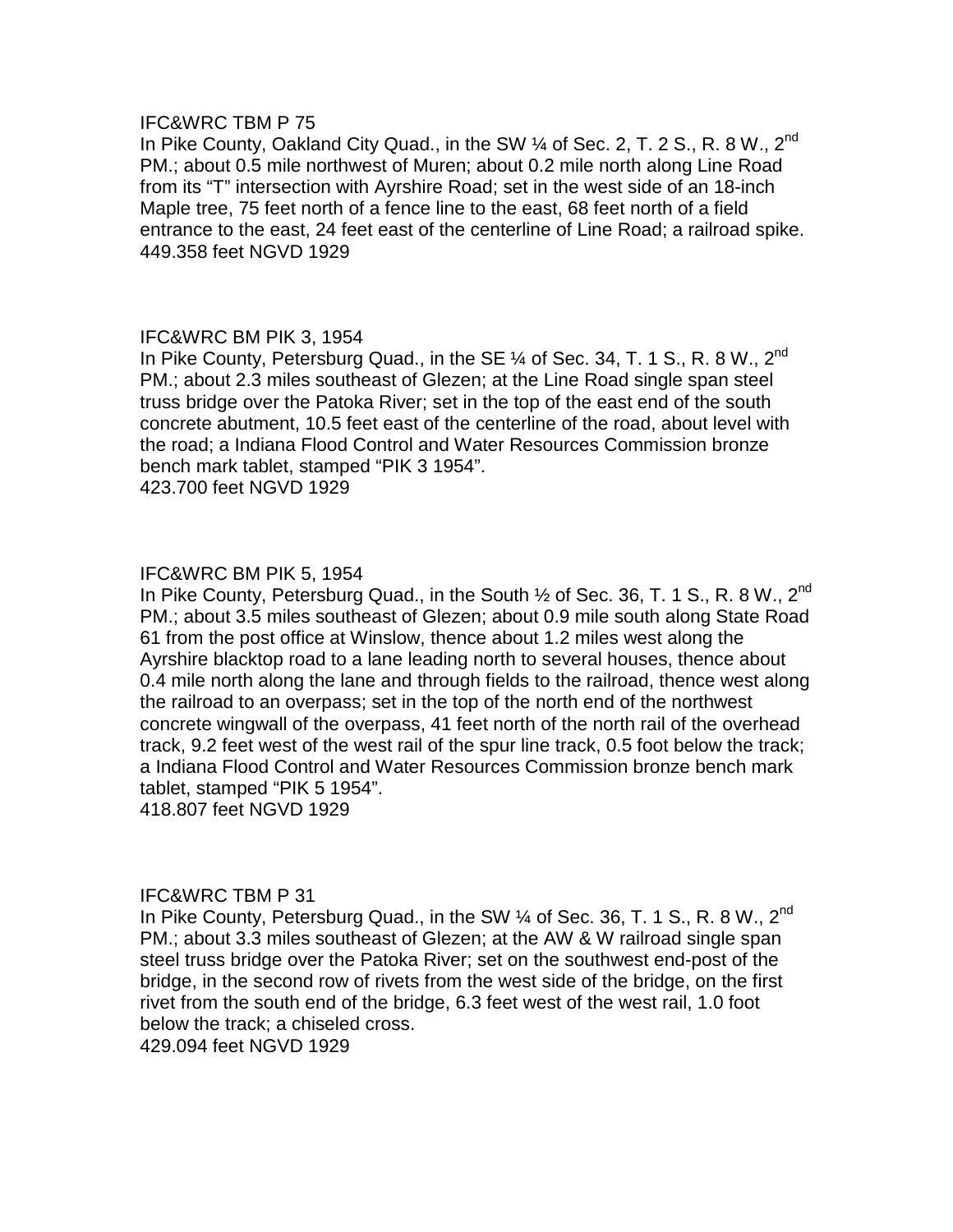#### IFC&WRC BM PIK 4, 1954

In Pike County, Winslow Quad, in the SW 1/4 of Section 32, T. 1 S., R. 7 W., 2<sup>nd</sup> P.M.; at Winslow; at the State Road single steel truss bridge over the Patoka River; set in the top of the southeast end of the southwest concrete bride seat, 14 feet southeast of the centerline of the highway, 4.5 feet below the road; a Indiana Flood Control and Water Resources Commission bronze bench mark tablet, stamped "PIK 4 1954".

DESTROYED – new bridge

427.482 feet NGVD 1929

## IFC&WRC BM PIK 4-A 1961

In Pike County, Winslow Quad, in the SW 1/4 of Section 32, T. 1 S., R. 7 W., 2<sup>nd</sup> P.M.; at Winslow; at the State Road 61 one-span steel truss bridge over the Patoka River; set in the top at the southeast end of the northeast concrete bridge seat, 14 feet southeast of the centerline of the road, 4.5 feet below the road, 2.0 feet southwest of the southwest face of the northeast concrete abutment, 0.6 foot northeast of the southwest face of the northeast bridge seat, 0.5 foot northwest of the southeast face of the northeast bridge seat, 0.2 foot south of the south corner of the rocker pedestal base; a Indiana Flood Control and Water Resources Commission bronze bench mark tablet, stamped "PIK 4-A 1961". 429.820 feet NGVD 1929

## IFC&WRC TBM P 138

In Pike County, Winslow Quad, in the SW 1/4 of Section 32, T. 1 S., R. 7 W., 2<sup>nd</sup> P.M.; at Winslow at the State Road 61 one-span steel truss bridge over the Patoka River; set in the top of the northwest concrete sidewalk of the bridge, 129 feet northeast of the southwest end of the northwest steel handrail, 18 feet northwest of the centerline of the highway, at a wire weight gage attached to the northwest side of the northwest handrail; a chiseled square.

Destroyed – new bridge

433.946 feet NGVD 1929

## IFC&WRC TBM P 32

In Pike County, Winslow Quad, in the SW 1/4 of Section 32, T. 1 S., R. 7 W., 2<sup>nd</sup> P.M.; at Winslow; at the State Road single steel truss bridge over the Patoka River; set on the top of the east corner of the south end of the southeast concrete guardrail, 12.4 feet southeast of the centerline of the highway, 3.2 feet above the road; a chiseled square.

DESTROYED – new bridge

435.282 feet NGVD 1929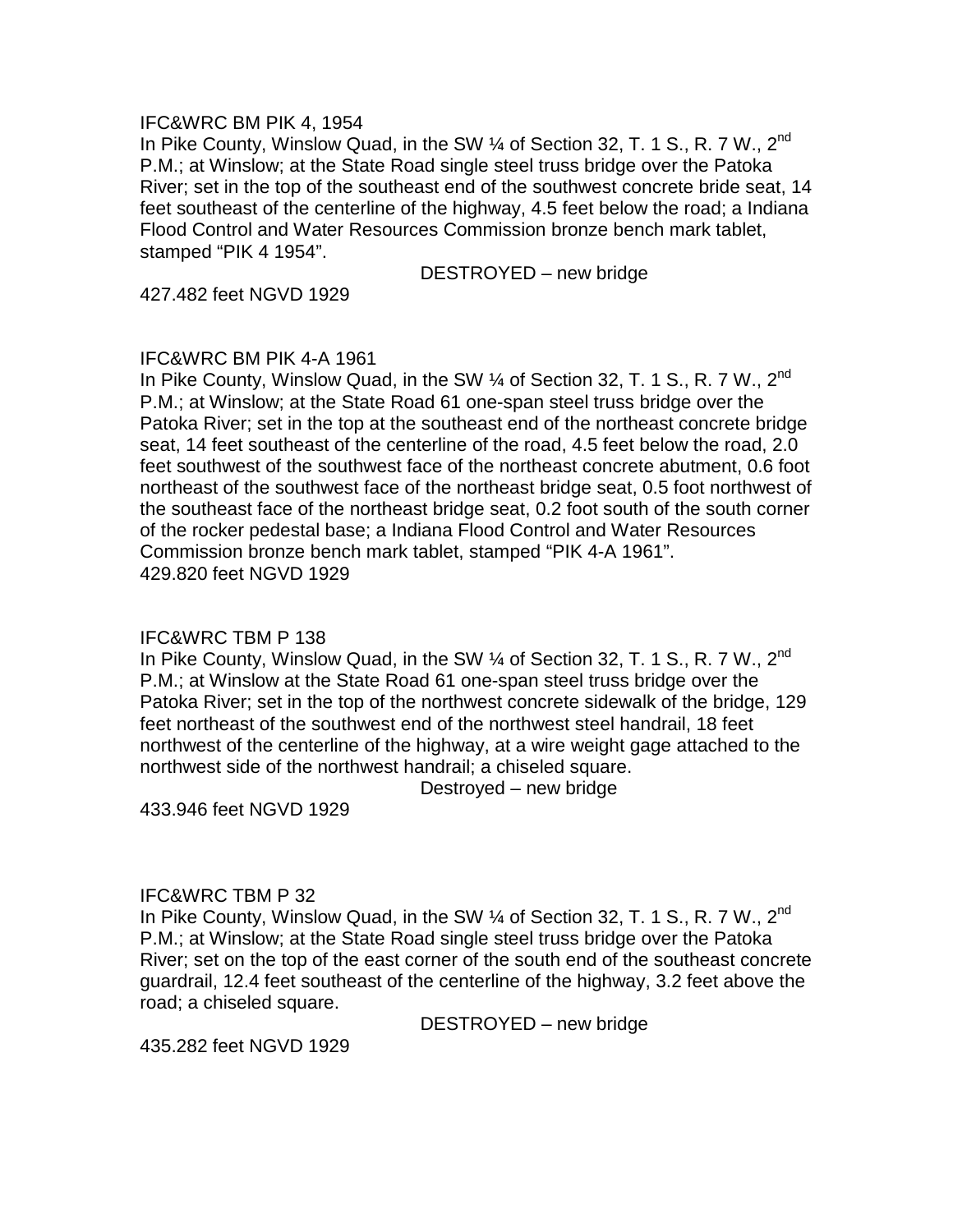In Pike County, Winslow Quad, in the NE  $\frac{1}{4}$  of Section 6, T. 2 S., R. 7 W., 2<sup>nd</sup> P. M.; about 0.3 mile south of Winslow; at the Southern Railroad bridge over the Patoka River; set in the top of the east edge of the north concrete bridge abutment, 3.5 feet north of the north rail, 0.9 foot below the top of the rails, 0.4 foot south of the north face of the west abutment; a chiseled square. 432.921 feet NGVD 1929

## Southern Railroad BM RV 63

In Pike County, Winslow Quad, in the NE 1/4 of Section 6, T. 2 S., R. 7 W., 2<sup>nd</sup> P.M.; at Winslow; at the Southern Railway single span steel truss bridge over the Patoka River; set in the top of the north end of the west concrete abutment, 3.5 feet north of the north rail, 1.2 feet west of the east face of the abutment, 0.5 foot south of the north end of the abutment; a Southern Railway monel-metal rivet. DESTROYED – new bridge

432.962 feet NGVD 1929

# ISHC BM V 117 PIKE

In Pike County, Winslow Quad, in the NE 1/4 of Section 6, T. 2 S., R. 7 W., 2<sup>nd</sup> P.M.; about 0.6 mile south of Winslow; 0.65 mile generally south along State Road 61 from the Post Office at Winslow to the State Road 61 75-foot concrete overflow bridge for the Patoka River; set in the top of the southwest end of the northwest concrete sidewalk, 16 feet northwest of the centerline of the highway, 1.9 feet northeast of the southwest face of the northwest concrete guardrail, 1.8 feet northwest of the southeast face of the northwest curbing, 0.7 foot above the highway, 0.2 foot southeast of the southeast face of the northwest concrete guardrail; a Indiana State Highway Commission bench mark tablet, stamped "V 117 PIKE".

434.810 feet NGVD 1929

## IFC&WRC BM PIK 6, 1954

In Pike County, Augusta Quad., in the South  $\frac{1}{2}$  of Sec. 5, T. 2 S., R. 7 W., 2<sup>nd</sup> PM.; about 2.3 miles northwest of Augusta; at the 350 East Road single span steel truss bridge over the Patoka River; set in the top of the northwest tubular pier, 8 feet northwest of the centerline of the road, 0.7 foot below the road; a Indiana Flood Control and Water Resources Commission bronze bench mark tablet, stamped "PIK 6 1954". 427.048 feet NGVD 1929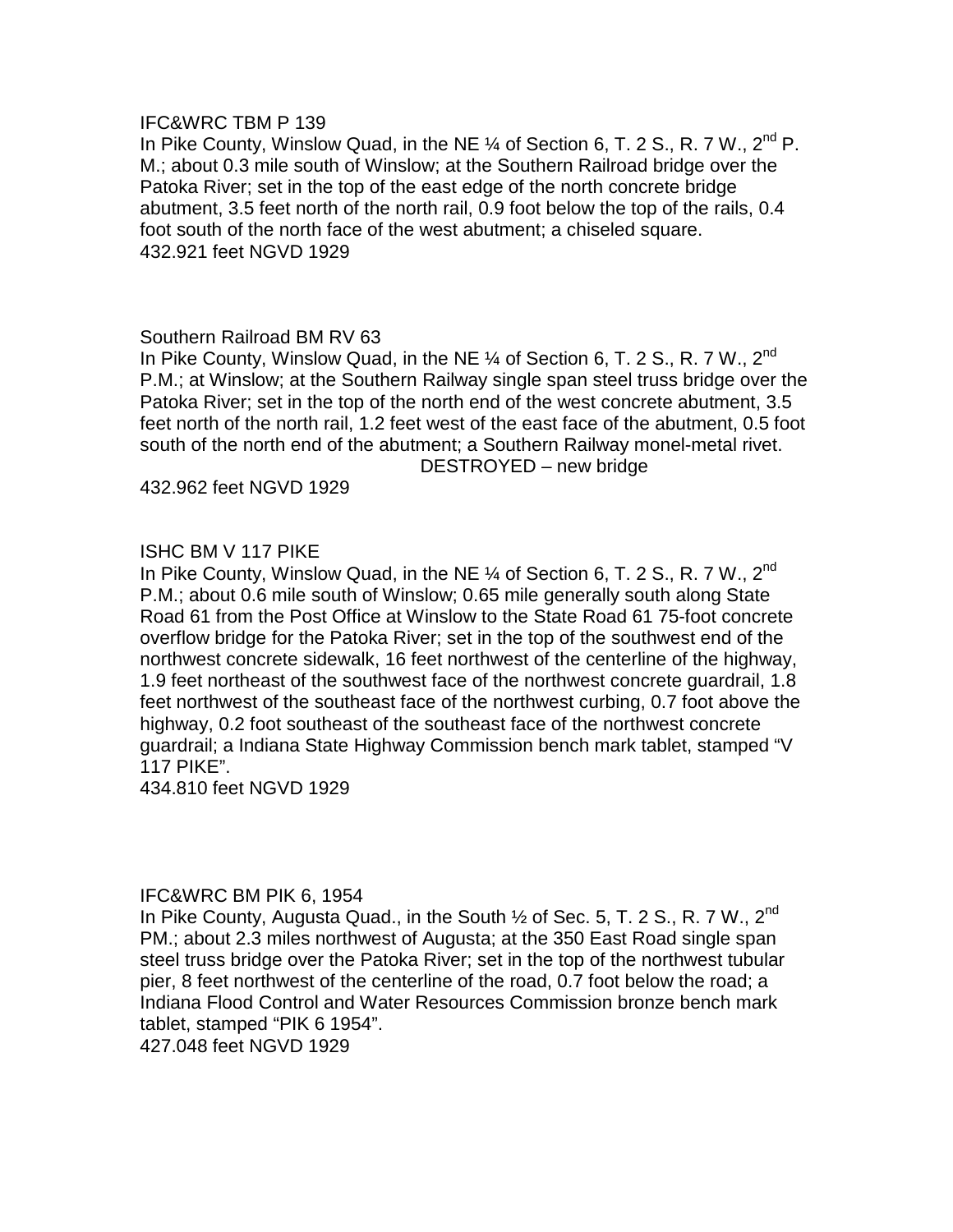In Pike County, Augusta Quad., in the NE  $\%$  of Sec. 8, T. 2 S., R. 7 W., 2<sup>nd</sup> PM.; about 2.0 miles northwest of Augusta; about 0.5 mile north along 350 East Road (gravel) from its intersection with State Road 364 to a east-west gravel road, in the southeast quarter of the intersection; set in the north side of a 30-inch Oak tree, 16 feet south of the centerline of the east-west road, 15 feet east of the centerline of 350 East Road; a railroad spike.

**Destroyed May 13, 1960 J.A.N.** 

475.518 feet NGVD 1929

## IFC&WRC TBM P 34

In Pike County, Augusta Quad., in the NW 1/4 of Sec. 9, T. 2 S., R. 7 W., 2<sup>nd</sup> PM.; about 1.9 miles northwest of Augusta; about 0.5 mile north along 350 East Road (gravel) from its intersection with State Road 364 to a east-west gravel road (400 South Road), thence about 0.6 mile east along the gravel road to a 5 x 6-foot concrete box culvert over an unnamed tributary to the Patoka River; set in the top of the south headwall of the culvert, 11 feet south of the centerline of 400 South Road, 4.2 feet east of the west end of the headwall, 0.3 foot southeast of the northwest face of the concrete headwall, about 2.4 feet above the ground; a chiseled triangle.

 $427.859$  feet NGVD 1929  $2<sup>nd</sup>$  Order

## IFC&WRC BM PIK 7, 1954

In Pike County, Augusta Quad., in the SE  $\%$  of Sec. 4, T. 2 S., R. 7 W., 2<sup>nd</sup> PM.; about 2.3 miles north of Augusta; about 0.5 mile north along 350 East Road (gravel) from its intersection with State Road 364 to a east-west gravel road, thence about 1.3 miles east along the gravel road to a "T"-road north, thence 0.5 mile north, at a small concrete bridge over Mill Creek; set in the top of the west end of the south abutment, 8 feet west of the centerline of the road, 0.8 foot below the road; a Indiana Flood Control and Water Resources Commission bronze bench mark tablet, stamped "PIK 7 1954". 429.243 feet NGVD 1929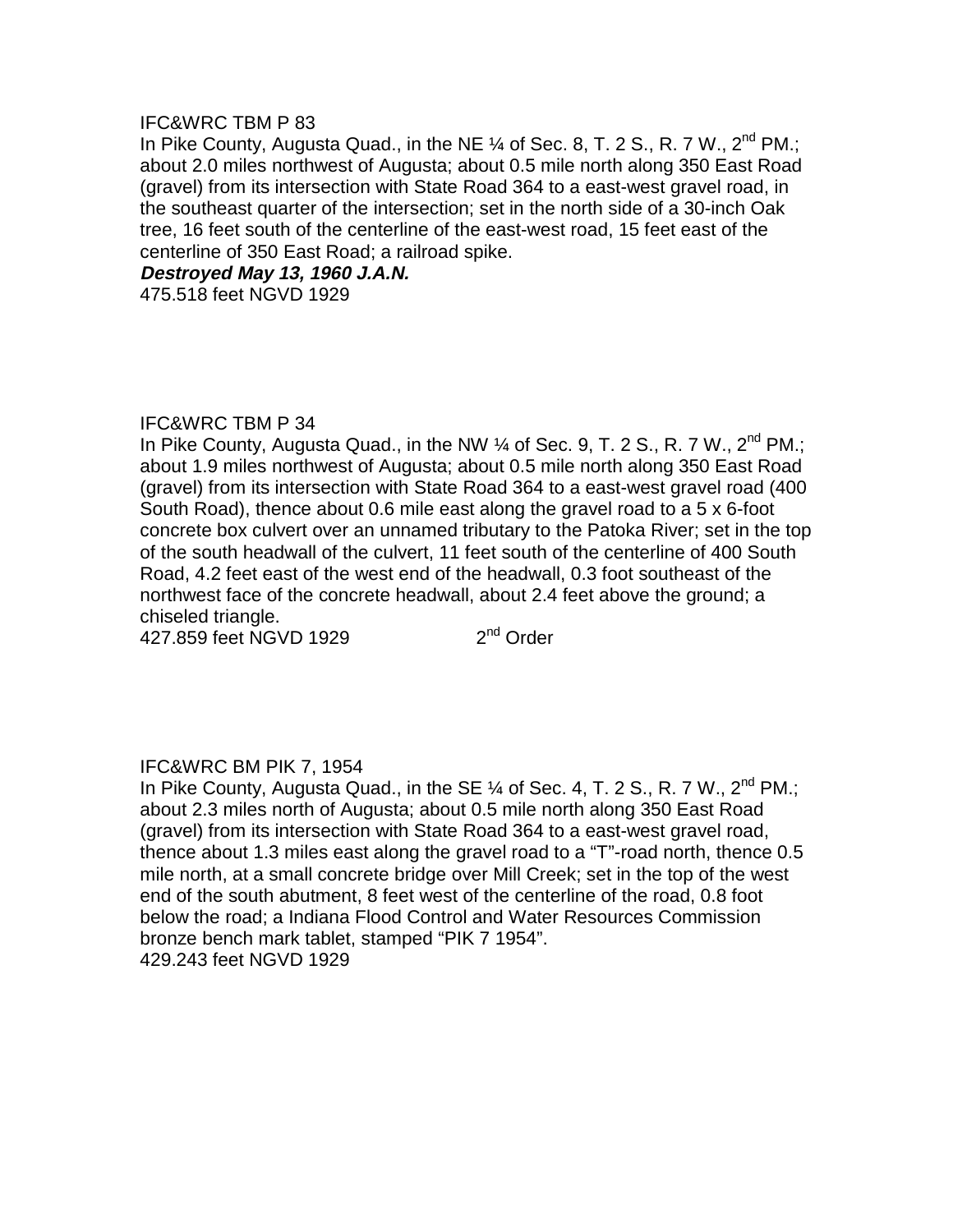In Pike County, Augusta Quad., in the NW  $\%$  of Sec. 3, T. 2 S., R. 7 W., 2<sup>nd</sup> PM.; about 2.3 miles north of Augusta; about 0.5 mile north along 350 East Road (gravel) from its intersection with State Road 364 to a east-west gravel road, thence about 1.3 miles east along the gravel road to a "T"-road north, thence 0.6 mile north and 0.6 mile generally east along a gravel road, at a right angle turn in the road, 0.1 mile east of a farmhouse; set in the west side of a 26-inch tree, 15 feet north of the extended centerline of the road leading west, 7 feet west of the extended centerline of the road leading south, 1.0 foot above the ground; a railroad spike.

# **Destroyed May 12, 1960 J.A.N.**

522.300 feet NGVD 1929

## Southern Railway BM RV 62

In Pike County, Augusta Quad., in the NW 1/4 of Sec. 2, T. 2 S., R. 7 W., 2<sup>nd</sup> PM.: about 3.2 miles northeast of Augusta; at the Iron Bridge Road single span steel truss bridge over the Patoka River; 21 feet south of the south rail of the Southern Railway, 1.5 feet lower than the track, 0.8 foot north of the south edge of the northwest wingwall of the north abutment, 0.6 foot east of the west side of the wingwall; a Southern Railway monel-metal rivet.

# **Reported destroyed US&GS publication Sept. 1968**

437.565 feet NGVD 1929

## IFC&WRC BM PIK 8, 1954

In Pike County, Augusta Quad., in the NW 1/4 of Sec. 2, T. 2 S., R. 7 W., 2<sup>nd</sup> PM.; about 3.2 miles northeast of Augusta; at the Iron Bridge Road single span steel truss bridge over the Patoka River; set in the top of the east end of the south concrete truss seat, between the rails of the truss, 8 feet east of the centerline of the road, 5.0 feet below the top of the wood bridge deck, 1.8 feet west of the east face of the bridge seat, 1.8 feet north of the north face of the concrete bridge deck seat, 1.3 feet south of the north face of the concrete bridge seat; a Indiana Flood Control and Water Resources Commission bronze bench mark tablet, stamped "PIK 8 1954".

435.125 feet NGVD 1929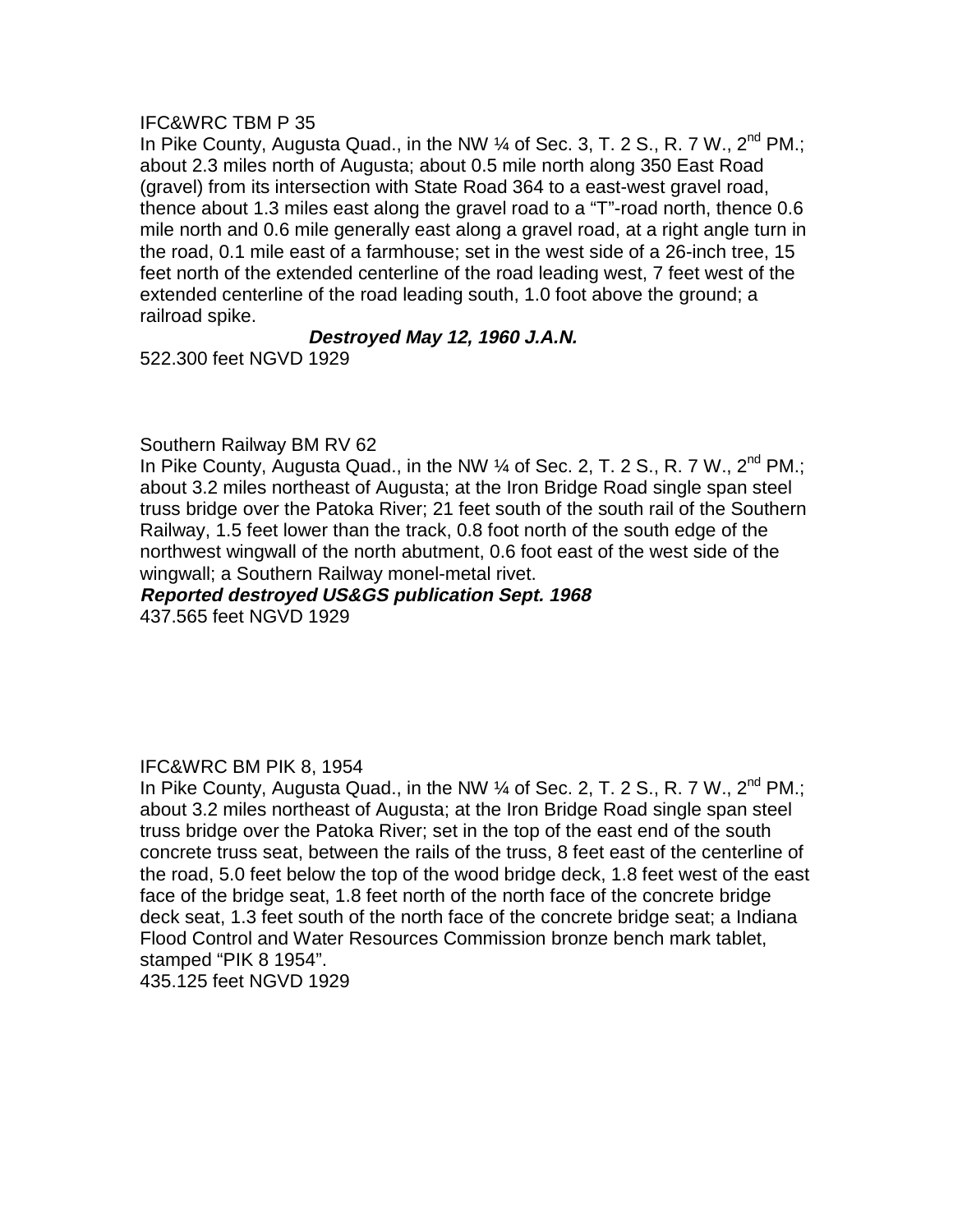#### USC&GS BM P 57, 1934

In Pike County, Augusta Quad., in the SE  $\%$  of Sec. 2, T. 2 S., R. 7 W., 2<sup>nd</sup> PM.; about 3.2 miles northeast of Augusta; about 0.6 mile southeast along the Southern Railroad from its crossing of Iron Bridge Road; set vertically in the face of a sandstone rock, 57 feet northwest of milepost 187, 10 feet north of the north rail, 3.5 feet higher than the track; a U.S. Coast and Geodetic Survey bronze disk, stamped "P 57 1934".

447.558 feet NGVD 1929

## IFC&WRC BM PIK 9, 1954

In Pike County, Augusta Quad., in the SW  $\%$  of Sec. 12, T. 2 S., R. 7 W., 2<sup>nd</sup> PM.; about 3.2 miles northeast of Augusta; about 4.2 miles east along State Road 364 from its intersection with State Road 61 to the fork in the road at the Pike County State Forest, thence about 0.5 mile generally south along a gravel road to a "T"-road leading south, thence about 1.0 mile east to the Patoka River; set on the top of the northeast edge of a sandstone ledge rock, 215 feet northwest of an abandoned spur line railroad bridge over the Patoka River, 74 feet north of a road crossing leading to the forest, 22 feet southwest of the southwest edge of the Patoka River, 7 feet east of a 30-inch twin-trunk Black Oak tree; a Indiana Flood Control and Water Resources Commission bronze bench mark tablet, stamped "PIK 9 1954".

424.336 feet NGVD 1929

## IFC&WRC TBM P 37

In Pike County, Velpen Quad., in the NW  $\%$  of Sec. 19, T. 2 S., R. 6 W.,  $2^{nd}$  PM.: about 1.0 mile northwest of Pikeville; about 0.7 mile generally north along State Road 257 from the general store at Pikeville, to a "T"-road junction leading northwest along the south side of the Patoka River, thence 0.5 mile northwest to a steel pony truss bridge over a tributary (Cup Creek) to the Patoka River; set on the northwest corner of the concrete slab bridge floor, 0.2 foot south of the north side of the bridge floor, 0.2 foot east of the west end of the bridge floor; a chiseled triangle. 436.547 feet NGVD 1929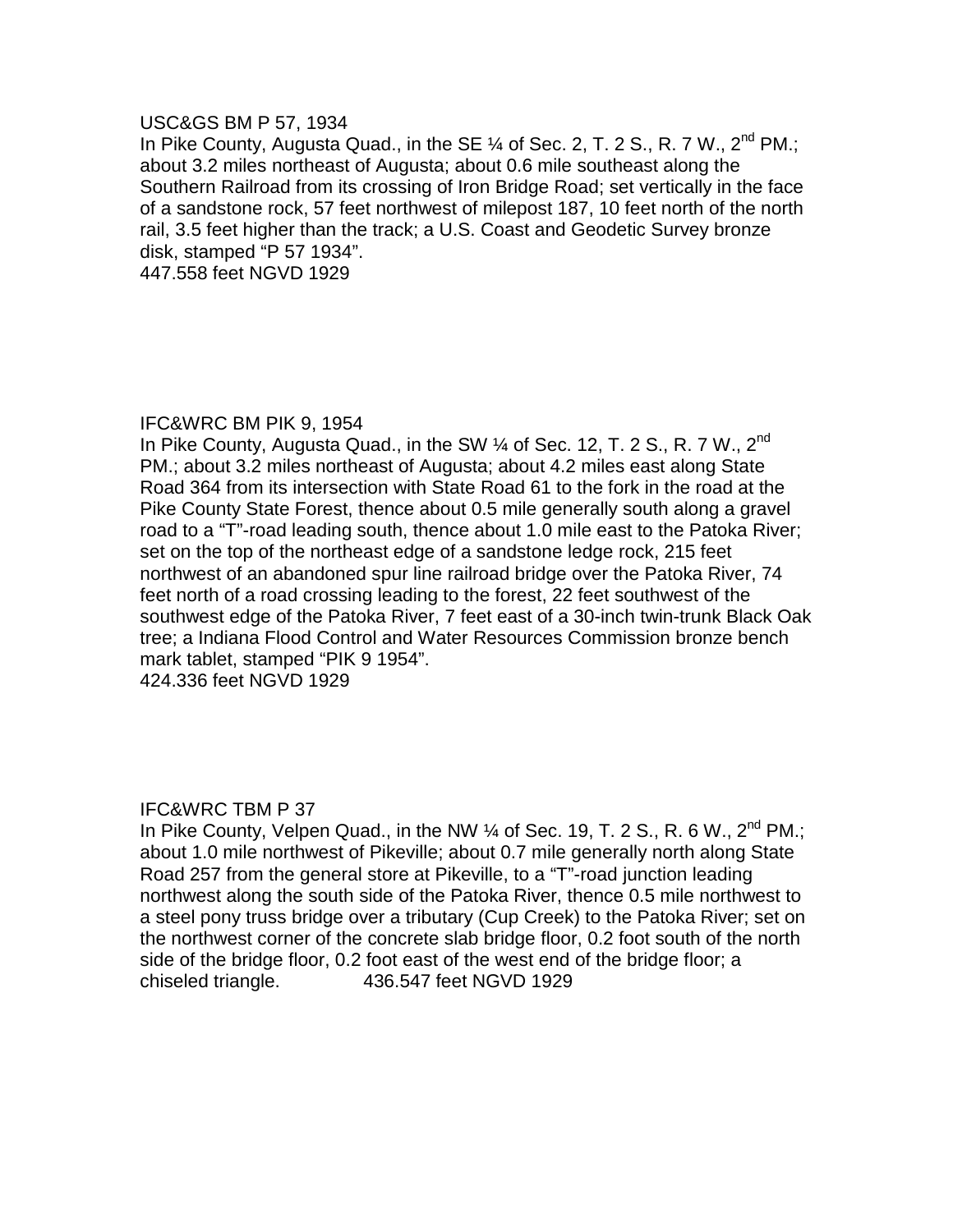#### IFC&WRC BM PIK 11, 1954

In Pike County, Velpen Quad., in the NE  $\%$  of Sec. 19, T. 2 S., R. 6 W., 2<sup>nd</sup> PM.; about 0.5 mile north-northwest of Pikeville; at the State Road 257 single span wooden covered bridge over the Patoka River; set in the top of the southwest wingwall, 11 feet northwest of the centerline of the road, 1.2 feet northeast of the southwest edge of the wingwall; a Indiana Flood Control and Water Resources Commission bronze bench mark tablet, stamped "PIK 11 1954".

Destroyed-new bridge

441.890 feet NGVD 1929

## IFC&WRC TBM P 99

In Pike County, Velpen Quad., in the SE  $\%$  of Sec. 19, T. 2 S., R. 6 W., 2<sup>nd</sup> PM.; about 0.2 mile north of Pikeville; 0.25 mile generally north along State Road 257 from the general store at Pikeville; set in a 24-inch Oak tree, 500 feet northwest of Pikeville School No. 3, 35 feet east of the centerline of the road; a railroad spike. 506.018 feet NGVD 1929

## IFC&WRC TBM P 39

In Pike County, Velpen Quad., in the SE  $\%$  of Sec. 20, T. 2 S., R. 6 W., 2<sup>nd</sup> PM.; about 0.8 mile northeast of Pikeville; about 350 feet north along State Road 257 from the general store at Pikeville, to a "T"-road junction of a gravel road leading east, thence about 0.4 miles along the gravel road to a "T"-road junction of a north-south gravel road, thence about 0.7 mile north and east to a single span steel pony truss bridge over a tributary (Rock Creek) to the Patoka River; set on the south rivet of a post bracket, on the southwest end of the bridge, 6.5 feet south of the centerline of the road, 0.9 foot above the road, a filed cross. 439.071 feet NGVD 1929

## IFC&WRC TBM P 38

In Pike County, Velpen Quad., in the NE  $\%$  of Sec. 19, T. 2 S., R. 6 W., 2<sup>nd</sup> PM.; about 0.5 mile north-northwest of Pikeville; at the State Road 257 single span wooden covered bridge over the Patoka River; set on the top of the north wingwall, 11 feet northwest of the centerline of the road, 0.2 foot southeast of the northwest edge of the wingwall, 0.2 foot southwest of the northeast edge of the wingwall; a chiseled square.

Destroyed-new bridge

439.770 feet NGVD 1929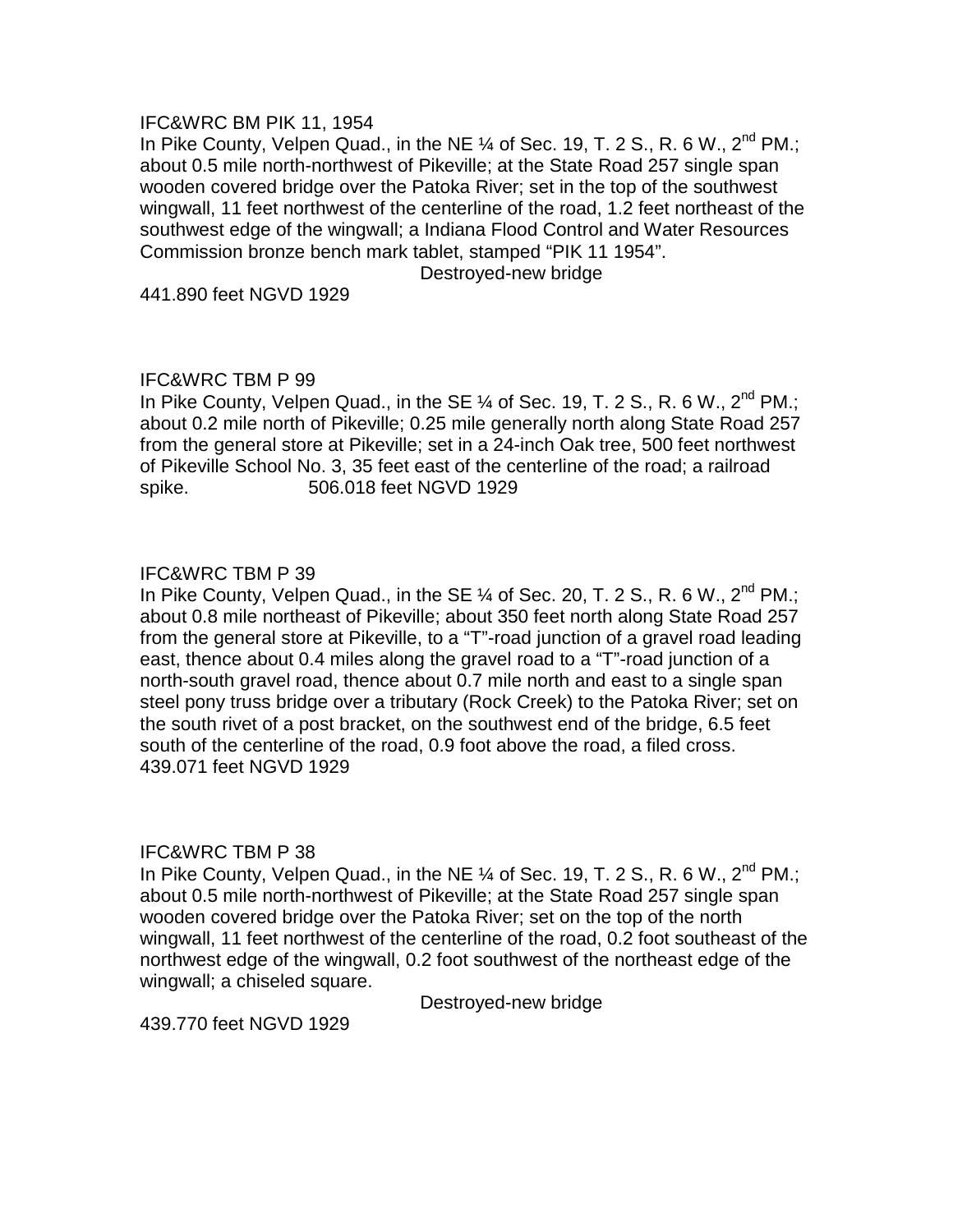#### USC&GS BM N 57, 1934

In Pike County, Velpen Quad., in the SW  $\%$  of Sec. 8, T. 2 S., R. 6 W., 2<sup>nd</sup> PM.; at Velpen; about 0.1 mile west along State Road 257 from the Baptist Church at Velpen Indiana, thence 320 feet south along a gravel road to the crossing of the Southern Railway; set in the top of a concrete post, 0.3 mile west of milepost 190, 27 yards west of the centerline of the road, 15 yards west of the east end of a switch, 11 feet south of the south rail, 2 feet lower than the track; a U.S. Coast and Geodetic Survey bronze disk, stamped "N 57 1934".

#### **Destroyed**

488.917 feet NGVD 1929

## Southern Railway BM RV 61

In Pike County, Velpen Quad., in the NW  $\%$  of Sec. 8, T. 2 S., R. 6 W., 2<sup>nd</sup> PM.; about 0.3 mile northwest of Velpen; about 0.2 mile west along State Road 257 from the Baptist Church at Velpen, thence about 0.4 mile northwest along a gravel road to the crossing of the Southern Railway; set in the top of the east headwall of a culvert, 0.25 mile east of milepost 189, 11 yards south of a fence line, 17 feet northeast of the centerline of the road, 11.4 feet north of the north rail, 0.4 foot west of the east end of the headwall, level with the track; a Southern Railway monel-metal rivet.

464.471 feet NGVD 1929

## IFC&WRC BM PIK 12, 1954

In Pike County, Velpen Quad., in the SW  $\%$  of Sec. 16, T. 2 S., R. 6 W., 2<sup>nd</sup> PM.; about 1.3 mile southeast of Velpen; at the 550 South Road single span steel truss bridge over the Patoka River, at the east side of a field road entrance leading south; set in the top of a concrete post, 71 feet west of the west end of the bridge, 20 feet south of the centerline of 550 South Road, 6.5 feet west of an 8-inch Birch tree, level with the ground; a Indiana Flood Control and Water Resources Commission bronze bench mark tablet, stamped "PIK 12 1954". Destroyed with the construction of a new bridge 435.369 feet NGVD 1929

#### Southern Railway BM RV 60

In Pike County, Velpen Quad., in the NW  $\frac{1}{4}$  of Sec. 16, T. 2 S., R. 6 W., 2<sup>nd</sup> PM.; about 1.0 mile southeast of Velpen; at the Southern Railway single span steel truss bridge over the Patoka River; set in the top of the southeast corner of the southwest wingwall, 5 feet south of the south rail, 1.0 foot lower than the track; a Southern Railway monel-metal rivet. 445.376 feet NGVD 1929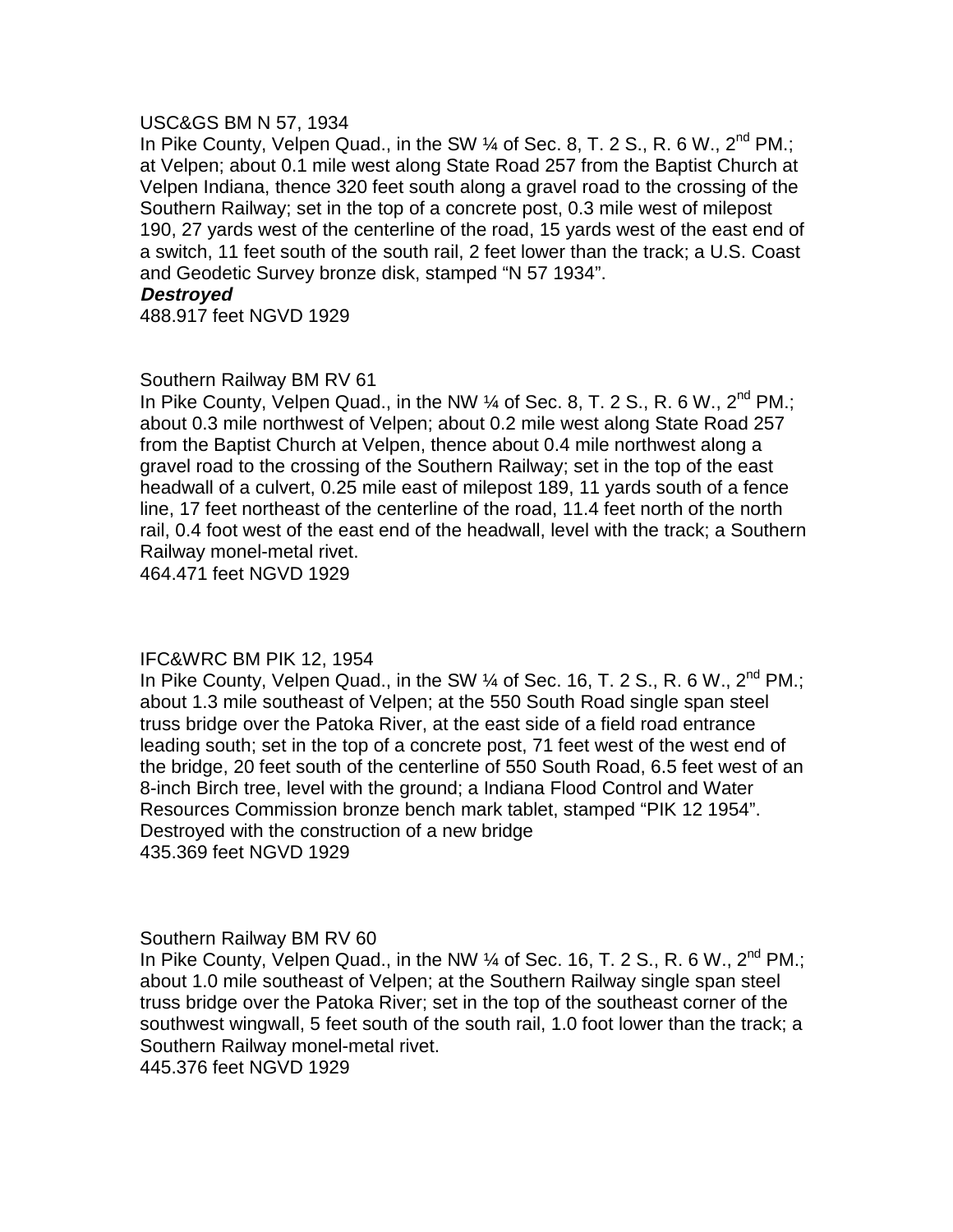#### USC&GS BM M 57

In Pike County, Velpen Quad., in the NW  $\frac{1}{4}$  of Sec. 16, T. 2 S., R. 6 W., 2<sup>nd</sup> PM.; about 1.0 mile southeast of Velpen; at the Southern Railway single span steel truss bridge over the Patoka River; set in the top of the south end of the east abutment, 85 yards northwest of milepost 191, 5 feet southwest of the southwest rail, 0.5 foot lower than the track; a U.S. Coast and Geodetic Survey bronze disk, stamped "M 57 1934".

446.170 feet NGVD 1929

## IFC&WRC BM PIK 13, 1959

In Pike County, Iona Quad., in the NW 1/4 of Sec. 18. T. 1 N., R. 9 W., 2<sup>nd</sup> PM.: about 0.9 mile northeast of Giro; about 0.45 mile northeast along a road from the crossroads near the Giro Church to a "T"-road to the north, thence 1.05 miles generally north to a one-span steel truss bridge over Harbin (Harvest) Creek; set in the top of the southeast wingwall, 9.6 feet east of the centerline of the bridge, 2.3 feet south of the south end of the bridge, 0.6 foot below the bridge floor; a Indiana Flood Control and Water Resources Commission bronze bench mark tablet, stamped "PIK 13 1959".

405.675 feet NGVD 1929

#### BM USED 30 TT 31

In Pike County, Iona Quad., in the NW  $\%$  of Sec. 18. T. 1 N., R. 9 W., 2<sup>nd</sup> PM.; about 1.1 miles northeast of Giro; about 0.45 mile northeast along a road from the crossroads near the Giro Church to a "T"-road to the north, thence 1.35 miles north and east to a "T"-road east at a clump of trees; 27 feet east of the north south road, 14 feet south of the T-road, 1.0 foot east of the center tree of the clump of three trees, 0.5 foot above the ground; a U.S. Engineer Department bench mark pipe.

410.374 feet NGVD 1929

## IFC&WRC BM PIK 14, 1959

In Pike County, Iona Quad., in the NW  $\frac{1}{4}$  of Sec. 17. T. 1 N., R. 9 W., 2<sup>nd</sup> PM.; about 1.6 miles northeast of Giro; about 0.45 mile northeast along a road from the crossroads near the Giro Church to a "T"-road to the north, thence 1.85 miles generally north and east along a winding gravel road to a "T"-road northeast and southwest, thence 0.10 mile northeast to a one-span bridge over a dry creek bed; set at the southwest corner of the bridge floor, 56.6 feet west of the centerline of a "Y"-intersection northeast of the bridge, 6.6 feet south of the centerline of the bridge, 0.7 foot north of the south corner, 0.4 foot east of the west end; a Indiana Flood Control and Water Resources Commission bronze bench mark tablet, stamped "PIK 14 1959".

408.127 feet NGVD 1929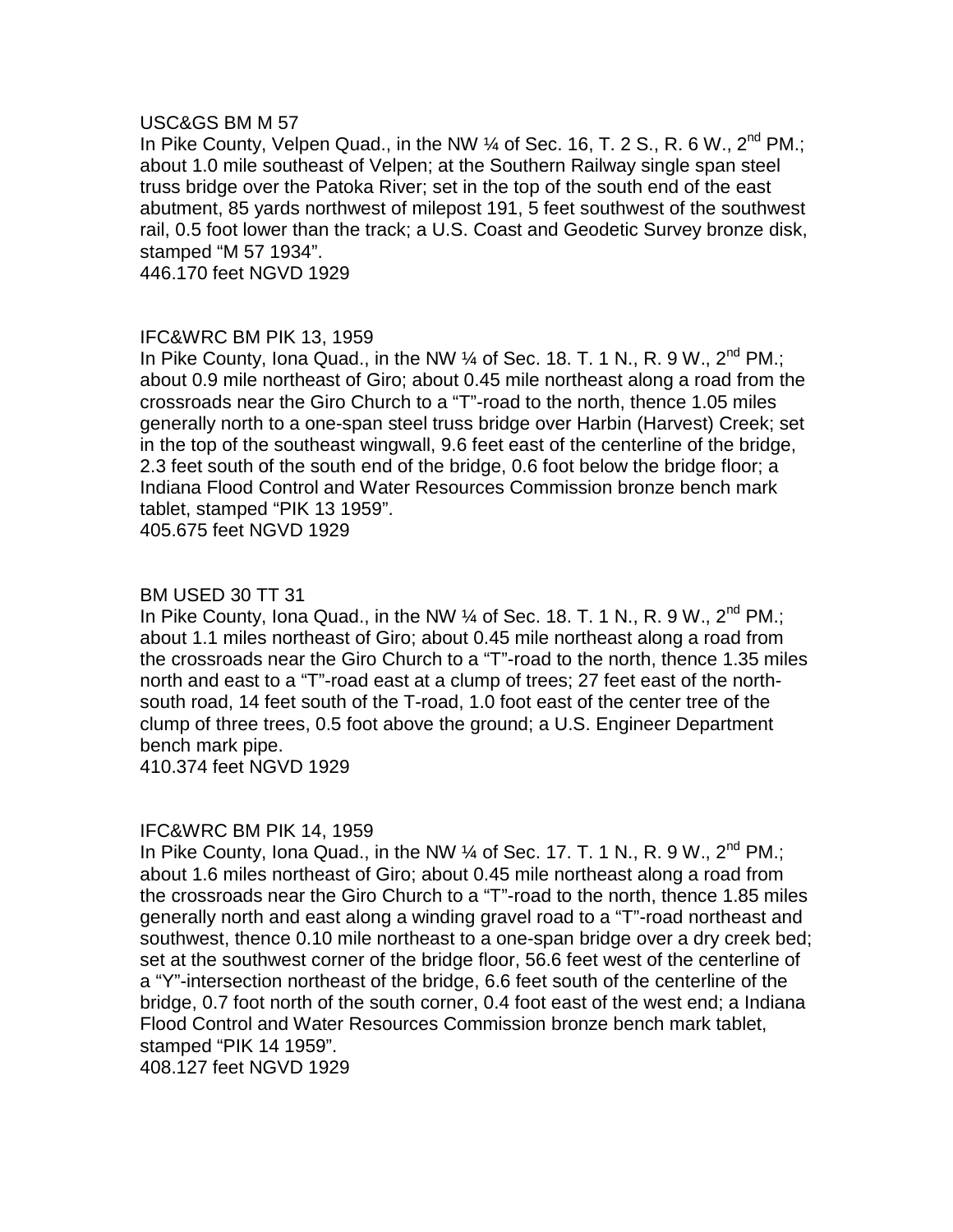#### IFC&WRC BM PIK 15, 1959

In Pike County, Iona Quad., in the NE 1/4 of Sec. 17. T. 1 N., R. 9 W., 2<sup>nd</sup> PM.: about 2.5 miles east-northeast of Giro; about 0.45 mile northeast along a road from the crossroads near the Giro Church to a "T"-road to the north, thence 1.85 miles generally north and east along a winding gravel road to a "T"-road northeast and southwest, thence 1.15 miles northeast and east along a winding unimproved road to an abandoned farm house painted yellow with a red brick foundation near an abandoned barn; set in the top of a concrete post, 31.9 feet northeast of the northwest corner of the house, 15.2 feet south of the road, 8.0 feet north of a fence line, 6.2 feet north of a 15-inch triple trunk Maple tree with BM painted on it, projecting 0.4 foot above the ground; a Indiana Flood Control and Water Resources Commission bronze bench mark tablet, stamped "PIK 15 1959". 414.261 feet NGVD 1929

## IFC&WRC BM PIK 16, 1959

In Pike County, Iona Quad., in the NW  $\frac{1}{4}$  of Sec. 15. T. 1 N., R. 9 W.,  $2^{nd}$  PM.; about 3.5 miles east-northeast of Giro; about 0.45 mile northeast along a road from the crossroads near the Giro Church to a "T"-road to the north, thence 1.85 miles generally north and east along a winding gravel road to a "T"-road northeast and southwest, thence 1.5 miles northeast and east to a turn south, thence 0.25 mile south to a T-road east, thence 0.75 mile east along a gravel road to a "T"-road to the south, in the northeast quarter of the intersection; set in the top of a concrete post, 225 feet east of the extended centerline of the north south road, 16 feet north of the east-west road, 12 feet east of a field entrance, projecting 0.4 foot above the ground; a Indiana Flood Control and Water Resources Commission bronze bench mark tablet, stamped "PIK 16 1959". 411.276 feet NGVD 1929

## IFC&WRC TBM WHR 26

In Pike County, Iona Quad., in the NE  $\frac{1}{4}$  of Sec. 15. T. 1 N., R. 9 W.,  $2^{nd}$  PM.: about 4.2 miles east-northeast of Giro; about 0.45 mile northeast along a road from the crossroads near the Giro Church to a "T"-road to the north, thence 1.85 miles generally north and east along a winding gravel road to a "T"-road northeast and southwest, thence 1.5 miles northeast and east to a turn south, thence 0.25 mile south to a T-road east, thence 1.0 mile east to a turn north, thence 0.25 mile north to a "T" road east, thence 0.45 mile east to a north-south "T" road, thence 0.25 mile south to a turn east; set in a 40-inch Walnut tree, 30 feet northwest of the centerline of the turn, 1.5 feet above the ground; a railroad spike with an aluminum tag, stamped "TBM WHR 26 1959". 416.316 feet NGVD 1929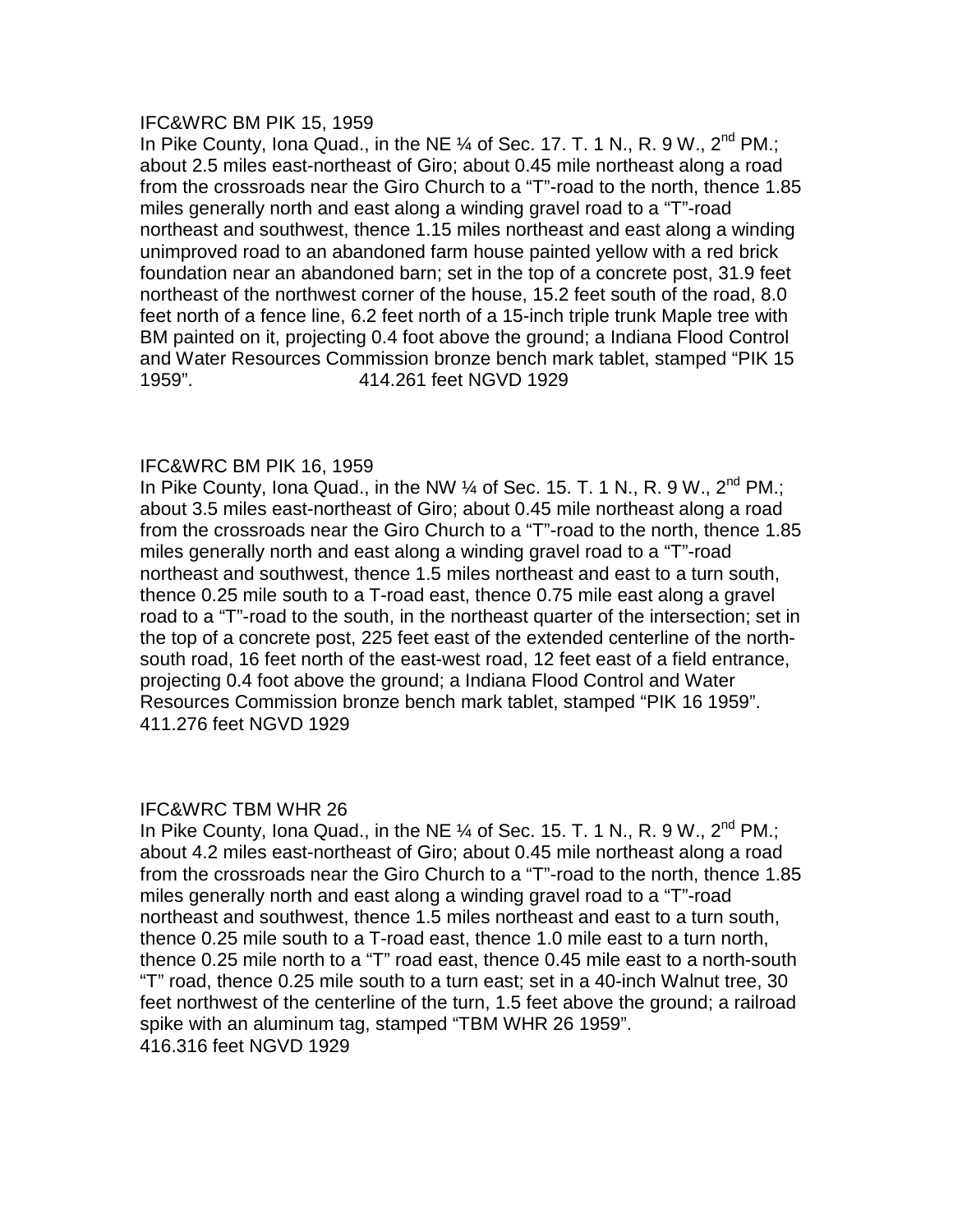#### IFC&WRC BM PIK 17, 1959

In Pike County, Iona Quad., in the NW  $\frac{1}{4}$  of Sec. 14. T. 1 N., R. 9 W., 2<sup>nd</sup> PM.; about 4.7 miles east-northeast of Giro; about 0.45 mile northeast along a road from the crossroads near the Giro Church to a "T"-road to the north, thence 1.85 miles generally north and east along a winding gravel road to a "T"-road northeast and southwest, thence 1.5 miles northeast and east to a turn south, thence 0.25 mile south to a T-road east, thence 1.0 mile east to a turn north, thence 0.25 mile north to a "T" road east, thence 0.45 mile east to a north-south "T" road, thence 0.25 mile south to a turn east, thence 0.5 mile east to a north south "T" road, in the northwest quarter of the intersection; set in the top of a concrete post, 47.0 feet southwest of a 63-inch Oak tree, 44.0 feet west of the extended centerline of the north-south road, 17.0 feet north of the center line of the road leading west, projecting 0.4 foot above the ground; a Indiana Flood Control and Water Resources Commission bronze bench mark tablet, stamped "PIK 17 1959".

413.796 feet NGVD 1929

#### IFC&WRC TBM WHR 27, 1959

In Pike County, Iona Quad., in the NW  $\frac{1}{4}$  of Sec. 14. T. 1 N., R. 9 W., 2<sup>nd</sup> PM.; about 4.7 miles east-northeast of Giro; about 0.45 mile northeast along a road from the crossroads near the Giro Church to a "T"-road to the north, thence 1.85 miles generally north and east along a winding gravel road to a "T"-road northeast and southwest, thence 1.5 miles northeast and east to a turn south, thence 0.25 mile south to a T-road east, thence 1.0 mile east to a turn north, thence 0.25 mile north to a "T" road east, thence 0.45 mile east to a north-south "T" road, thence 0.25 mile south to a turn east, thence 0.5 mile east to a north south "T" road, thence 0.9 mile generally south to a east-west crossroad, in the southwest quarter of the intersection; set in a 40-inch Catalpa tree, 60 feet south of the dim road, 15 feet west of the centerline of the north-south road, 2.0 feet above the ground; a railroad spike with an aluminum tag, stamped "TBM WHR 27 1959". 417.924 feet NGVD 1929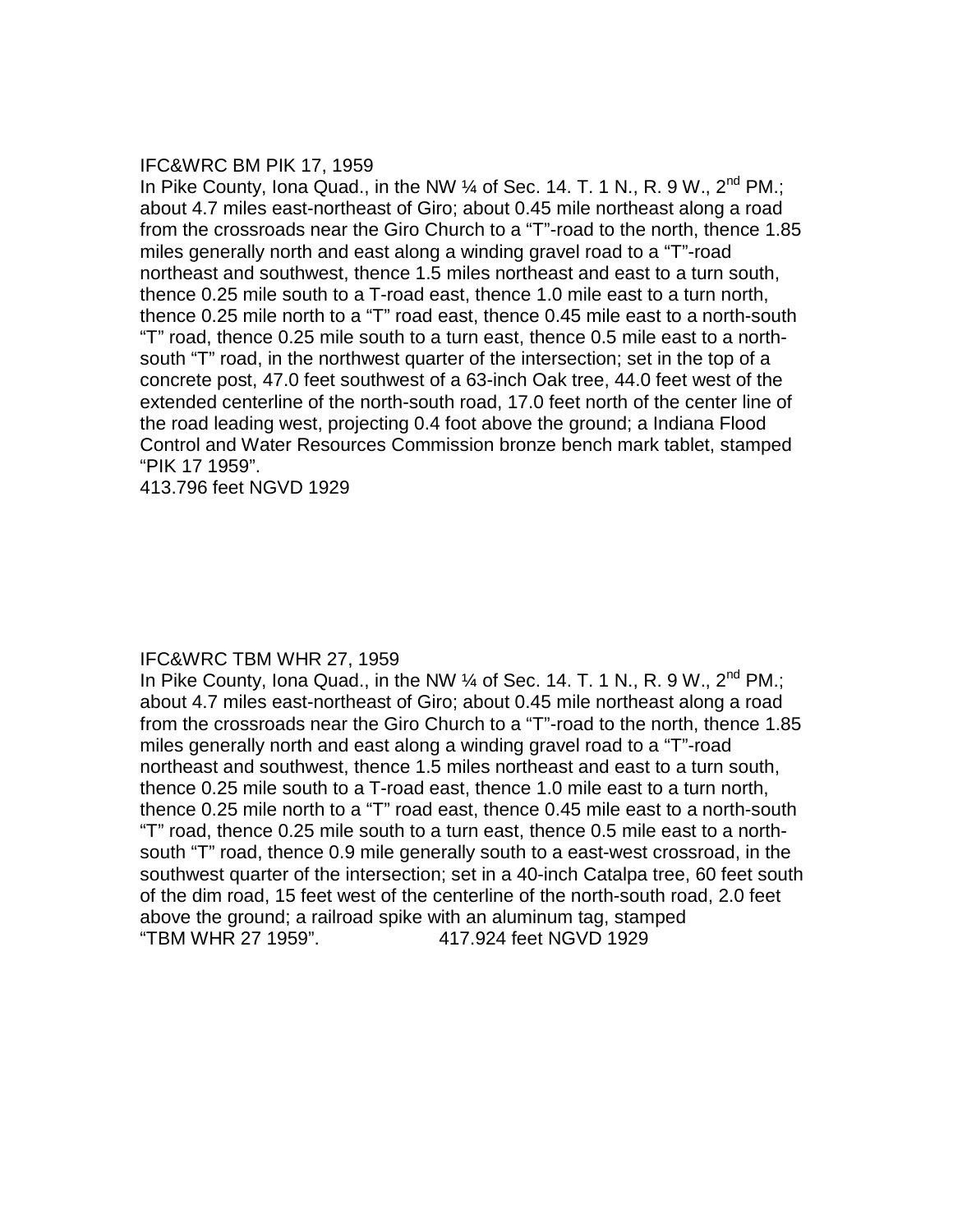#### IFC&WRC BM PIK 18, 1959

In Pike County, Monroe City Quad., in the SE  $\%$  of Sec. 14, T. 1 N., R. 9 W., 2<sup>nd</sup> PM.; about 4.0 miles west-northwest of Petersburg; about 1.30 miles north along State Road 61 from its junction with State Road 57 in Petersburg to a paved road west, thence 2.35 miles generally west along a paved and dim road along the river to a "T"-road south and a power line crossing, thence 1.95 miles northwest along a dim road along the river to a "T"-road south, thence 1.10 mile generally west to an east-west "T"-road, thence 0.30 mile east to a right angle turn south, thence 0.75 mile south to an east-west "T"-road, thence 1.50 miles generally south to a right angle turn west and a very dim lane south; set in the top of a concrete wall in the dry creek bed, 33.0 feet north of the centerline of the turn west and a wooden bridge at the turn, 21.5 feet west of the centerline of the road north, 2.5 feet below the road, 0.6 foot east from the west end of a concrete wall; a Indiana Flood Control and Water Resources Commission bronze bench mark tablet, stamped "PIK 18 1959".

415.111 feet NGVD 1929

## IFC&WRC TBM WHR 28, 1959

In Pike County, Monroe City Quad., in the SE  $\%$  of Sec. 14, T. 1 N., R. 9 W., 2<sup>nd</sup> PM.; about 3.5 miles northwest of Petersburg; 1.30 miles north along State Road 61 from its junction with State Road 57 in Petersburg to a "T"-road west, thence 7.15 miles north, west and south along a paved road and dim road along the river to a large group of trees in a bend to the west; set in a 28-inch Elm tree, at the top of the river bank, 40 feet east of the river, 12 feet west of the centerline of the road, 2.0 feet above the ground; a railroad spike with an aluminum tag, stamped "TBM WHR 28 1959". 418.627 feet NGVD 1929

#### IFC&WRC BM PIK 19, 1959

In Pike County, Monroe City Quad., in the SW 1/4 of Sec. 12, T. 1 N., R. 9 W., 2<sup>nd</sup> PM.; about 4.0 miles northwest of Petersburg; about 1.30 miles north along State Road 61 from its junction with State Road 57 in Petersburg to a paved road west, thence 2.35 miles generally west along a paved and dim road along the river to a "T"-road south and a power line crossing, thence 1.95 miles northwest along a dim road along the river to a "T"-road south, 1.10 miles generally west to an east west "T"-road, 0.30 mile east to a right angle turn south, thence 0.75 mile south to an east-west crossroad, thence 0.05 mile west to a left angle turn south; set in the top of a concrete post, 125 feet east of the river bank, 100 feet south of the centerline of the turn east, 12 feet west of the centerline of the road leading south, 0.4 foot above the ground; a Indiana Flood Control and Water Resources Commission bronze bench mark tablet, stamped "PIK 19 1959". 417.153 feet NGVD 1929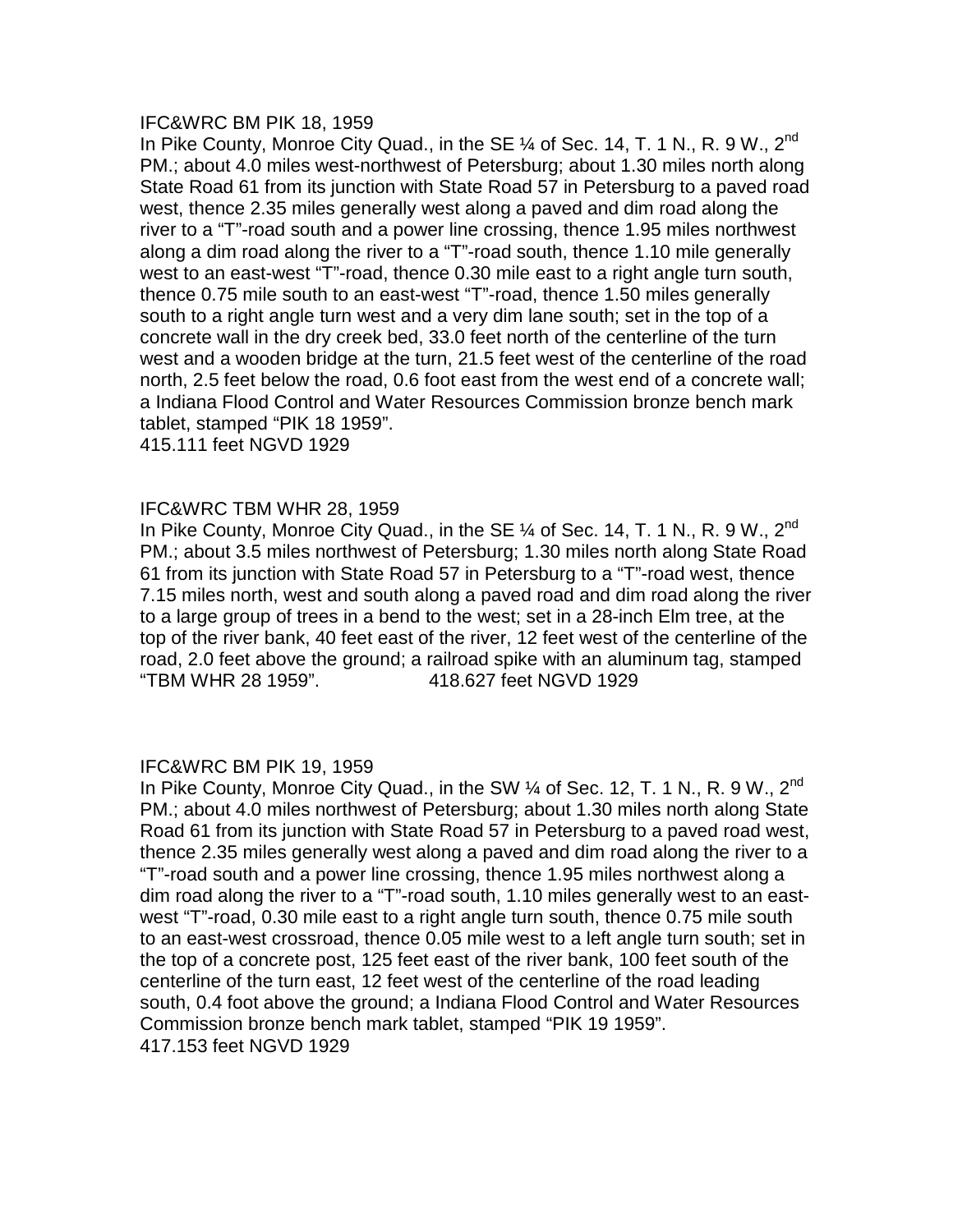#### IFC&WRC BM PIK 20 1959 RESET 1960

In Pike County, Monroe City Quad., in the NW  $\%$  of Sec. 12, T. 1 N., R. 9 W., 2<sup>nd</sup> PM.; about 4.5 miles northwest of Petersburg; 1.3 miles north along State Road 61 from its junction with State Road 57 in Petersburg to a "T"-road west, thence 5.7 miles generally west along a paved and dirt road to a right angle turn to the east and an old brown house, at the turn; set in top of a concrete post, 84 feet west of the northwest corner of the house, 34 feet east of the centerline of the road, 5.5 feet north of the centerline of the dirt road, 5.0 feet southeast of a four inch twin forked Elm tree, flush with the ground; a Indiana Flood Control and Water Resources Commission bronze bench mark tablet, stamped "PIK 20 1959 RESET 1960".

415.895 feet NGVD 1929

## IFC&WRC BM PIK 20 RESET 1960 RESET 1961

In Pike County, Monroe City Quad., in the NW 1/4 of Sec. 12, T. 1 N., R. 9 W., 2<sup>nd</sup> PM.; about 4.5 miles northwest of Petersburg; 1.3 miles north along State Road 61 from its junction with State Road 57 in Petersburg to a "T"-road west, thence 5.7 miles generally west along a paved and dirt road to a right angle turn east, thence about 175 feet west (stream ward) of the turn to an imitation brown brick sided fishing cabin; set in the top of a concrete post, 27 feet southeast of the southeast corner of the concrete block porch at south entrance to the cabin, 25 feet south of the southeast corner of the cabin, 5.5 feet south of a 14-inch Maple tree, 0.1 foot above the ground; a Indiana Flood Control and Water Resources Commission bronze bench mark tablet, stamped

"PIK 20 RESET 1960 RESET 1961".

415.842 feet NGVD 1929

## IFC&WRC TBM WHR 31, 1959

In Pike County, Monroe City Quad., in the SE  $\%$  of Sec. 1, T. 1 N., R. 9 W., 2<sup>nd</sup> PM.; about 4.5 miles northwest of Petersburg; 1.30 miles north along State Road 61 from its junction with State Road 57 to a "T"-road west, thence 4.85 miles generally west along a paved and dim road along the river to a farm tool shed; set in a 24-inch tree, 26 feet north of and across the road from the farm shed, 11 feet north of the centerline of the road, 1.0 foot above the ground; a railroad spike with an aluminum tag, stamped "TBM WHR 31 1959". 417.709 feet NGVD 1929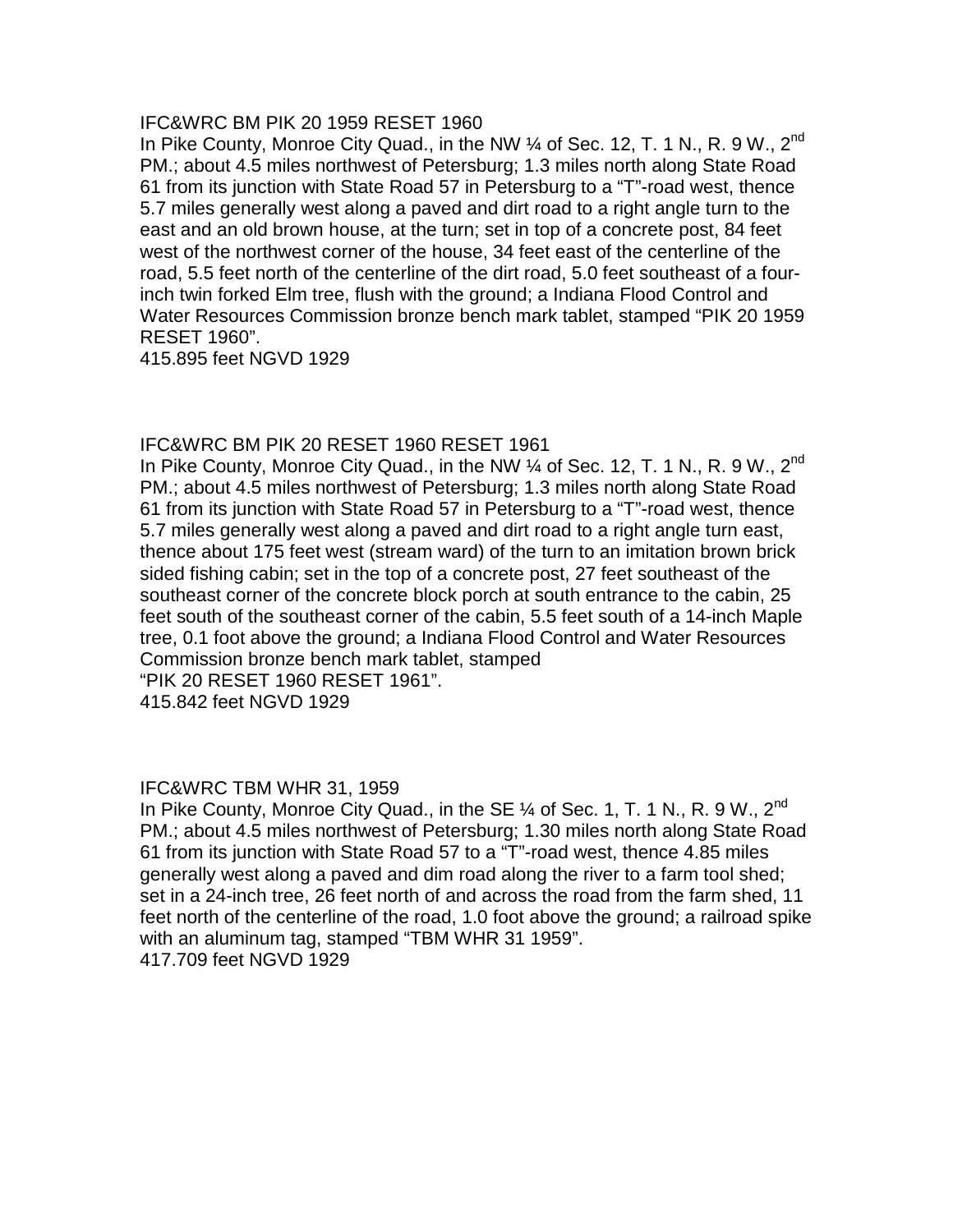#### IFC&WRC TBM WHR 31-A

In Pike County, Monroe City Quad., in Grant No. 3; about 4.1 miles northwest of Petersburg; 1.3 miles north along State Road 61 from its junction with State Road 57 in Petersburg to a "T"-road west, thence 2.7 miles west along a paved and unimproved dirt road to the Baker's residence; set in the north side of a 38 inch Elm tree, 56 feet east of the centerline of the driveway, 7 feet south of the centerline of the road, 1.8 feet above the road; a railroad spike driven thru an aluminum tag, stamped "TBM WHR 31-A".

421.699 feet NGVD 1929

#### IFC&WRC BM PIK 21, 1959 RESET 1960

In Pike County, Monroe City Quad., in Grant No. 7; about 4.0 miles northwest of Petersburg; 1.3 miles north along State Road 61 from its junction with State Road 57 in Petersburg to a "T"-road west, thence 4.6 miles generally west along a paved and dirt road that runs along the river to a "T"-road south, in southeast one-quarter of intersection; set in top of a concrete post, 42 feet east of the centerline of the east-west road, 11 feet southeast of a red cast iron pipe marking an underground pipe line, projecting 0.2 foot above ground; a Indiana Flood Control and Water Resources Commission bronze bench mark tablet, stamped "PIK 21 1959 RESET 1960".

418.382 feet NGVD 1929

## IFC&WRC BM PIK 22, 1959

In Pike County, Monroe City Quad., in a unnumbered Grant; about 3.1 miles northwest of Petersburg; 1.3 miles north along State Road 61 from its junction with State Road 57 in Petersburg to a paved road west, thence 2.35 miles generally west along a paved and dim dirt road along the river to a "T"-road south and a power line crossing, thence 0.95 mile generally west along a dim dirt road along the river to an old corncrib on the south side of the road; set in the top of a concrete post, 150 feet southwest of the river bank, 40 feet north of the north corner of the corncrib, 11.2 feet southwest of the centerline of the road, 7.0 feet northwest of a 19-inch tree, 0.4 foot above the ground; a Indiana Flood Control and Water Resources Commission bronze bench mark tablet, stamped "PIK 22 1959".

422.997 feet NGVD 1929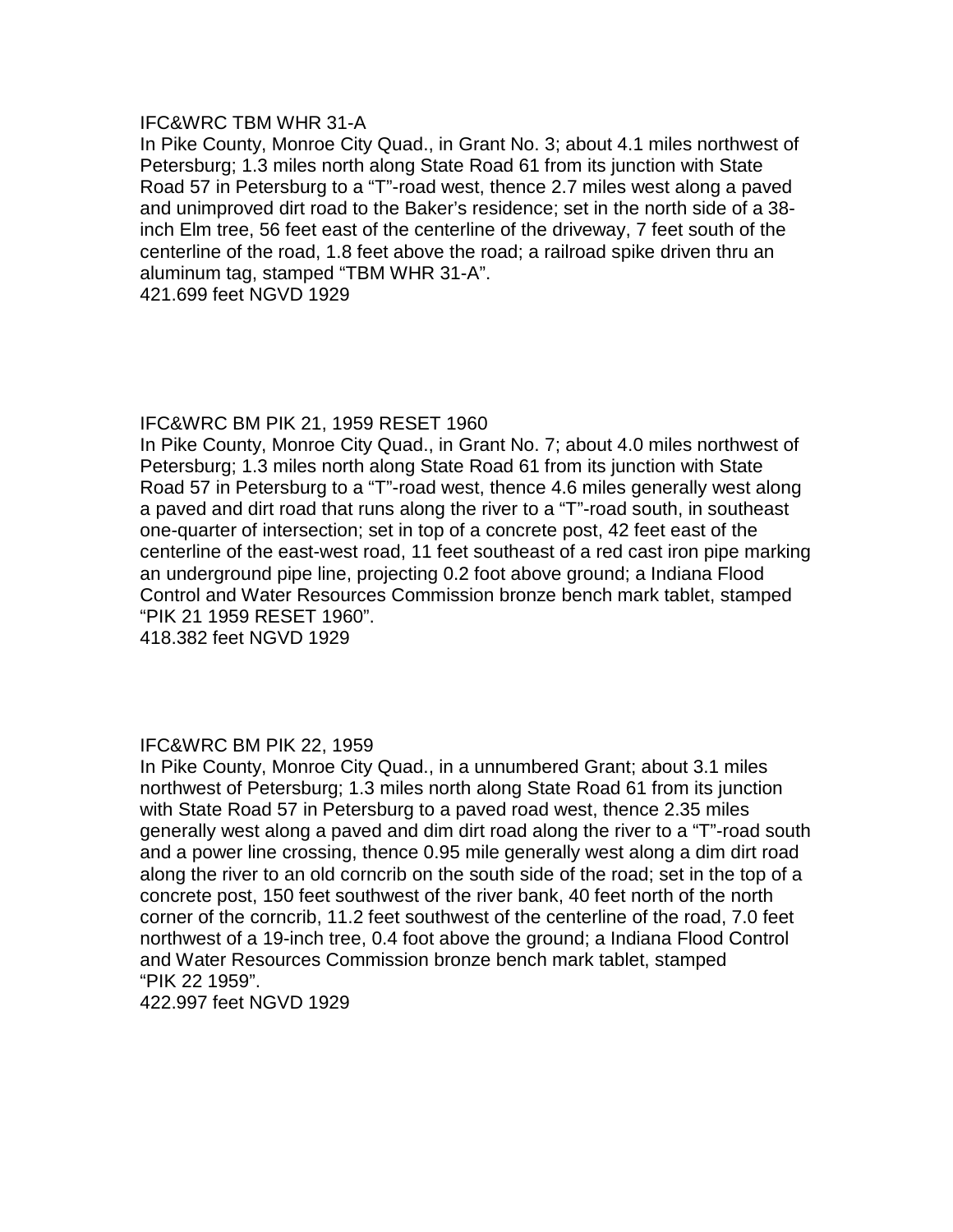## IFC&WRC TBM WHR 32, 1959

In Pike County, Monroe City Quad., in the SW 1/4 of Sec. 8, T. 1 N., R. 8 W., 2<sup>nd</sup> PM.; about 2.3 miles northwest of Petersburg; 1.30 miles north along State Road 61 from its junction with State Road 57 in Petersburg to a "T"-road west, thence 2.95 miles generally west along a paved road and dim road to the second power line crossing over the river; set in the northeast of five power poles, 19 feet south of the centerline of the road, 1.0 foot above the ground; a railroad spike with an aluminum tag, stamped "TBM WHR 32 1959".

423.474 feet NGVD 1929

## IFC&WRC BM PIK 23, 1959

In Pike County, Monroe City Quad., in the NW 1/4 of Sec. 17, T. 1 N., R. 8 W., 2<sup>nd</sup> PM.; about 2.0 miles northwest of Petersburg; about 1.3 miles north along State Road 61 from its junction with State Road 57 in Petersburg to a paved road west, thence 2.35 miles generally west along a paved and dim dirt road along the White River to a "T"-road south, and a power line crossing the river, in the southwest quarter of the intersection; set in top of a concrete post, 58 feet south of the centerline of the east-west road, 21 feet west of the centerline of the road leading south, 6.2 feet southeast of the power line pole, projecting 0.2 foot above the ground; a Indiana Flood Control and Water Resources Commission bronze bench mark tablet, stamped "PIK 23 1959".

421.918 feet NGVD 1929

## IFC&WRC BM PIK 23 RESET 1961

In Pike County, Monroe City Quad., in the NW  $\frac{1}{4}$  of Sec. 17, T. 1 N., R. 8 W., 2<sup>nd</sup> PM.; about 2.0 miles northwest of Petersburg; about 1.3 miles north along State Road 61 from its junction with State Road 57 in Petersburg to a paved road west, thence 2.35 mile generally west along a paved and dim dirt road along the White River to a "T"-road south, and a power pole line crossing the river; set in the top of a concrete post, in the southwest quarter of the "T"-road junction, 60 feet south of the centerline of the east-west road, 38.5 feet west of the centerline of the road leading south, 1.7 feet east of the center pole of a high-tension power line, 0.2 foot above the ground; a Indiana Flood Control and Water Resources Commission bronze bench mark tablet, stamped "PIK 23 1959 RESET 1961". 422.624 feet NGVD 1929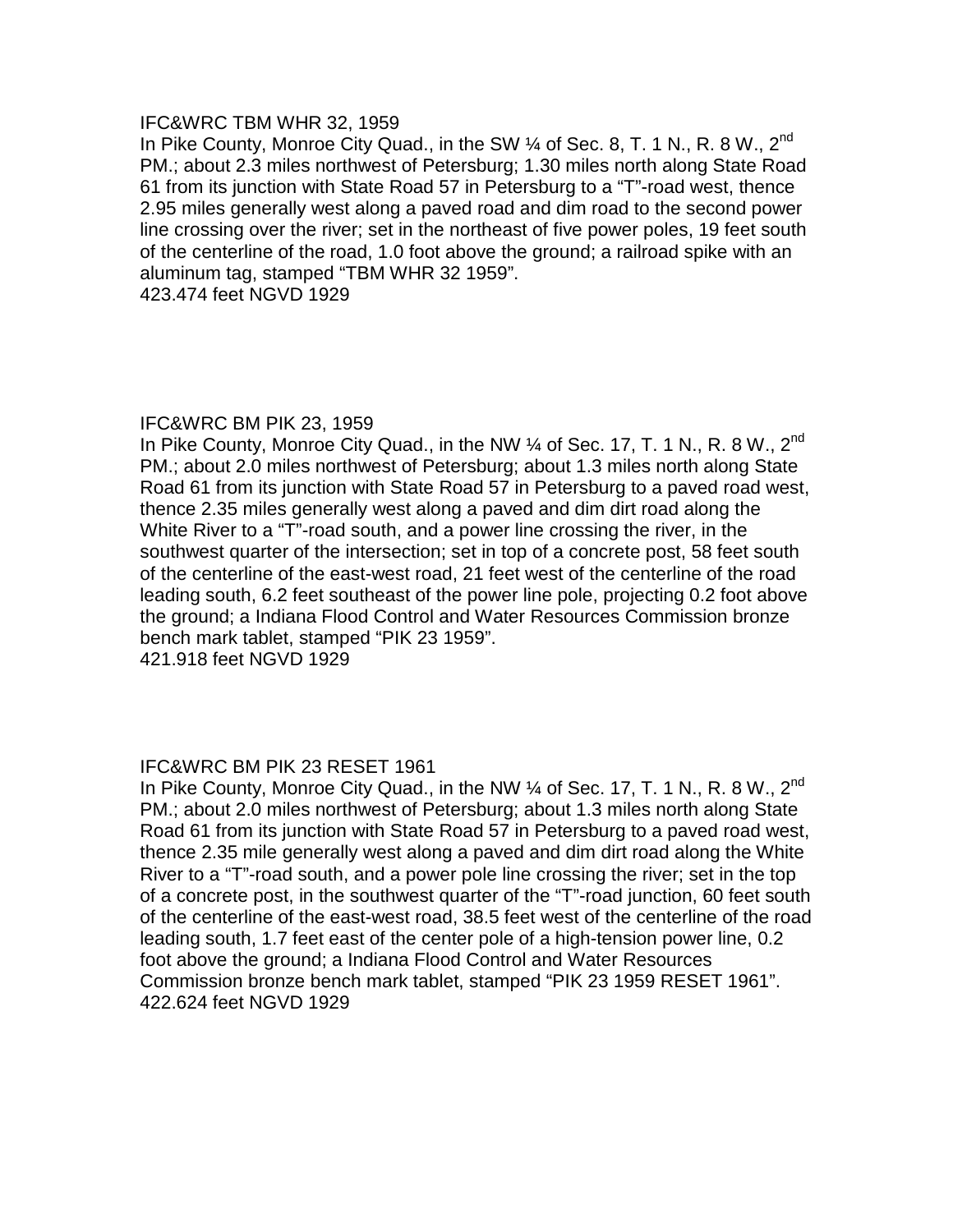#### IFC&WRC BM PIK 24, 1959

In Pike County, Monroe City Quad., in the SW 1/4 of Sec. 16, T. 1 N., R. 8 W., 2<sup>nd</sup> PM.; about 0.8 mile northwest of Petersburg; about 1.30 miles north along State Road 61 from its junction with State Road 57 in Petersburg to a paved road west, thence 1.25 miles generally west along a paved and dim dirt road along the river to a right angle turn northeast; set in the top of a V-shaped concrete wingwall of a 4-foot pipe running under the road, 90 feet northeast of the right angle turn northeast, 14 feet northwest of the centerline of the dirt road, 9.0 feet southwest of the northeast end of the wingwall, about level with the road; a Indiana Flood Control and Water Resources Commission bronze bench mark tablet, stamped "PIK 24 1959". 420.272 feet NGVD 1929

## IFC&WRC TBM WHR 33, 1959

In Pike County, Monroe City Quad., in the NE  $\%$  of Sec. 21, T. 1 N., R. 8 W., 2<sup>nd</sup> PM.; about 0.4 mile northwest of Petersburg; 1.3 miles north along State Road 61 from its junction with State Road 57 in Petersburg to a "T"-road west, thence 0.75 mile west along a paved and dim road to a 16-inch Locust tree; 12 feet north of the centerline of the road, 1.0 foot above the ground; a railroad spike with an aluminum tag, stamped "TBM WHR 33 1959".

422.022 feet NGVD 1929

## IFC&WRC BM PIK 25, 1959

In Pike County, Monroe City Quad., in the NW  $\frac{1}{4}$  of Sec. 22, T. 1 N., R. 8 W., 2<sup>nd</sup> PM.; about 0.2 mile north of Petersburg; about 1.3 miles north along State Road 61 from its junction with State Road 57 in Petersburg to a paved road west, thence 0.4 mile generally west along a paved road to a 3-span steel truss bridge over Prides Creek; set in the top of the west bridge seat, 7.5 feet south of the centerline of the dirt road, 0.8 foot of the southwest end of the steel truss, 0.7 foot north of the south end of the bridge seat; a Indiana Flood Control and Water Resources Commission bronze bench mark tablet, stamped "PIK 25 1959". **DESTROYED TABLET HAS BEEN MOVED JRN 1-27-71**  424.826 feet NGVD 1929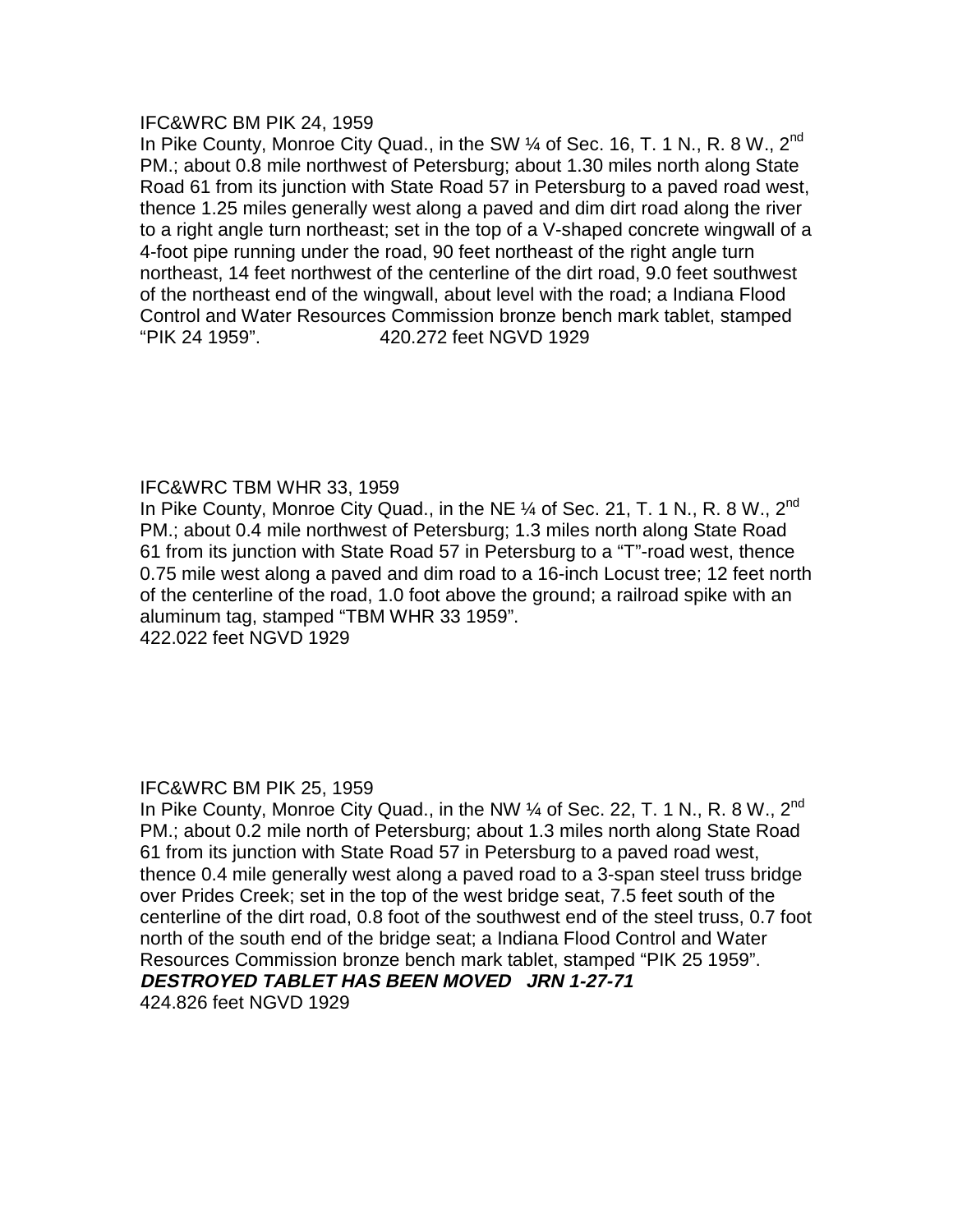#### DNR BM PIK 25 Reset 1987

In Pike County, Monroe City Quad, in the NW  $\%$  Sec. 22, T. 1 N., R. 8 W., 2<sup>nd</sup> PM.; about 0.2 mile northwest of Petersburg; about 1.3 miles north along State Road 61 from its junction with State Road 57 in Petersburg to a paved road west, thence 0.4 mile generally west along a paved road to a county road bridge over Prides Creek; set in the top at the southeast end of the northeast concrete curbing of the bridge, 6.5 feet northeast of the centerline of the road, 0.5 foot northwest of the southeast end of curbing, 0.4 foot above the road; a Indiana Department of Natural Resources bench mark tablet, stamped, "PIK 25 Reset 1987". 426.614 feet NGVD 1929

## IFC&WRC TBM WHR 34

In Pike County, Monroe City Quad., in the SW 1/4 of Sec. 15, T. 1 N., R. 8 W., 2<sup>nd</sup> PM.; about 0.2 mile north of Petersburg; at the State Road 61 five-span steel truss bridge over White River; set in the southeast corner of the base of the southwest guardrail, 23 feet south of the north face of the south abutment, 14 feet west of the centerline of the road, 0.25 foot above the road; a chiseled square. 435.791 feet NGVD 1929

# USE BM

In Pike County, Monroe City Quad., in the SW  $\%$  of Sec. 15, T. 1 N., R. 8 W., 2<sup>nd</sup> PM.; about 0.2 mile north of Petersburg; at the State Road 61 five-span steel truss bridge over the White River; set in the top of the southeast bridge seat, 23.8 feet north of the south end of the bridge, 12.8 feet east of the centerline of the bridge, 4.4 feet north of the south edge of the bridge seat, 0.5 foot west of the east edge; a USE bronze bench mark tablet, not stamped. 431.837 feet NGVD 1929

## DNR BM PIK 35 Reset 1987

In Pike County, Monroe City Quad., in the North ½ of Sec. 22, T. 1 N., R. 8 W., 2<sup>nd</sup> PM.; at Petersburg; 0.29 KM south along State Road 61 from the State Road 61 bridge over White River; 31.0 feet east of the centerline of a road leading northeast, 5.1 feet north of a circle wheel of mailboxes, 4.5 feet west of a wooden fence of mailboxes, 4.5 feet west of a wooden fence line, about 0.2 foot below the ground; a Department of Natural Resources control station tablet, stamped "PIK 35 RESET 1987". 467.034 feet NGVD 1929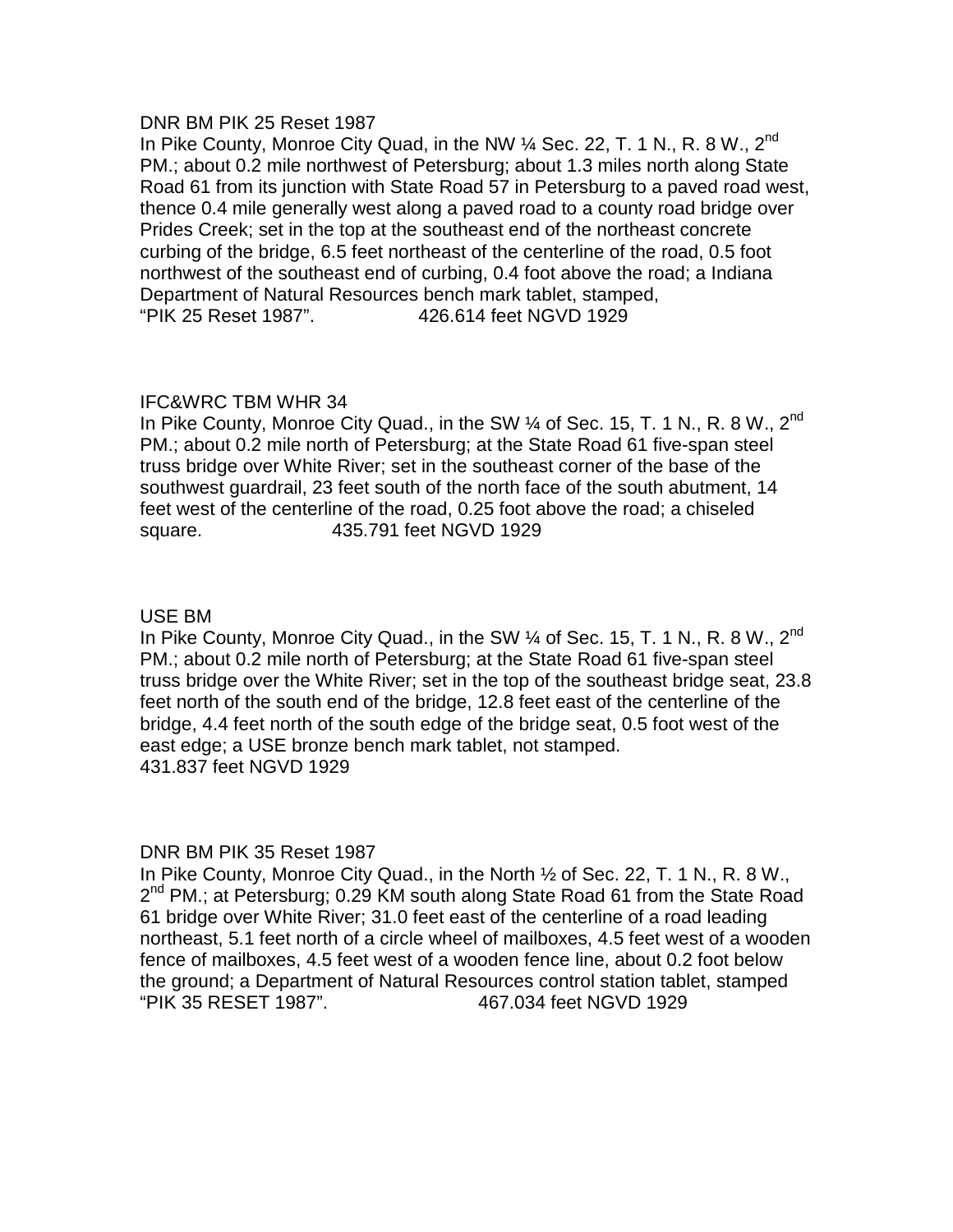## IFC&WRC TBM WHR 29, 1959

In Pike County, Monroe City Quad., in the Center of Sec. 22, T. 1 N., R. 8 W., 2<sup>nd</sup> PM.; at Petersburg; 0.85 mile north along State Road 61 from its junction with State Road 57 in Petersburg to a power pole; 20 feet west of the centerline of the road, 1.0 foot east of the east edge of a concrete sidewalk, 1.0 foot above the ground; a railroad spike with an aluminum tag, stamped "TBM WHR 29 1959". 488.617 feet NGVD 1929

## USC&GS BM D 12, 1930

In Pike County, Petersburg Quad., in the NE  $\%$  of Sec. 27, T. 1 N., R. 8 W., 2<sup>nd</sup> PM.; at Petersburg; at the County Court House; set in the top at the north door of the building, 2.6 feet south of the north end of the concrete step, 0.6 foot west of the east face of a concrete block for the steps, 0.6 foot south of the north wall of the building; a U.S. Coast and Geodetic Survey bench mark tablet, stamped "D 12 1930". 482.657 feet NGVD 1929

## USC&GS BM B 12, 1930

In Pike County, Petersburg Quad., in the NE  $\%$  of Sec. 27, T. 1 N., R. 8 W., 2<sup>nd</sup> PM.; at Petersburg; at the Seventh Street crossing of the Conrail (New York Central) Railroad, in the southwest quarter of the junction; 60 feet south of the centerline of Seventh Street, 13.5 feet west of the west rail of the tracks, 6.5 feet southwest of the northeast corner of a signal switch, 0.3 foot below the ground level; a U.S. Coast and Geodetic Survey bronze bench mark tablet, stamped "B 12 1930".

438.477 feet NGVD 1929

#### IFC&WRC TBM WHR 30, 1959

In Pike County, Monroe City Quad., in the East  $\frac{1}{2}$  of Sec. 22, T. 1 N., R. 8 W., 2<sup>nd</sup> PM.; at Petersburg; about 0.64 mile north along the Conrail (New York Central) Railroad from its Seventh Street crossing in Petersburg to a switch assembly at a siding; set vertically in the wooden base of the switch, 4 feet west of the west rail, 4 feet east of the switch; a railroad spike with an aluminum tag, stamped "TBM WHR 30 1959".

461.527 feet NGVD 1929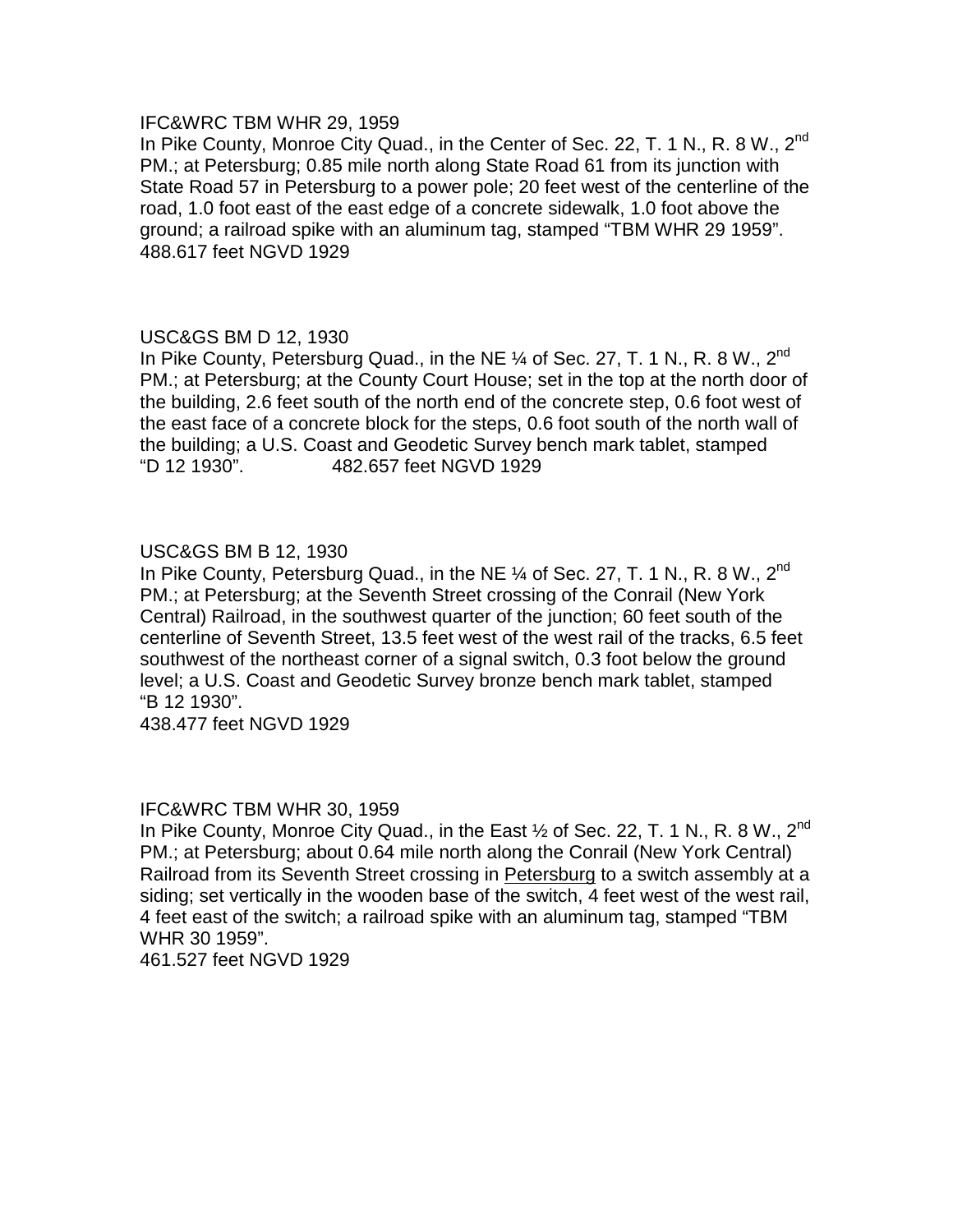## USC&GS BM A 12, 1930

In Pike County, Monroe City Quad., in the NE  $\frac{1}{4}$  of Sec. 22, T. 1 N., R. 8 W., 2<sup>nd</sup> PM.; at Petersburg; at the crossing of Conrail (New York Central) Railroad and old State Road 61 (continuation of West Twelfth Street), opposite a pond on the north side of the highway; set in the top of a concrete post, 340 feet (measured parallel to the railroad tracks) south of the centerline of the highway (gravel road), 10.2 feet east of the east rail, about level with the ground; a U.S. Coast and Geodetic Survey bench mark tablet, stamped "A 12 1930". 450.157 feet NGVD 1929

# IFC&WRC TBM WHR 36, 1959

In Pike County, Monroe City Quad., in the SW  $\%$  of Sec. 14, T. 1 N., R. 8 W., 2<sup>nd</sup> PM.; about 0.6 mile northeast of Petersburg; 0.75 mile north along the Conrail (New York Central) Railroad from the old State Road 61 crossing to a telephone pole; 30 feet south of the south rail, 8.0 feet below the tracks, 1.0 foot above the ground; a railroad spike with an aluminum tag, stamped "TBM WHR 36 1959". 439.865 feet NGVD 1929

## IFC&WRC BM PIK 26, 1959

In Pike County, Monroe City Quad., in the NE  $\%$  of Sec. 14, T. 1 N., R. 8 W., 2<sup>nd</sup> PM.; about 1.5 miles northeast of Petersburg; at the crossing of the Conrail (New York Central) Railroad and Blackburn Road; set in the top of a concrete post, 22.5 feet southwest of a power pole (N 1/C), 9.5 feet southeast of the southeast rail, 0.1 foot above the ground; a Indiana Flood Control and Water Resources Commission bronze bench mark tablet, stamped "PIK 26 1959".

#### **Destroyed IPALCO**

444.139 feet NGVD 1929

## IFC&WRC TBM WHR 35, 1959

In Pike County, Monroe City Quad., in the SW 1/4 of Sec. 12, T. 1 N., R. 8 W., 2<sup>nd</sup> PM.; about 2.3 miles northeast of Petersburg; 2.2 miles northeast along the Conrail (New York Central) Railroad from the old State Road 61 crossing to a dim road crossing; set in a telephone pole, 54 feet south of the south rail, 25 feet east of the centerline of the road, 1.0 foot above the ground; a railroad spike with an aluminum tag, stamped "TBM WHR 35 1959".

#### **Destroyed IPALCO**

445.139 feet NGVD 1929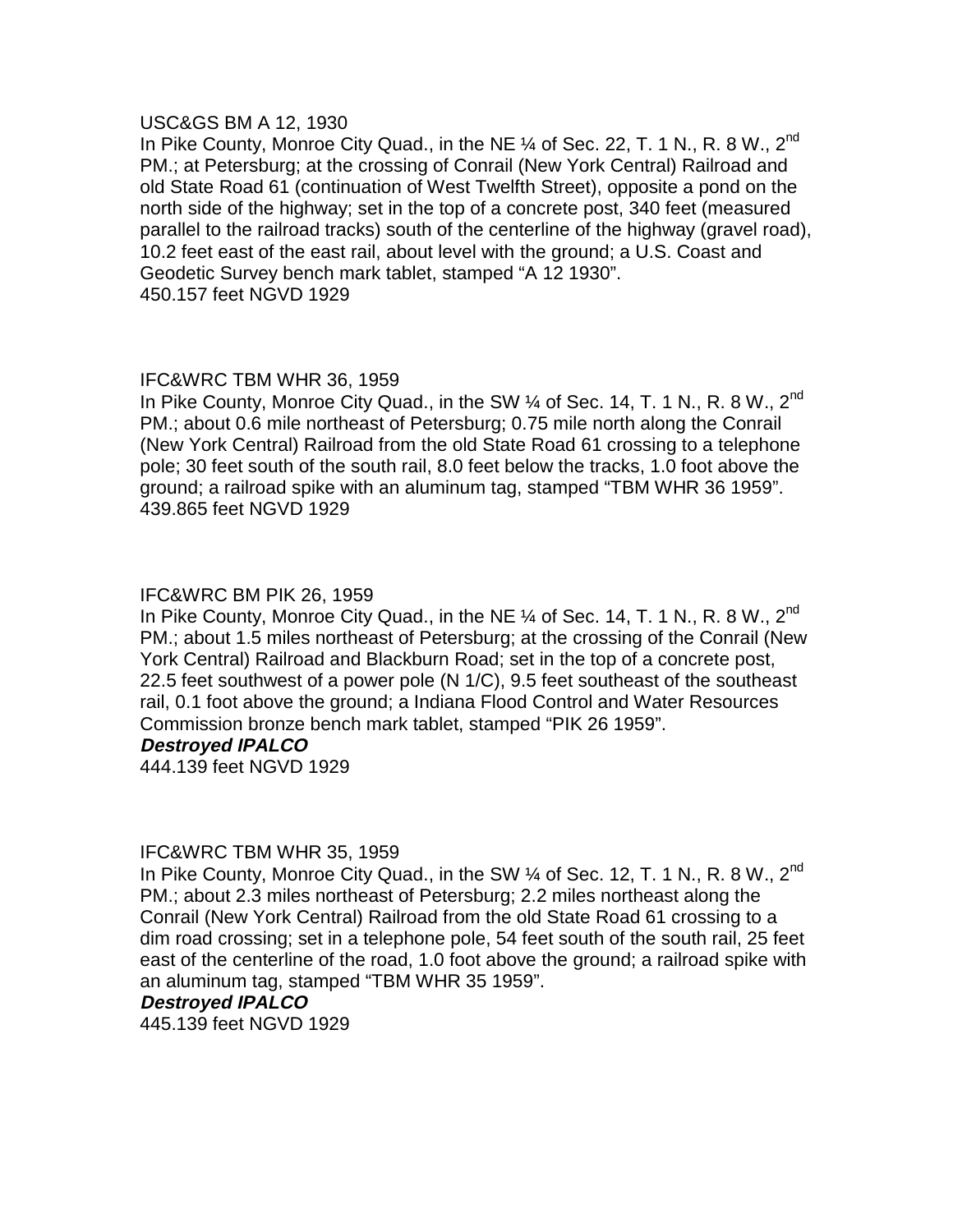#### IFC&WRC BM PIK 27, 1959

In Pike County, Sandy Hook Quad., in the SE  $\%$  of Sec. 12, T. 1 N., R. 8 W., 2<sup>nd</sup> PM.; about 3.0 miles southwest of Sandy Hook; about 0.6 mile northwest along the entrance to the Petersburg Generating Plant from its intersection with State Road 57 to the Conrail (New York Central) Railroad tracks; set in the top of a concrete post, 16 feet southeast of the southeast rail, 8.0 feet north of a telephone pole, 0.3 foot above the ground; a Indiana Flood Control and Water Resources Commission bronze bench mark tablet, stamped "PIK 27 1959". **Destroyed IPALCO** 

442.204 feet NGVD 1929

# IFC&WRC TBM WHR 37, 1959

In Pike County, Sandy Hook Quad., in the NE  $\%$  of Sec. 12, T. 1 N., R. 8 W., 2<sup>nd</sup> PM.; about 2.4 miles southwest of Sandy Hook; about 0.6 mile northwest along the entrance to the Petersburg Generating Plant from its intersection with State Road 57 to the Conrail (New York Central) Railroad tracks, thence 0.6 mile along the tracks to a telephone pole at a bend east, the second pole south of a wooden trestle; 18 feet west of the west rail, 1.0 foot above the ground; a railroad spike with an aluminum tag, stamped "TBM WHR 37 1959". 444.001 feet NGVD 1929

## IFC&WRC BM PIK 28, 1959

In Pike County, Sandy Hook Quad., in the SW 1/4 of Sec. 6, T. 1 N., R. 7 W., 2<sup>nd</sup> PM.; about 2.1 miles southwest of Sandy Hook; about 0.6 mile northwest along the entrance to the Petersburg Generating Plant from its intersection with State Road 57 to the Conrail (New York Central) Railroad tracks, thence 1.0 mile along the tracks to a telephone pole; set in the top of a concrete post, 58 feet northeast of the pole, 21 feet northwest of the northwest rail, projecting 0.4 foot above the ground; a Indiana Flood Control and Water Resources Commission bronze bench mark tablet, stamped "PIK 28 1959". 443.947 feet NGVD 1929

## IFC&WRC TBM WHR 38, 1958

In Pike County, Sandy Hook Quad., in the NE  $\%$  of Sec. 7, T. 1 N., R. 7 W., 2<sup>nd</sup> PM.; about 2.0 miles south of Sandy Hook; about 0.1 mile southwest along the Conrail (New York Central) Railroad from its crossing of the East Fork White River to a telephone pole at a sharp bend to the west; 15 feet southwest of the southwest rail, 2.0 feet below the rail, 1.0 foot above the ground; a railroad spike with an aluminum tag, stamped "TBM WHR 38 1958". 443.087 feet NGVD 1929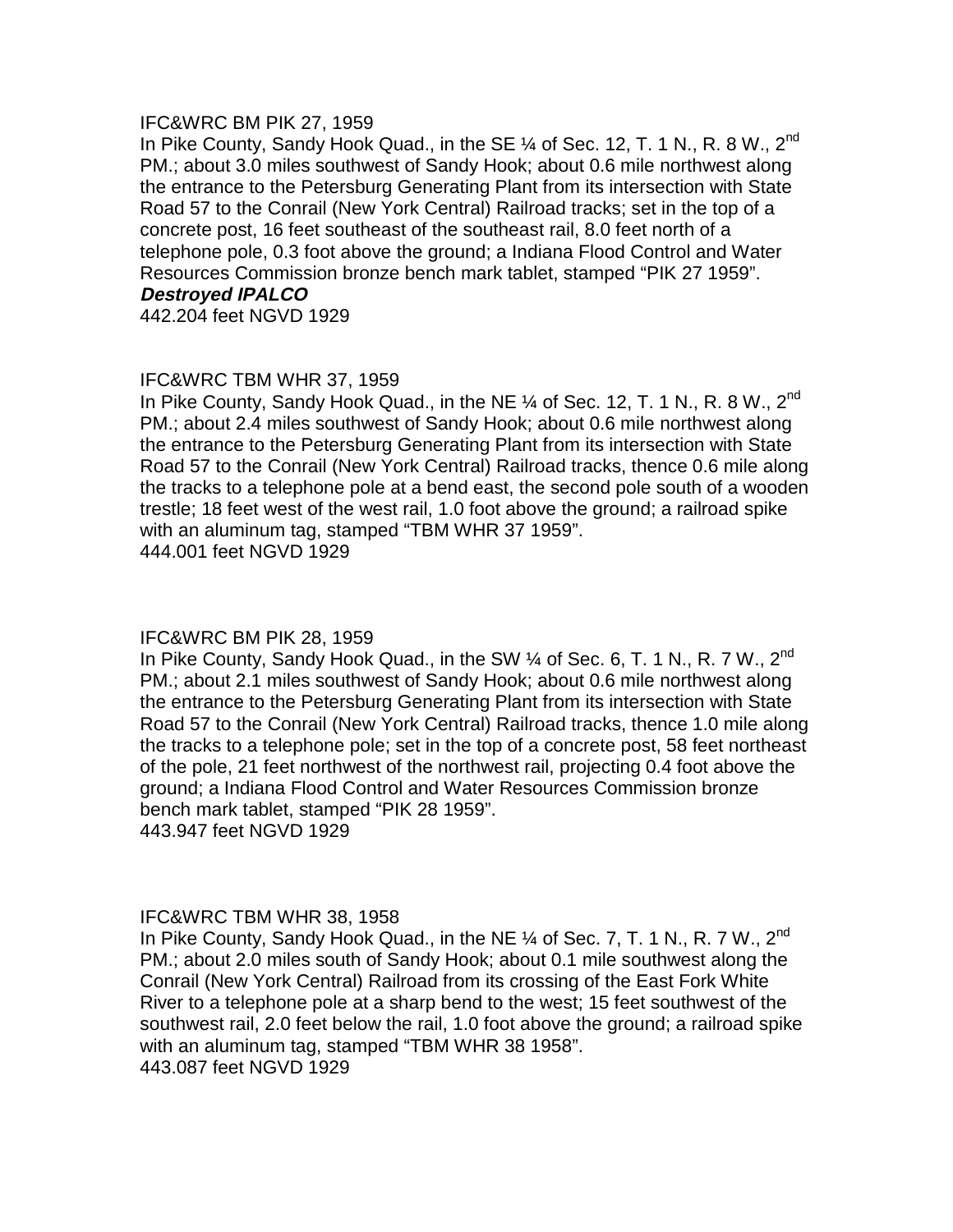#### USED BM TT NO 36

In Pike County, Sandy Hook Quad., in the SE  $\%$  of Sec. 6, T. 1 N., R. 7 W., 2<sup>nd</sup> PM.; about 2.0 miles south of Sandy Hook; at the Conrail (New York Central) Railroad bridge over the East Fork of White River; set in top of the east end of the south abutment, 240 feet west of the center line of State Road 57, 8.0 feet west of the east face of the abutment, 3.0 feet east of the east rail, 1.0 foot south from the north face of the abutment; a USED bronze disk, stamped "TT NO 36". 441.031 feet NGVD 1929

# USC&GS Z 11, 1930

In Pike County, Sandy Hook Quad., in the NE 1/4 of Sec. 7, T. 1 N., R. 7 W., 2<sup>nd</sup> PM.; at Rogers; at the State Road 57 four-span steel truss bridge over White River; set in the top of the southwest handrail, 22 feet north of the south end of the handrail, 13 feet west of the center line of the bridge, 4.0 feet above the bridge floor, 0.7 foot south of the north end of the handrail; a U.S. Coast and Geodetic Survey bench mark tablet, stamped "Z 11 1930". 445.111 feet NGVD 1929

## IFC&WRC TBM P 113

In Pike County, Oakland City Quad., 3 miles northeast of Oakland City; 3.4 miles north along State Road 57 from its junction with State Road 64 southwest of Oakland City to the "T"-gravel road east, thence 2 miles generally east along the "T"-road (first gravel and then dirt road) to the dirt crossroads in the woods, thence 0.1 mile north; set in the west side of a 12-inch Black Walnut "Y" shaped tree, 21 feet east of the centerline of the dirt road, 2.5 feet above the road, 1 foot above the ground; a railroad spike.

470.958 feet NGVD 1929

## IFC&WRC TBM P112

In Pike County, Oakland City Quad., 3.25 miles northeast of Oakland City; 3.4 miles north along State Road 57 from its junction with State Road 64, southwest of Oakland City to the "T"-gravel road east, thence 2.53 miles east along first a gravel then dirt road to the road cut through the hill; set in north side of the east root of a twin-trunked 16-inch Maple tree, 60 feet west of the east end of the cut, 14 feet south of the centerline of the dirt road, 3.5 feet east of the center of the tree trunk, 4.5 feet above the road, 0.6 foot above the ground; a railroad spike. 487.608 feet NGVD 1929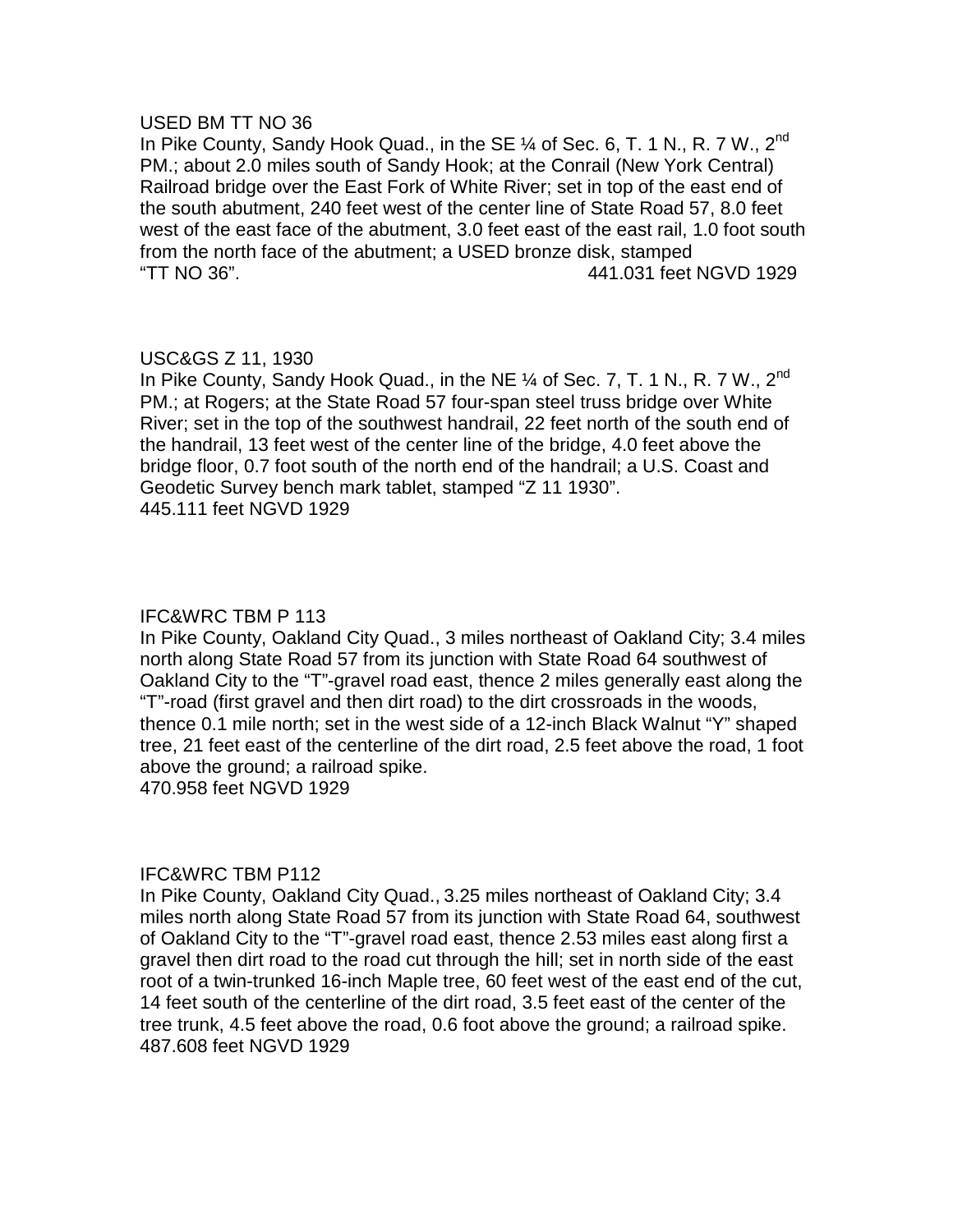In Pike County, 3.5 mile northeast of Oakland City; 3.4 miles north along State Road 57 from its junction with State Road 64 southeast of Oakland City to the "T"-gravel road east, thence 2.98 miles east along first a gravel and then dirt road to the west toe of the hill; set in the northwest side of 20-inch White Oak tree, 0.2 mile west of a house on the top of the hill, 75 feet east of a drain, 20 feet south of the centerline of the dirt road, 2 feet above the ground; a railroad spike. 462.163 feet NGVD 1929

# IFC&WRC TBM P 80

In Pike County, Winslow Quad., in the SW  $\%$  of Sec. 31, T. 1 S., R. 7 W., 2<sup>nd</sup> PM.; about 0.7 mile southwest of Winslow; 0.6 mile west along the Southern Railroad track from its intersection with State Road 61 southwest of Winslow; set in the north side of 30-inch Sycamore tree, largest tree in vicinity, 640 feet east of the switch on the north side of the main track, 43 feet south of south rail of the main track, 32 feet south of the south rail of the spur line, 1.9 feet above the ground; a railroad spike.

431.038 feet NGVD 1929

# IFC&WRC TBM P 84

In Pike County, Augusta Quad., in the SE  $\%$  of Sec. 5, T. 2 S., R. 7 W., 2<sup>nd</sup> PM.; about 2.0 miles north of Augusta; 0.95 mile south along a gravel 350 East Road from its crossing with the Southern Railroad just south of Winslow to the gravel "T"-road east, thence 0.49 mile east along the "T"-road; set in the south side of a 10-inch Pignut Hickory tree, 340 feet west along the gravel road from the west end of a small concrete bridge over a small tributary to Patoka River, 120 feet east of the east end of a wooden fence line along the north side of the road, 12 feet north of the centerline of the gravel road, 1.8 feet above the ground; a railroad spike.

439.275 feet NGVD 1929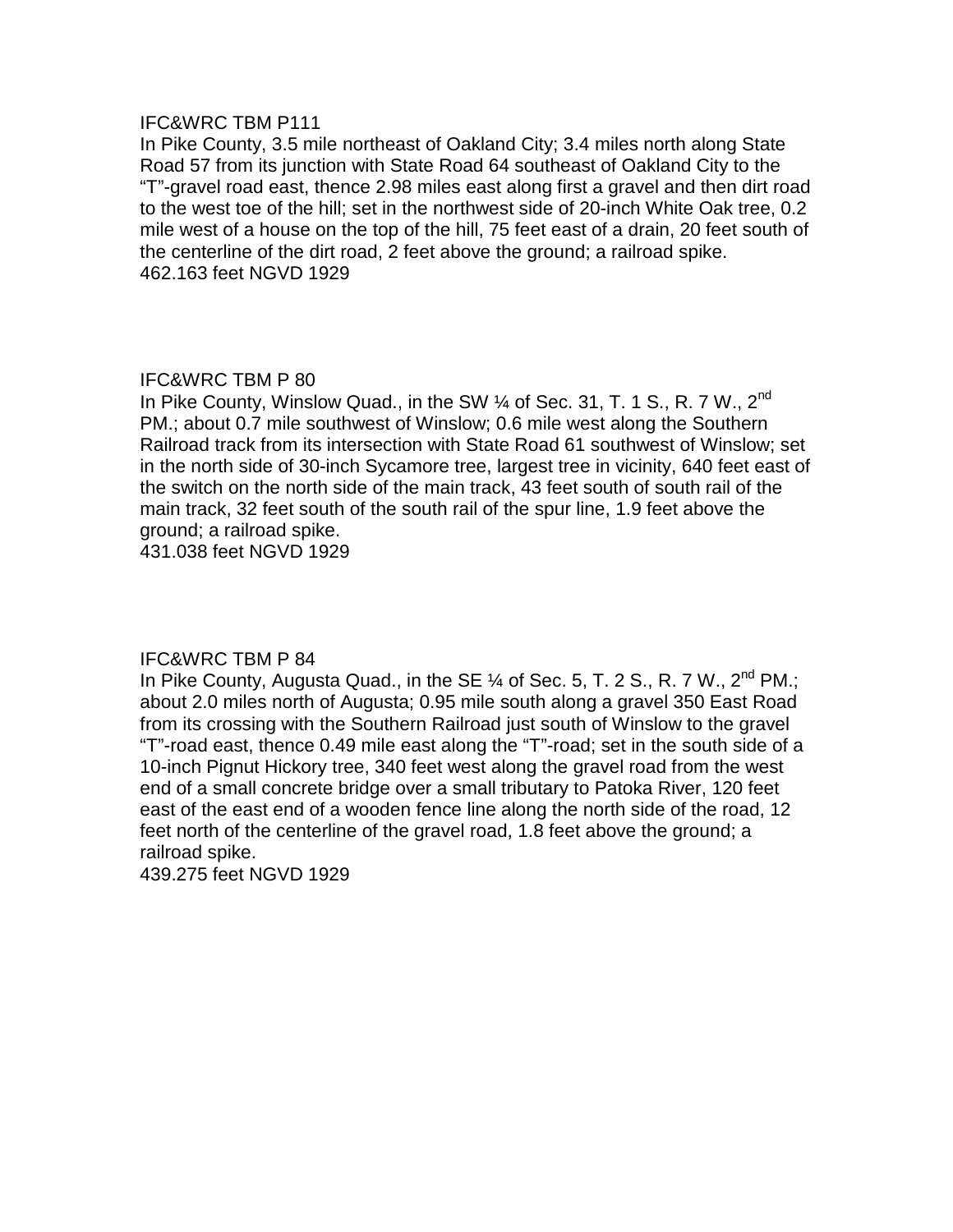In Pike County, Augusta Quad., in the SW 1/4 of Sec. 4, T. 2 S., R. 7 W., 2<sup>nd</sup> PM.; about 2.0 miles north of Augusta; 0.95 mile south along a gravel 350 East Road from its crossing with the Southern Railroad just south of Winslow, to a gravel "T"-road east, thence 1.01 miles east along the "T"-road; set in the northwest side of a 15-inch Maple tree (tree is at the southeast corner of a pig cage), 210 feet west of Mr. Verner Coleman's mail box on the north side of the road, and across the road of his residence, 18 feet south of the centerline of the road, 1 foot above the road, 0.6 foot above the ground; a railroad spike. 478.400 feet NGVD 1929

#### IFC&WRC TBM P 86

In Pike County, Augusta Quad., in the SE  $\%$  of Sec. 3, T. 2 S., R. 7 W., 2<sup>nd</sup> PM.; about 2.4 miles northeast of Augusta; 0.95 mile south along a gravel 350 East Road from its crossing with the Southern Railroad just south of Winslow, to a gravel "T"-road east, thence 1.3 miles east along the "T"-road to a gravel crossroad, thence 1.45 miles north, east and south along the winding road to its sharp turn east and dirt T-road south, thence 0.25 mile east to a "Y" junction of the dirt T-road north; set in the north side of 10-inch Red Oak tree, 44 feet southeast of the "Y" junction, 33 feet south of the centerline of the dirt road east west, 3 feet above the road, 1.3 feet above the ground; a railroad spike. 543.608 feet NGVD 1929

## IFC&WRC TBM P 36

In Pike County, Augusta Quad., in the SW  $\%$  of Sec. 2, T. 2 S., R. 7 W., 2<sup>nd</sup> PM.; about 2.7 miles northeast of Augusta; 4 miles east along State Road 364 from its junction with State Road 61 to the end of State Road 364 and a four-roads junction at the Pike County State Forest, thence 0.8 mile generally north to a dirt "T"-road west, thence 0.33 mile west to a small steel bridge over a tributary to the Patoka River; set in the north side of 9-inch tree, 28 feet east of the east end of the bridge, 14 feet south of the centerline of the road, at the east-west barbed wire fence line along the south edge of the bridge, 3 feet above the road, 1 foot above the ground; a railroad spike.

435.529 feet NGVD 1929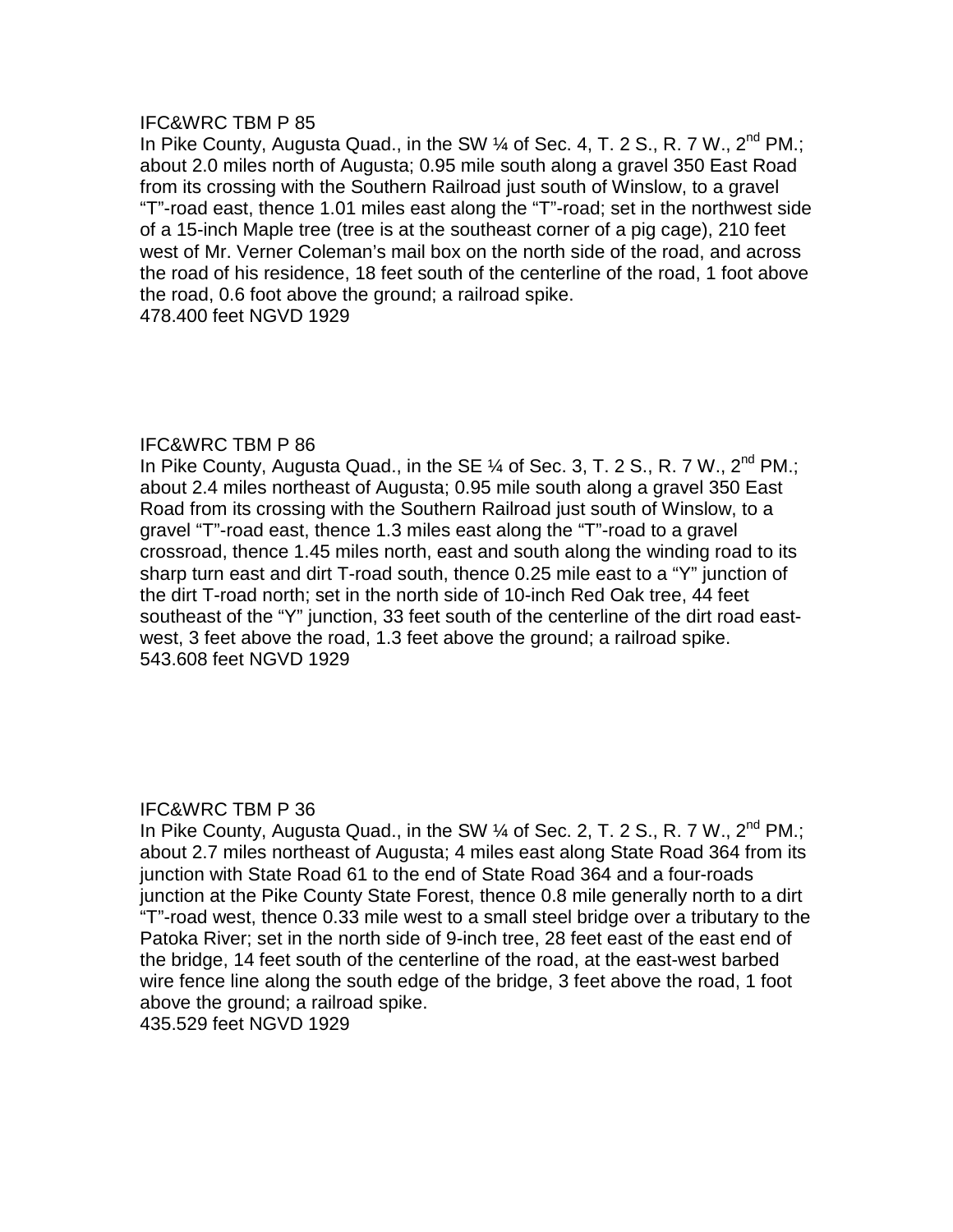In Pike County, Augusta Quad., in the NE  $\%$  of Sec. 11, T. 2 S., R. 7 W., 2<sup>nd</sup> PM.; about 2.5 miles northeast of Augusta; 4 miles east along State Road 364 from its junction with State Road 61 to the end of State Road 364 and a four-roads junction at the Pike County State Forest, thence 0.47 mile northeast and north; set in the southwest side of 20-inch Black Walnut tree, 0.13 mile north of a 135 degree bend in the gravel road, 10.5 feet east of the centerline of the road, 1.5 feet above the ground; a railroad spike.

503.846 feet NGVD 1929

## IFC&WRC TBM P 89

In Pike County, Augusta Quad., in the NE  $\%$  of Sec. 11, T. 2 S., R. 7 W., 2<sup>nd</sup> PM.; about 2.5 miles northeast of Augusta; 4 miles east along State Road 364 from its junction with State Road 61 to the end of State Road 364 and a four-roads junction at the Pike County State Forest, thence 0.25 mile northeast from the Conservation Department "Service Area; Fire Tower" sign; set in the southeast side of a 18-inch Oak tree, 43 feet north of a 36-inch Oak tree on the southeast side of the road, 18 feet northwest of the centerline of the gravel road, 1.3 feet above the ground; a railroad spike.

532.136 feet NGVD 1929

## IFC&WRC TBM P 91

In Pike County, Augusta Quad., in the SW  $\%$  of Sec. 11, T. 2 S., R. 7 W., 2<sup>nd</sup> PM.; about 2.0 miles northeast of Augusta; 4 miles east along State Road 364 from its junction with State Road 61 to the end of State Road 364 and a four roads junction at the Pike County State Forest, thence 0.23 mile south to a "Supt. Cottage Hartwell Fire Tower" sign; and a "T"-drive junction west to the cottage; set in the southeast side of a 8-inch Persimmon tree, 300 feet south of the centerline of the "T"-drive, 14 feet west of the centerline of the road, 1 foot above the ground; a railroad spike. 559.388 feet NGVD 1929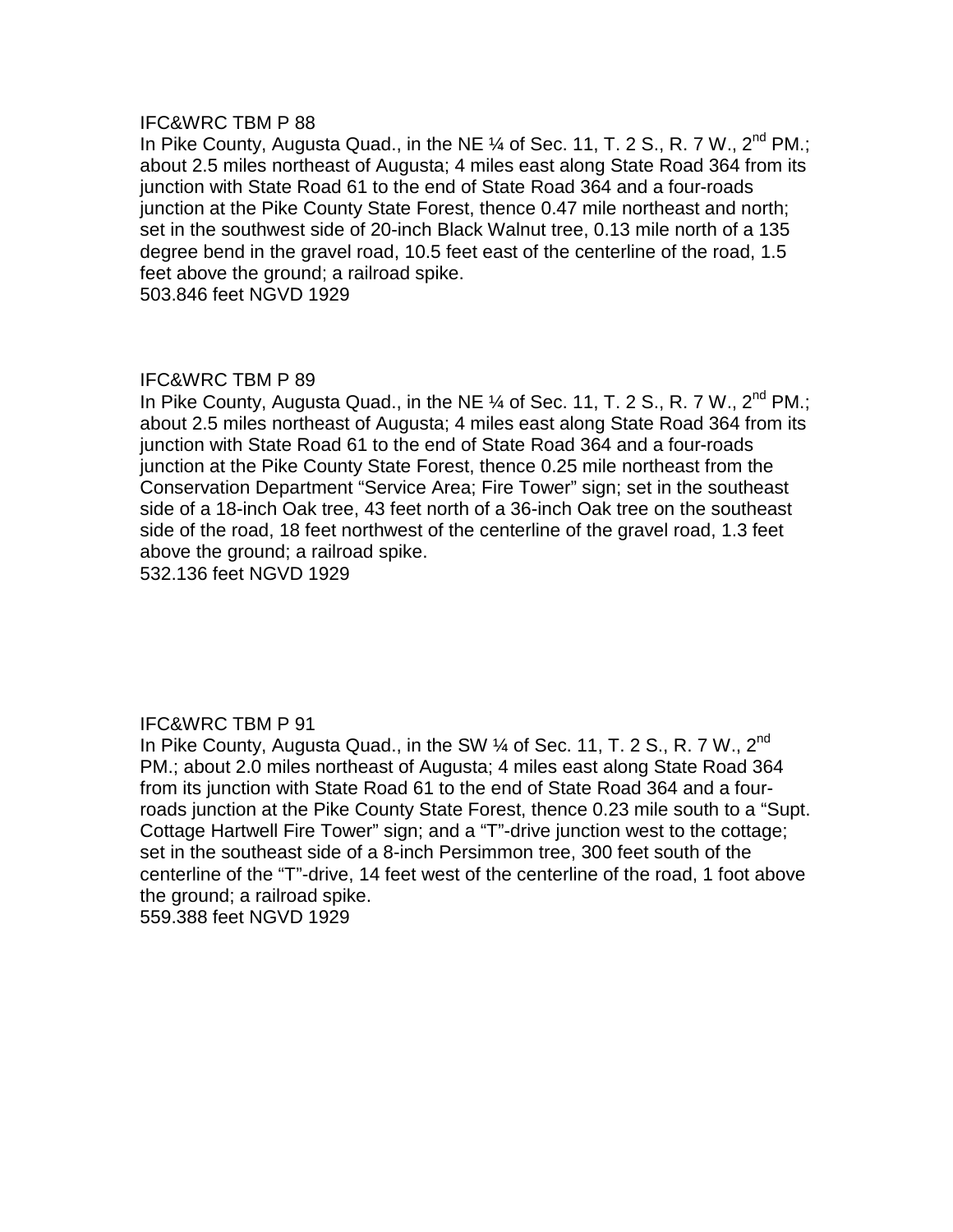In Pike County, Augusta Quad., in the SW  $\%$  of Sec. 11, T. 2 S., R. 7 W., 2<sup>nd</sup> PM.; about 2.0 miles northeast of Augusta; 4 miles east along State Road 364 from its junction with State Road 61 to the end of State Road 364 and a four roads junction at the Pike County State Forest, thence 0.57 mile generally south to the "T"-road east, thence 0.16 mile east passing by the Lookout Fire Tower; set in the south side of a 20-inch Red Oak tree, at the wide spot in the road for passing, about 300 feet east of the fire tower, 11 feet north of the centerline of the dirt road, 0.3 foot above the ground; a railroad spike. 566.592 feet NGVD 1929

## IFC&WRC TBM P 93

In Pike County, Augusta Quad., in the SE  $\%$  of Sec. 11, T. 2 S., R. 7 W., 2<sup>nd</sup> PM.; about 2.4 miles northeast of Augusta; 4 miles east along State Road 364 from its junction with State Road 61 to the end of State Road 364 and a four-roads junction at the Pike County State Forest, thence 0.57 mile generally south to the "T"-road east, thence 0.58 mile east passing by the Lookout Fire Tower to the Corn Cemetery; set in the south side of a 18-inch Shagbark Hickory tree, 270 feet northeast along the forest dirt road from the northeast corner of and sign for the "Corn Cemetery", 8 feet northwest of the centerline of the dirt road, 0.9 foot above the ground; a railroad spike.

540.066 feet NGVD 1929

## IFC&WRC TBM P94

In Pike County, Velpen Quad., in the SE  $\%$  of Sec. 7, T. 2 S., R. 6 W., 2<sup>nd</sup> PM.; about 0.2 mile southwest of Velpen; 0.48 mile south along State Road 257 from its crossing with the Southern Railroad at Velpen to the abandoned field "T"-road west; set in the east root of a 26-inch White Oak tree, 64 feet south of a 10-inch corner post in the north-south fence line at the south side of the entrance to the abandoned road, 34 feet west of the centerline of State Road 257, 7 feet east of a fence line, 6 feet above the road, 0.2 foot above the ground; a railroad spike. 550.750 feet NGVD 1929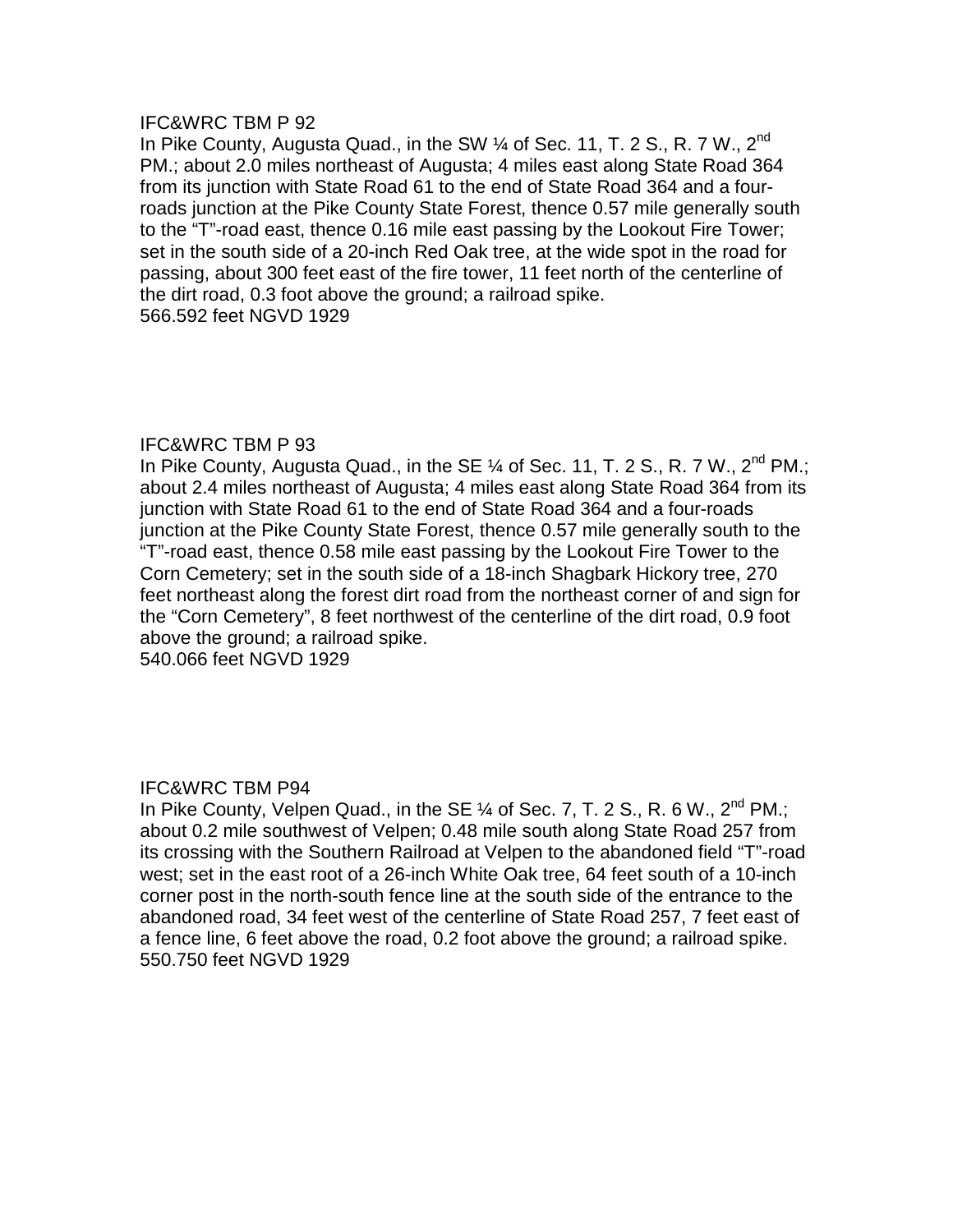In Pike County, Velpen Quad., in the NE  $\%$  of Sec. 18, T. 2 S., R. 6 W., 2<sup>nd</sup> PM.; about 0.8 mile southwest of Velpen; 1.1 miles south along State Road 257 from its crossing with the Southern Railroad at Velpen; set in the east side of a power pole, 220 feet north along State Road 257 of a red brick farm house on the east side of the highway, 60 feet west of the centerline of the highway, 43 feet south of the south face of the headwall of a concrete culvert under the entrance to the field west of the highway, 20 feet west of the fence line, 1.8 feet above the ground; a railroad spike. 505.353 feet NGVD 1929

## IFC&WRC TBM PIK 98

In Pike County, Augusta Quad., 1.5 miles northwest of Pikeville; 0.7 mile north along State Road 257 from the general store at Pikeville, to the "T"-road west just south of the State Road 257 covered bridge over Patoka River, thence 0.8 mile west along the gravel "T"-road to the dirt "T"-road north-south, thence 0.25 mile north along the dirt road to the field road east-west just across a small wooden bridge over a drainage ditch, 540 feet east and 1,200 feet north along the field road to the single row tree line east-west; set in the northeast side of a 24-inch Red Oak tree, 200 feet north of the point where the farm lane north leaves the Patoka River bending from north-south to east-west, 15 feet east of the centerline of the field road, 1.7 feet above the ground; a railroad spike. 436.190 feet NGVD 1929

## IFC&WRC BM PIK 10, 1954

In Pike County, Augusta Quad., 1.5 miles northwest of Pikeville; 0.7 miles north along State Road 257 from the general store at Pikeville to the "T"-road west just south of the State Road 257 covered bridge over the Patoka River, thence 0.8 mile west along the gravel "T"-road to the dirt "T"-road north-south, thence 0.25 mile north along the dirt road to the field road east-west just across a small wooden bridge over a drainage ditch, 540 feet east and 1,200 feet north along the field road to the single row tree line east-west, thence 0.16 mile, or 846 feet east along the tree line and across a small bayou to the field entrance at the tree line 300 feet north of Patoka River; set in the top of a concrete post, 70 feet east of the east edge of the bayou, 13 feet east of the centerline of the field entrance, 3.5 feet north-northeast of the north-northeast edge at the base of a 24-inch Ash tree, flush with the ground; a Indiana Flood Control and Water Resources Commission bench mark tablet, stamped PIK 10 1954". 433.671feet NGVD 1929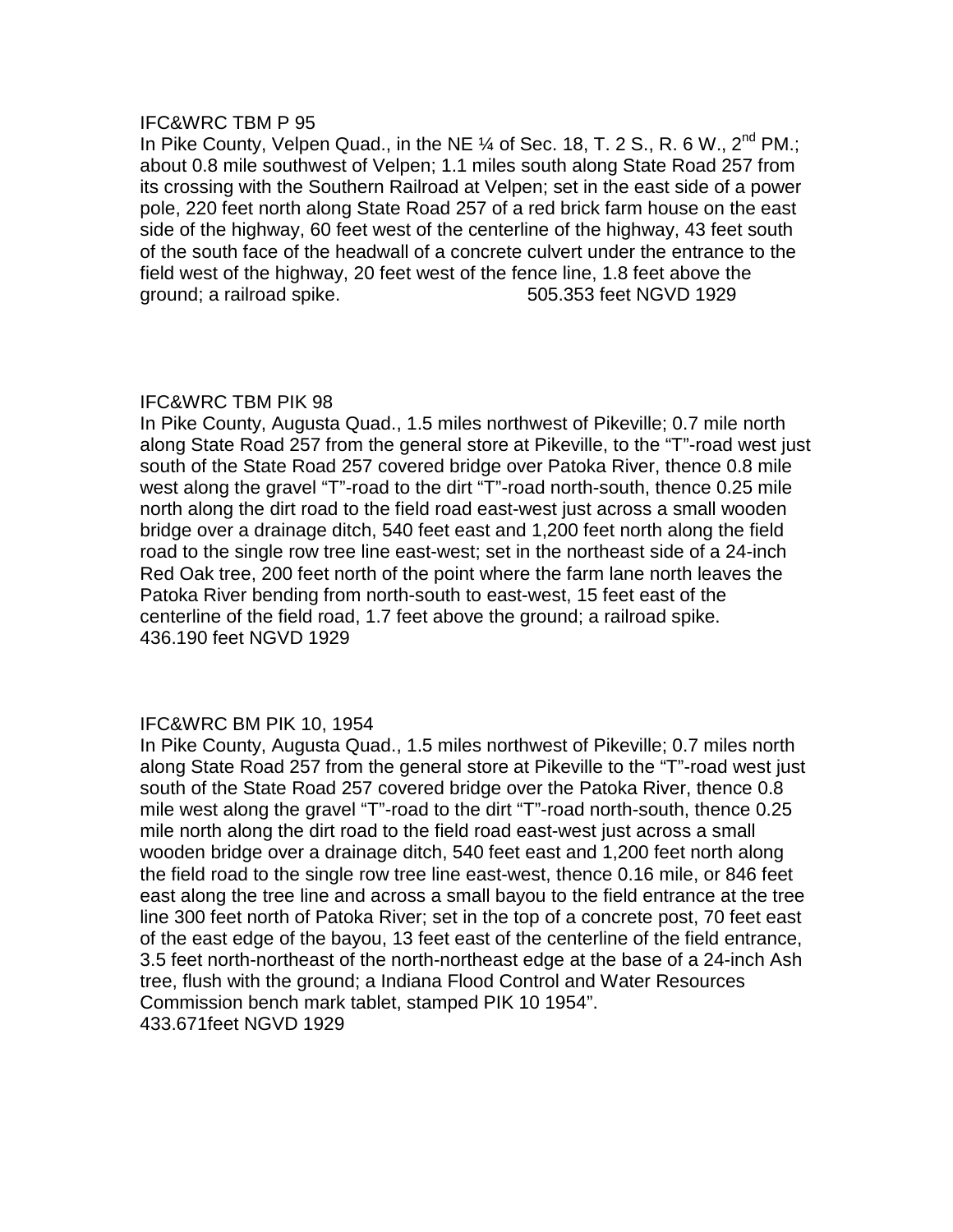In Pike County, Velpen Quad., in the SW  $\%$  of Sec. 20, T. 2 S., R. 6 W., 2<sup>nd</sup> PM.; about 0.4 mile east of Pikeville; 0.4 mile east along a gravel road from its junction with State Road 257 at the north edge of Pikeville to the right angle turn south in the gravel road and a dirt "T"-road north junction; set in the east side of a 18-inch Red Oak tree, 220 feet north of the center of the junction triangle, 11 feet west of the centerline of the dirt road, 5 feet above the road, 1.6 feet above the ground; a railroad spike.

490.043 feet NGVD 1929

## IFC&WRC TBM P 103

In Pike County, Velpen Quad., in the NW  $\%$  of Sec. 16, T. 2 S., R. 6 W., 2<sup>nd</sup> PM.; about 0.9 mile southeast of Velpen; 0.15 mile east along State Road 257 from its crossing with Southern Railroad to a asphalt road crossing, thence 0.1 mile south to a east-west road, thence 0.55 mile east and southeast along a asphalt road that turns into a gravel road, on the south side of the railroad track to a gravel "T"-road south (1000 East Road), thence 0.45 mile south to Mr. Pearle Jones residence; set in the west side of a power pole, 41 feet northwest of the northwest corner of the porch, 19 feet east of the centerline of the road, 5 feet southeast of a mail box, 2 feet west of a fence corner post, 0.4 foot above the ground; a railroad spike.

499.184 feet NGVD 1929

## IFC&WRC TBM P 102

In Pike County, Velpen Quad., in the SW  $\%$  of Sec. 9, T. 2 S., R. 6 W., 2<sup>nd</sup> PM.; about 0.9 mile southeast of Velpen; 0.15 mile east along State Road 257 from its crossing with Southern Railroad to a asphalt road crossing, thence 0.1 mile south to a east-west road, thence 0.55 mile east and southeast along a asphalt road that turns into a gravel road, on the south side of the railroad track to its crossing with the Southern Railroad; set in the west side of a telephone pole, 53 feet northeast of the crossing, 24 feet northeast of the northeast track, 23 feet south of the centerline of the road, 2.5 feet above the track, 0.3 foot above the ground; a railroad spike.

449.993 feet NGVD 1929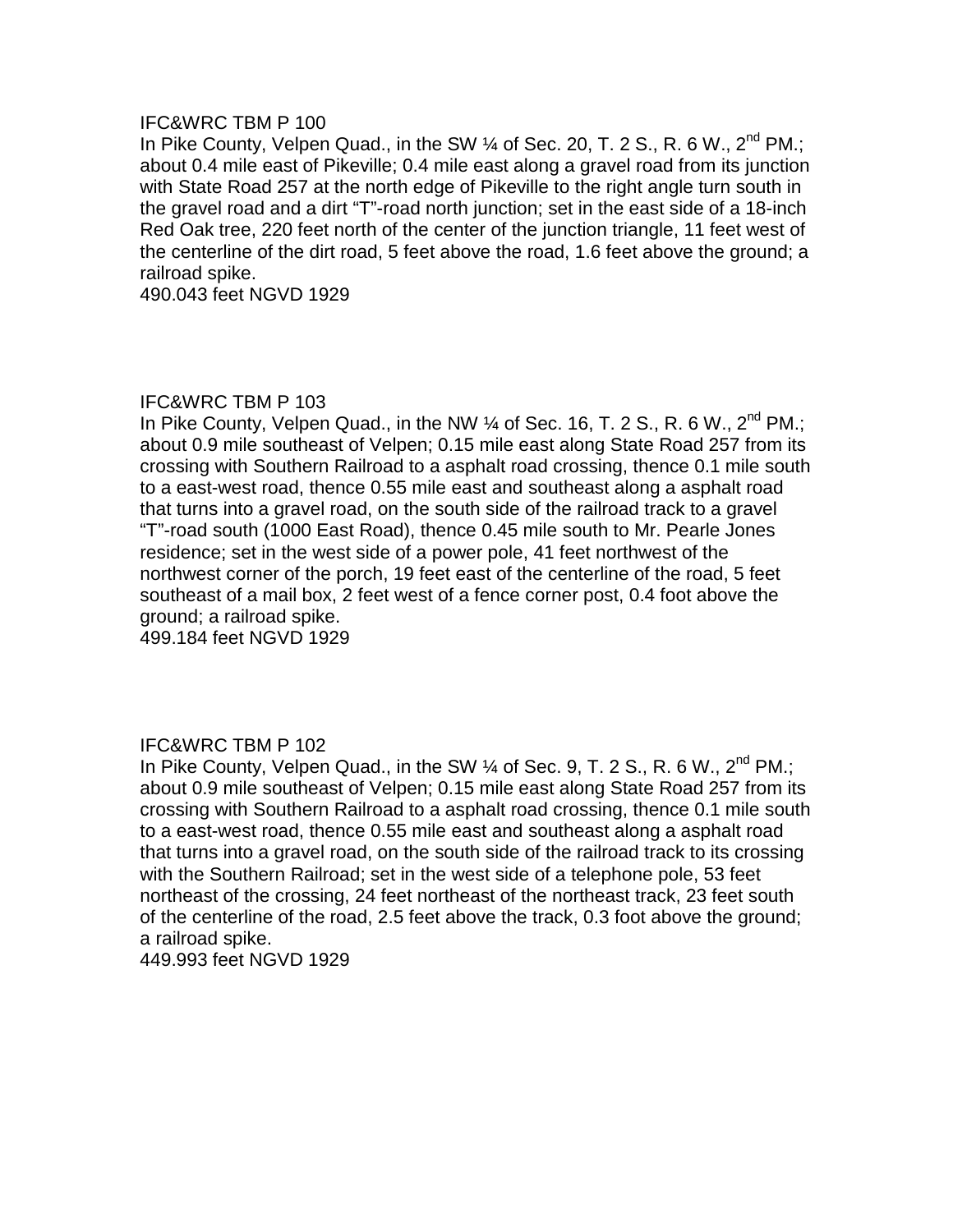## IFC&RC TBM EFWR 11, 1961

In Pike County, Sandy Hook Quad., in the NE 1/4 of Sec. 13, T. 1 N., R. 7 W., 2<sup>nd</sup> PM.; about 1.2 miles southwest of Horseshoe Pond; 1.2 miles north from the cross-roads at Iva to a 90 degree bend west, thence 0.85 mile west to the East Fork of White River; set in the east side of a 8-inch Cotton Wood tree growing on the left (east) bank of the river, directly across from a sand bar, 1.0 foot above the ground; a railroad spike driven through an aluminum tag, stamped "TBM EFWR 11 1961".

418.949 feet NGVD 1929

## IFC&WRC BM PIK 29, 1961

In Pike County, Sandy Hook Quad., in the NW  $\%$  of Sec. 18, T. 1 N., R. 6 W., 2<sup>nd</sup> PM.; about 1.5 miles southwest of Horseshoe Pond; 1.2 miles north from the cross-roads at Iva to a 90 degree bend west, thence 0.3 mile west to a group of three farm buildings; set in the top of a concrete post, 87 feet northwest of the northwest corner of the farm building on the south side of the road, 10.5 feet north of the centerline of the road, 9.5 feet west of a tree fence corner post, 1.5 feet north of a 2-strand barbed-wire fence, 0.2 foot above the ground; a Indiana Flood Control and Water Resources Commission bronze bench mark tablet, stamped "PIK 29 1961". 460.590 feet NGVD 1929

## IFC&WRC TBM EFWR 12, 1961

In Pike County, Sandy Hook Quad., in the NW  $\%$  of Sec. 18, T. 1 N., R. 6 W., 2<sup>nd</sup> PM.; about 1.5 miles southwest of Horseshoe Pond; 1.2 miles north from the cross-roads at Iva to a 90 degree bend west, thence 0.3 mile west to a group of three farm buildings; set in the southwest side of a 14-inch Walnut tree, 22 feet north of the centerline of the east-west road, 3.0 feet north of a gas tank, 2.0 feet above the ground; a railroad spike driven through an aluminum tag, stamped "TBM EFWR 12 1961".

465.686 feet NGVD 1929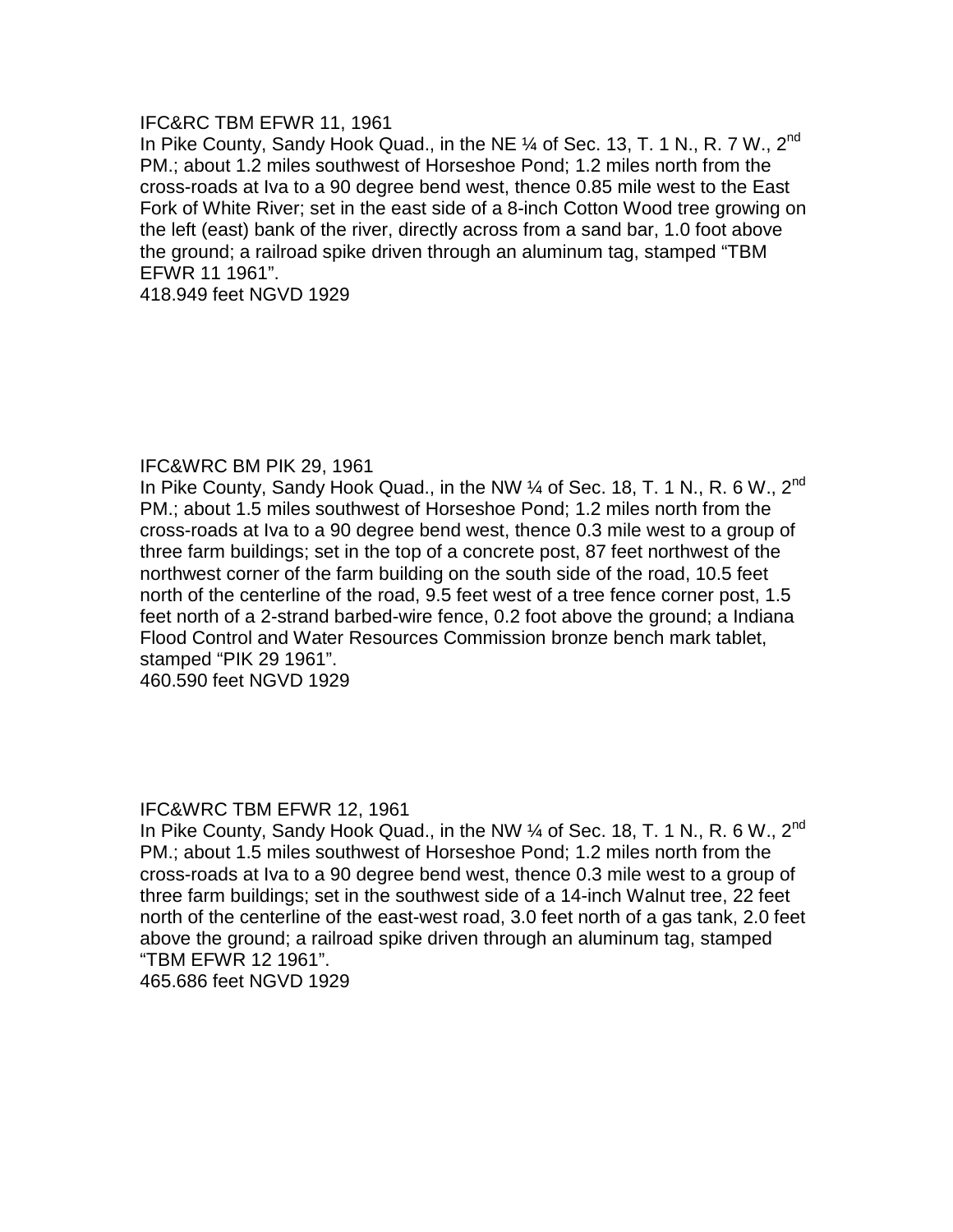#### IFC&WRC TBM EFWR 13, 1961

In Pike County, Glendale Quad., in the NE 1/4 of Sec. 18, T. 1 N., R. 6 W., 2<sup>nd</sup> PM.; about 1.0 mile north of Iva; at the "T" road intersection of 850 East Road and 650 North Road, at the entrance to the Public Cemetery; set in the south side of a 12-inch Walnut tree, 51 feet east of the center line of the 850 East Road, 28 feet southeast of the centerline of the cemetery entrance, 13.5 feet north of the centerline of 650 North Road, 3.5 feet above the road, 1.0 foot above the ground; a railroad spike driven through an aluminum tag, stamped "TBM EFWR 13 1961".

489.550 feet NGVD 1929

## IFC&WRC TBM EFWR 14

In Pike County, Glendale Quad., in the NE  $\%$  of Sec. 18, T. 1 N., R. 6 W., 2<sup>nd</sup> PM.; about 1.1 miles northeast of Iva; at the "T"-road intersection of State Road 257 and 650 North Road, in the northwest quarter of the "T"-intersection, at a 2.5-foot pipe culvert under State Road 257; set in the top of the north end of the west concrete headwall, 21.5 feet west of the center line of State Road 257, 0.5 foot south of the north end of the headwall, 3.0 feet below the highway; a chiseled triangle.

490.061 feet NGVD 1929

#### IFC&WRC BM PIK 30, 1961

In Pike County, Glendale Quad., in the SE  $\%$  of Sec. 18, T. 1 N., R. 6 W., 2<sup>nd</sup> PM.; about 1.1 miles northeast of <u>Iva</u>, at the "T"-road intersection of State Road 257 and 650 North Road, in the southwest quarter of the "T"-intersection; set in the top of the south end of the west concrete headwall of a 2-foot pipe culvert under State Road 257, 65 feet south of the centerline of 650 North Road, 24 feet west of the center line of State Road 257, 2.0 feet below the highway, 0.8 foot north of the south face of the west headwall; a Indiana Flood Control and Water Resources Commission bronze bench mark tablet, stamped "PIK 30 1961". 494.361 feet NGVD 1929

## IFC&WRC TBM EFWR 15

In Pike County, Glendale Quad., in the SW  $\frac{1}{4}$  of Sec. 8, T. 1 N., R. 6 W., 2<sup>nd</sup> PM.; about 1.8 miles northeast of Iva; about 0.75 mile north along State Road 257 from its "T" intersection with 650 North Road to a highway right-of-way marker; set in the top of the marker, 40.5 feet east of the centerline of the highway, at the south end of a washed out spot in the highway, 1.8 feet above the ground; a chiseled triangle.

430.418 feet NGVD 1929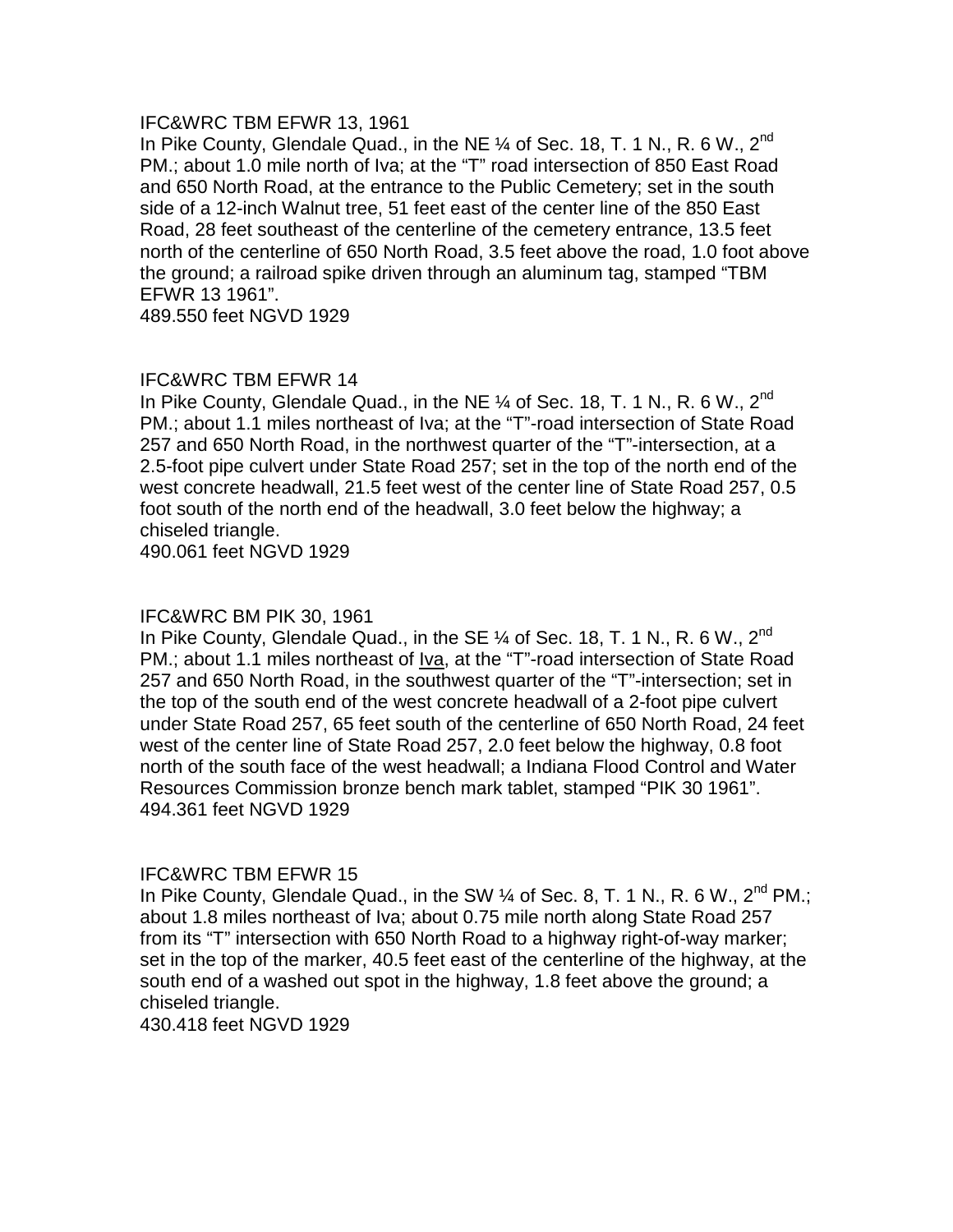## IFC&WRC TBM EFWR 16

In Pike County, Glendale Quad., in the NW  $\frac{1}{4}$  of Sec. 8, T. 1 N., R. 6 W., 2<sup>nd</sup> PM.; about 2.5 miles northeast of Iva; at the State Road 257 bridge over the East Fork of White River; set in the top of the east end of the south concrete abutment, 7.5 feet east of the centerline of the highway, 8.0 feet north of the "County Line" sign, on the southwest corner of the east end of the south abutment; a chiseled rectangle. 444.172 feet NGVD 1929

## IFC&WRC BM PIK 31, 1961

In Pike County, Glendale Quad., in the NE  $\%$  of Sec. 7, T. 1 N., R. 6 W., 2<sup>nd</sup> PM.; about 2.5 miles northeast of Iva; at the State Road 257 bridge over the East Fork of White River; set in the top of the west end of the south concrete abutment of the bridge, 7.8 feet west of the centerline of the highway, 0.6 foot west of the east face of the west concrete wheelguard; a Indiana Flood Control and Water Resources Commission bronze bench mark tablet, stamped "PIK 31 1961". 444.185 feet NGVD 1929

# IFC&WRC TBM EFWR 17

In Pike County, Glendale Quad., in the NE  $\%$  of Sec. 19, T. 1 N., R. 6 W., 2<sup>nd</sup> PM.; about 0.6 mile northeast of Iva; about 0.35 mile north along State Road 257 from its offset "T" road intersection with 550 North Road (to the west) to a private "T"-road west and a 23-foot pipe culvert under the road; set in the top of the north end of the west concrete headwall of the culvert, 56 feet south of the centerline of the private "T"-road west, 21 feet west of the centerline of the highway, 2.2 feet south of the north end of the west headwall, 1.5 feet below the highway; a chiseled triangle.

470.468 feet NGVD 1929

## USGS RM

In Pike County, Glendale Quad., in the SE  $\%$  of Sec. 19, T. 1 N., R. 6 W., 2<sup>nd</sup> PM.; about 0.5 mile east of Iva; at the offset "T" road intersection of State Road 257 with 550 North Road (to the west), in the northwest quarter of the "T" intersection, at a 1-foot pipe culvert under 550 North Road; set in the top of the north end of the L-shaped concrete headwall, 33.5 feet west of the center line of State Road 257, 23 feet north of the centerline of 550 North Road (to the west), 1.6 feet south of the north face of the headwall, 2.0 feet below the highway; a chiseled square. 490.506 feet NGVD 1929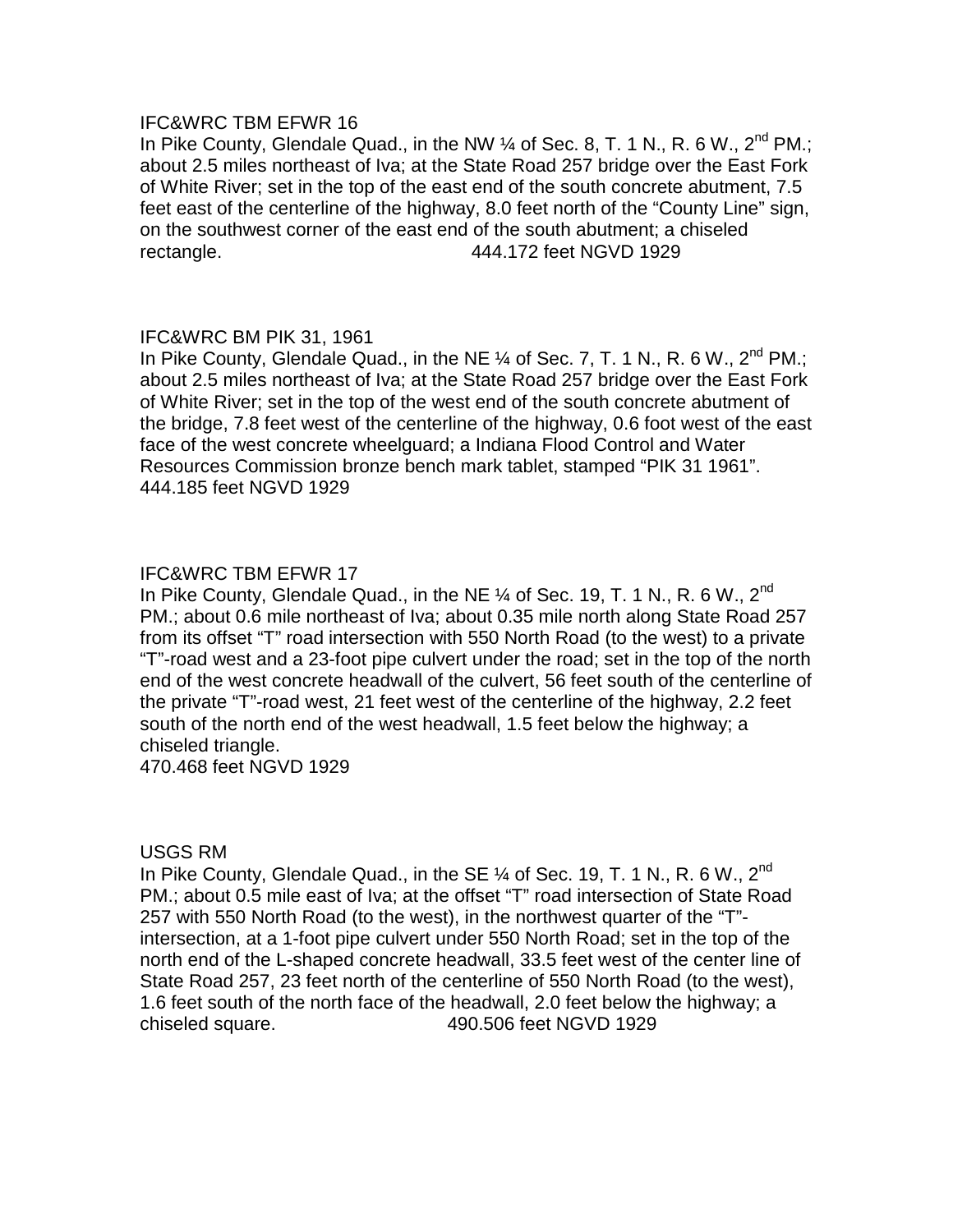#### IFC&WRC BM PIK 32, 1961

In Pike County, Glendale Quad., in the SW 1/4 of Sec. 20, T. 1 N., R. 6 W., 2<sup>nd</sup> PM.; about 0.5 mile east of Iva; at the offset "T" road intersection of State Road 257 with 550 North Road (to the west), in the northeast quarter of the "T" intersection, at a 2-foot pipe culvert under the highway just north of Taylors Grocery; set in the top of the south end of the east headwall, 160 feet south of the center line of 550 North Road (to the east), 21.5 feet east of the centerline of State Road 257, 1.0 foot north of the south end of the east headwall, 3.5 feet below the highway; a Indiana Flood Control and Water Resources Commission bronze bench mark tablet, stamped "PIK 32 1961". 488.045 feet NGVD 1929

## IFC&WRC TBM EFWR 18

In Pike County, Glendale Quad., in the NE  $\%$  of Sec. 20, T. 1 N., R. 6 W., 2<sup>nd</sup> PM.; about 1.2 miles east of Iva; about 0.7 mile east along 550 North Road from its "T" road intersection with State road 257 to a "T"-road north-south, 0.15 mile west of the north-south road; set in the top of the east end of the north concrete headwall of a 6-foot box culvert under 550 North Road, 6.5 feet north of the centerline of the road, 1.0 foot west of the east face of the headwall, 0.8 foot above the road; a chiseled triangle.

441.781 feet NGVD 1929

# IFC&WRC TBM EFWR 19, 1961

In Pike County, Glendale Quad., in the NE 1/4 of Sec. 20, T. 1 N., R. 6 W., 2<sup>nd</sup> PM.; about 1.4 miles northeast of Iva; about 0.7 mile east along 550 North Road from its "T" road intersection with State road 257 to a "T"-road north-south, thence 0.5 mile north to a "T"-road east, thence 0.1 mile east to a 12-inch Oak tree; set in the north side of the tree, in a grove of trees on the south side of the road, 90 feet west of the east end of the grove of trees, 15 feet south of the centerline of the road, 1.0 foot above the ground; a railroad spike driven through an aluminum tag, stamped "TBM EFWR 19 1961". 424.983 feet NGVD 1929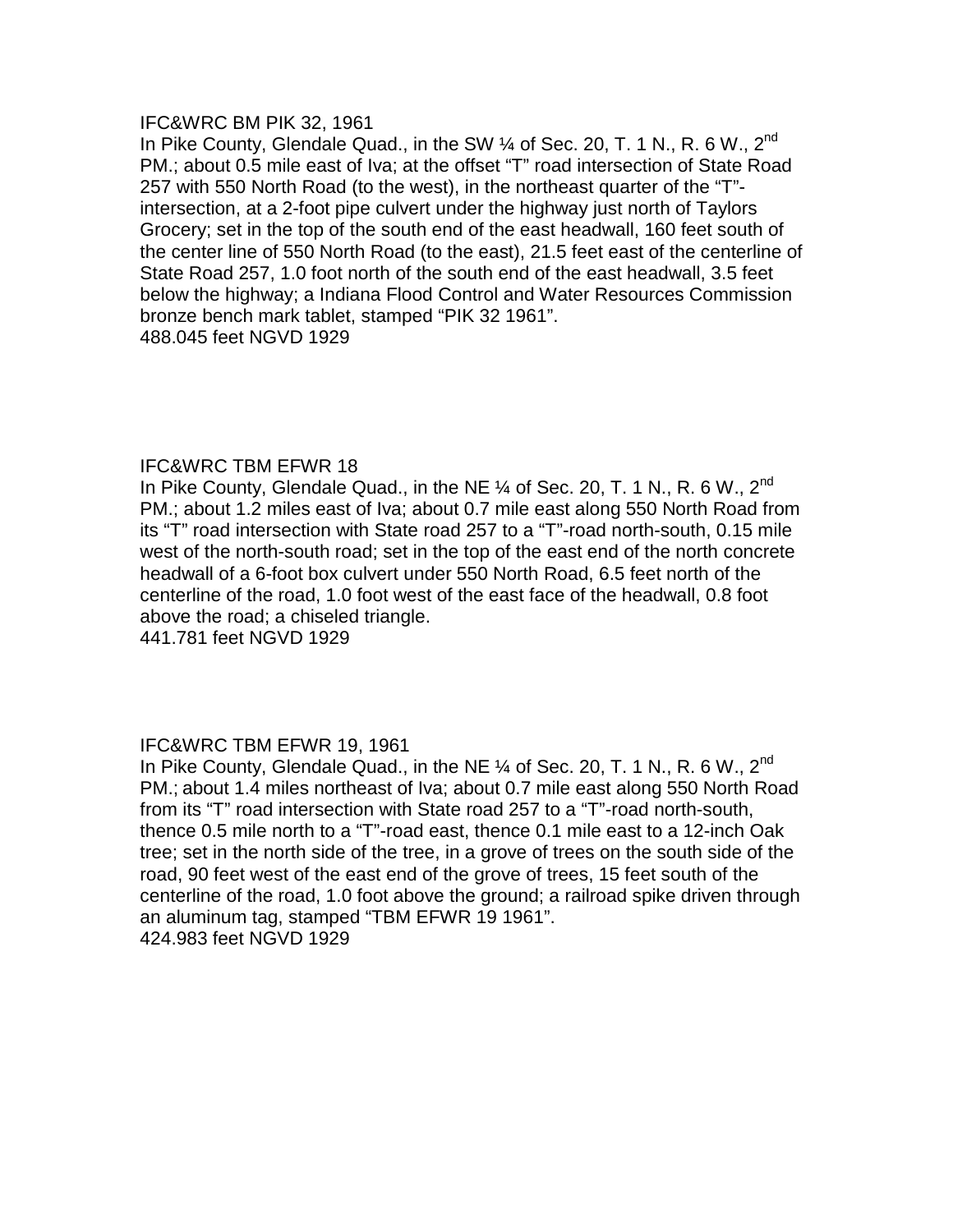## IFC&WRC TBM EFWR 20, 1961

In Pike County, Glendale Quad., in the SW 1/4 of Sec. 16, T. 1 N., R. 6 W., 2<sup>nd</sup> PM.; about 1.9 miles northeast of Iva; about 0.7 mile east along 550 North Road from its "T" road intersection with State road 257 to a "T"-road north-south, thence 0.5 mile north to a "T"-road east, thence 0.25 mile east to a right angle turn north, thence 0.5 mile north to a right angle turn east, thence 0.1 mile east to a farm equipment building on the north side of the road; set in the northwest side of a 18-inch Locust tree, 140 feet southwest of the southwest corner of the building, 12.0 feet south of the centerline of the road, 1.3 feet above the ground; a railroad spike driven through an aluminum tag, stamped "TBM EFWR 20 1961". 434.496 feet NGVD 1929

# IFC&WRC BM PIK 33, 1961

In Pike County, Glendale Quad., in the SW 1/4 of Sec. 16, T. 1 N., R. 6 W., 2<sup>nd</sup> PM.; about 1.9 miles northeast of Iva; about 0.7 mile east along 550 North Road from its "T" road intersection with State road 257 to a "T"-road north-south, thence 0.5 mile north to a "T"-road east, thence 0.25 mile east to a right angle turn north, thence 0.5 mile north to a right angle turn east, thence 0.1 mile east to a farm equipment building on the north side of the road; set in a concrete post, 125 feet west of the farm equipment building, 35 feet southeast of a hand water pump, 13.0 feet south of the centerline of the road, 2.0 feet above the road, 0.2 foot above the ground, a standard Indiana Flood Control and Water Resources Commission bronze bench mark tablet, stamped "PIK 33 1961". 434.263 feet NGVD 1929

## IFC&WRC TBM EFWR 21, 1961

In Pike County, Glendale Quad., in the SW 1/4 of Sec. 16, T. 1 N., R. 6 W., 2<sup>nd</sup> PM.; about 2.0 miles northeast of Iva; about 0.7 mile east along 550 North Road from its "T" road intersection with State road 257 to a "T"-road north-south, thence 0.5 mile north to a "T"-road east, thence 0.25 mile east to a right angle turn north, thence 0.5 mile north to a right angle turn east, thence 0.7 mile generally east and southeast along a winding dirt road following the left bank of the East Fork of White River to a wooden bridge over a 10-foot pipe culvert on the High Bank Pond; set in the southwest side of a 14-inch tree, 19 feet north of the centerline of the east-west road, 17 feet west of the extended center line of the "T"-road south, 12 feet northeast of the northeast corner of the bridge, 2.0 feet above the ground; a railroad spike driven through an aluminum tag, stamped "TBM EFWR 21 1961". 430.088 feet NGVD 1929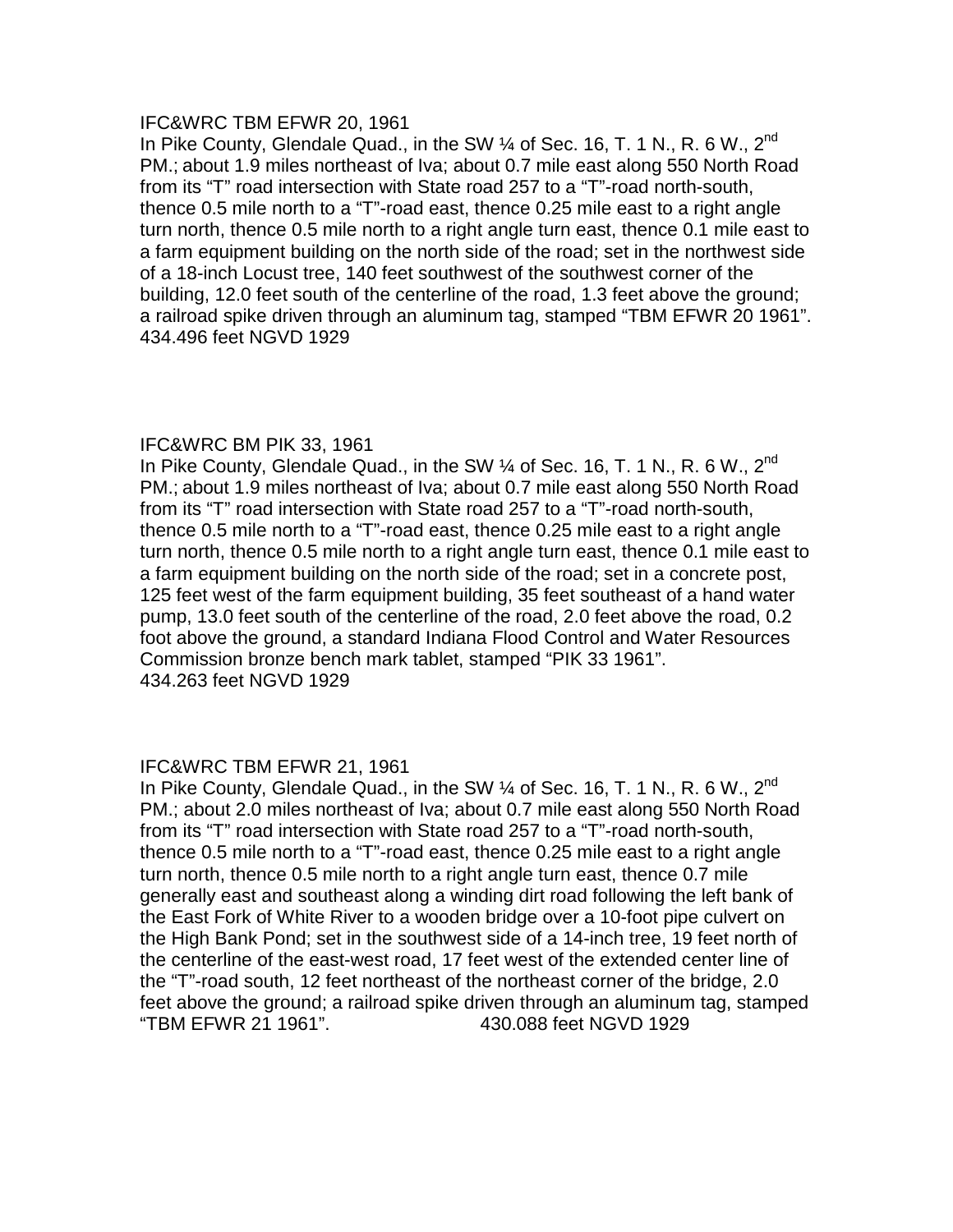## USGS BM 94WSM 1958 486

In Pike County, Augusta Quad, in the SW 1/4 of Section 7, T. 2 S., R. 7 W., 2<sup>nd</sup> PM.; about 0.5 mile north-northeast of Arthur; about 550 feet north along Roalty Road from its intersection with State Road 61, at the "Vectern Winslow Substation"; set in the top of a concrete post, 125 feet west of the centerline State Road 61, 77 feet east of the centerline of Roalty Road, 16.6 feet northeast of a guy pole, 20.5 feet south of the south metal post of the "Vectern Energy Delivery Winslow Substation" sign, 1.1 feet south of the southwest corner post for a chain link fence around the substation, about flush with the ground; a U.S. Geological Survey benchmark tablet stamped "486 94WSM 1958".<br>486.067 feet NGVD 1929 3<sup>rd</sup> Order 486.067 feet NGVD 1929

## DNR TBM PR 1, 2001

In Pike County, Augusta Quad, in the NW  $\frac{1}{4}$  of Section 8, T. 2 S., R. 7 W., 2<sup>nd</sup> PM.; about 2 miles northwest of Augusta; at the intersection of State Road 364 and 300 East Road, on the east edge of 300 East Road; set in the west side of power pole # W 87 4-40, the first power pole north of State Road 364, 71.1 feet south of the centerline of a private drive (# 4513), 20.1 feet east of the centerline of 300 East Road, about 1.4 feet above the ground; a railroad spike driven through an aluminum tag, stamped "DNR TBM PR 1 2001".<br>515.024 feet NGVD 1929  $3<sup>rd</sup>$  Order 515.024 feet NGVD 1929

## DNR TBM PR 2, 2001

In Pike County, Augusta Quad, in the NE 1/4 of Section 7, T. 2 S., R. 7 W., 2<sup>nd</sup> PM.; about 2.25 miles northwest of Augusta; about 0.2 mile north along 300 East Road from its intersection with State Road 364, on the east edge of 300 East Road; set in the west side of power pole # SIGE 440, 18.8 feet southwest of 14 inch Spruce tree, 18 feet east of the centerline of 300 East Road, 13.8 feet north of the centerline of a private drive (# 4239), about 1.7 feet above the ground; a railroad spike driven through an aluminum tag, stamped "DNR TBM PR 2 2001". 513.984 feet NGVD 1929 3<sup>rd</sup> Order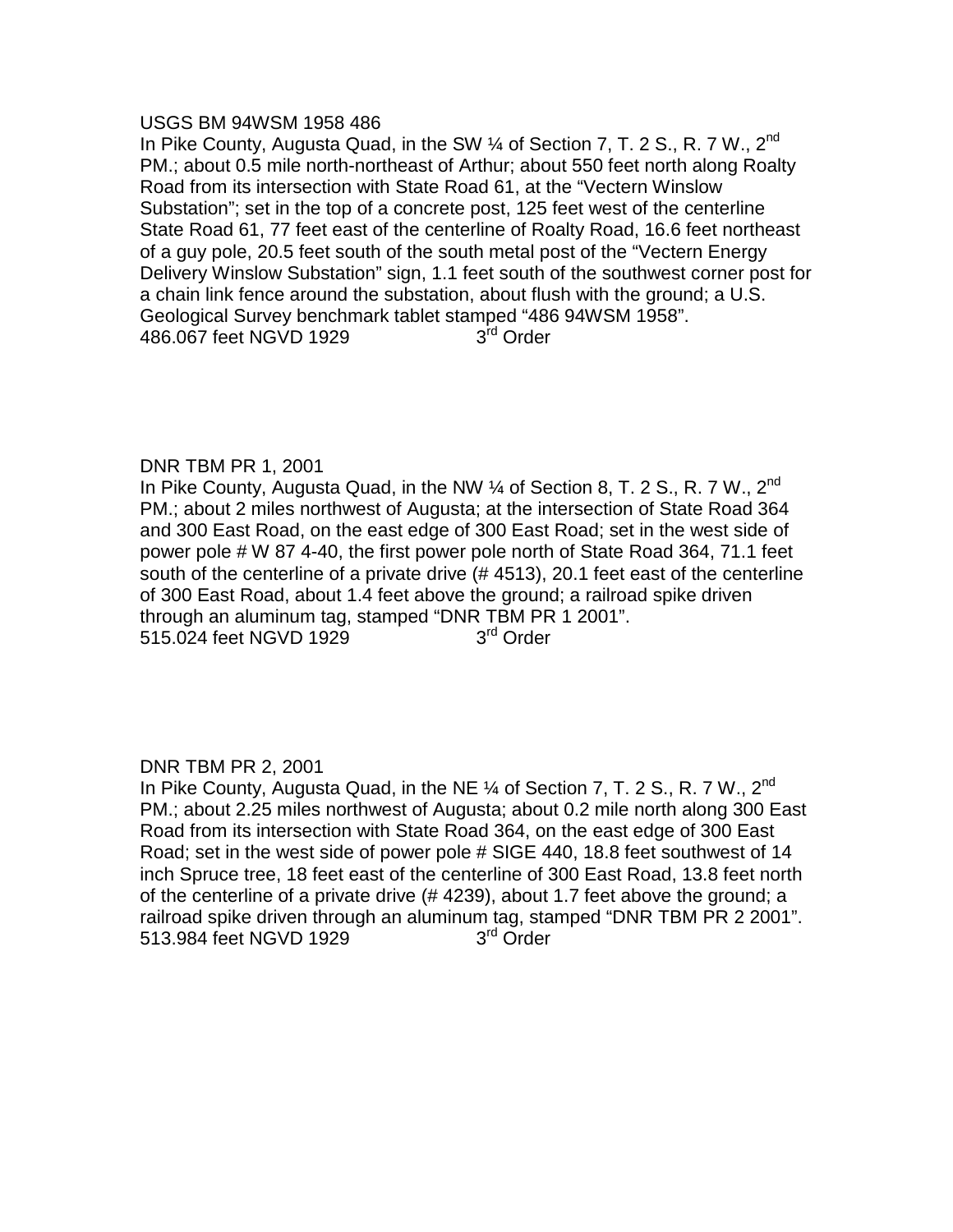#### DNR TBM PR 3, 2001

In Pike County, Augusta Quad, in the NE 1/4 of Section 7, T. 2 S., R. 7 W., 2<sup>nd</sup> PM.; about 2.5 miles northwest of Augusta; in the southeast ¼ of the intersection of 300 East Road and 400 South Road; set in the west side of power pole # Y3979123, 41.2 feet northwest of a 25 inch Maple tree, 19.6 feet east of the centerline of 300 East Road, 15 feet south of the centerline of 400 South Road, about 1.7 feet above the ground; a railroad spike driven through an aluminum tag, stamped "DNR TBM PR 3 2001". 510.800 feet NGVD 1929 3<sup>rd</sup> Order

# DNR TBM PR 4, 2001

In Pike County, Augusta Quad, in the SE  $\%$  of Section 6, T. 2 S., R. 7 W., 2<sup>nd</sup> PM.; about 2.75 miles northwest of Augusta; at the "Y" intersection of State Road 61 and 300 East Road; set on the northeast corner of a culvert, 23.7 feet west of the centerline of 300 East Road, 22.9 feet east of the centerline of State Road 61, 7.4 feet north of the south edge of the culvert, about 1.1 feet above the ground; a chiseled triangle.  $519.146$  feet NGVD 1929  $3<sup>rd</sup>$  Order

## DNR TBM PR 5, 2001

In Pike County, Augusta Quad, in the SE  $\frac{1}{4}$  of Section 6, T. 2 S., R. 7 W., 2<sup>nd</sup> P. M.; about 3.0 miles northwest of Augusta; about 0.25 mile north along State Road 61 from its "Y" intersection with 300 East Road, along the east edge of State Road 61; set in the east side of power pole # L6 43, 47.6 feet northwest of a 39 inch Maple tree, 28.2 feet east of the centerline of State Road 61, 4.9 feet northeast of mile marker "35", about 1.9 feet above the ground; a railroad spike driven through an aluminum tag, stamped "DNR TBM PR 5 2001".<br>514.862 feet NGVD 1929 3<sup>rd</sup> Order 514.862 feet NGVD 1929

## DNR TBM PR 6, 2001

In Pike County, Augusta Quad, in the NE 1/4 of Section 6, T. 2 S., R. 7 W., 2<sup>nd</sup> PM.; about 3.25 miles northwest of Augusta; at the "T" road intersection of State Road 61 and 375 South Road, along the west edge of State Road 61; set in the east side of a power pole, 39.4 feet south of the north most concrete right of way marker for State Road 61, 29.2 feet west of the centerline of State Road 61, 24.2 feet north of the centerline of 375 South Road, about 1.9 feet above ground; a railroad spike driven through an aluminum tag, stamped "DNR TBM PR 6 2001".<br>494.318 feet NGVD 1929  $3<sup>rd</sup>$  Order 494.318 feet NGVD 1929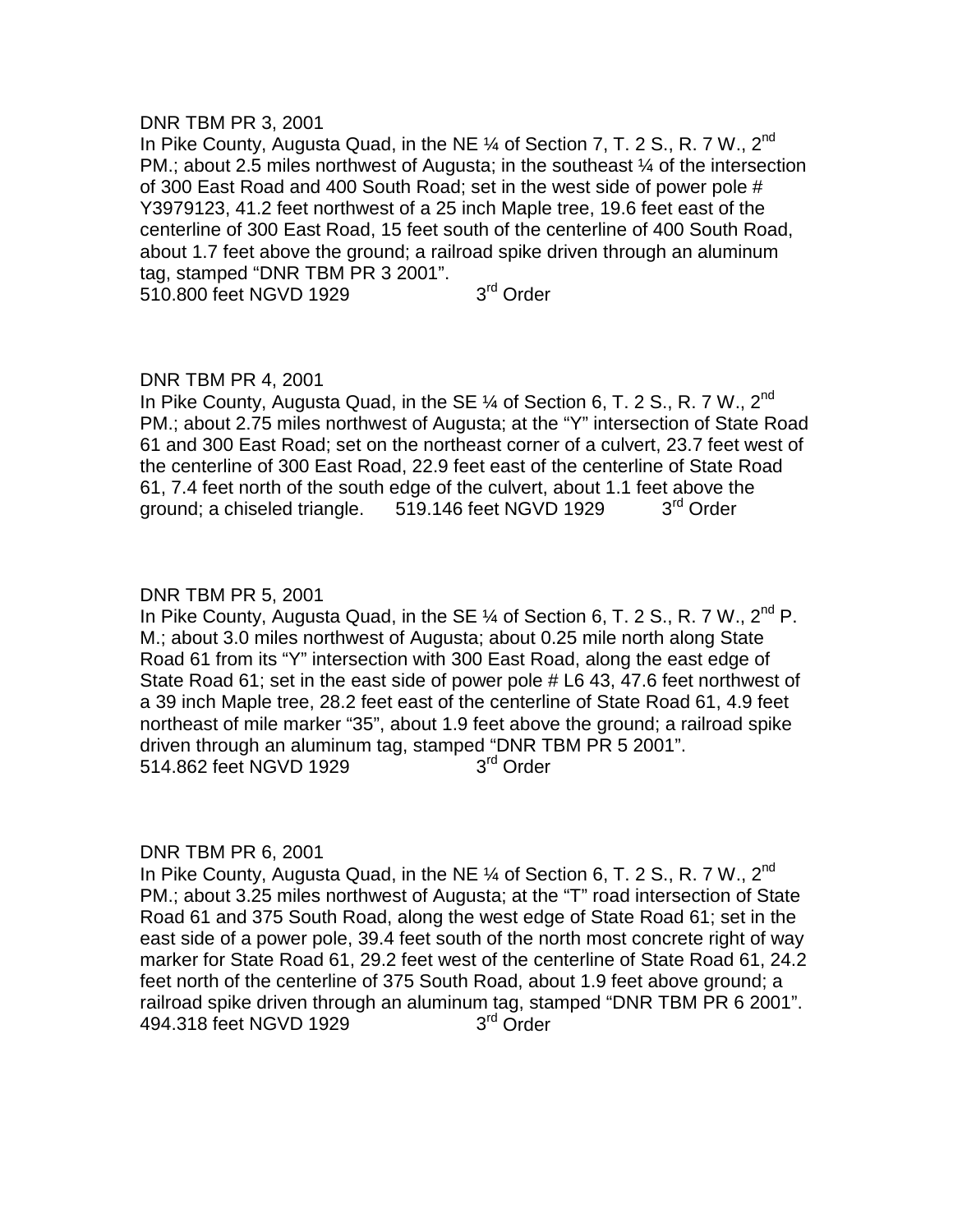## DNR TBM PR 7, 2001

In Pike County, Winslow Quad, in the NE 1/4 of Section 6, T. 2 S., R. 7 W., 2<sup>nd</sup> P.M.; about 0.25 miles southwest of Winslow; at the Southern railroad bridge over the Patoka River; set in the top of the northwest concrete headwall, 138.1 feet east of the centerline of State Road 61, 12.5 north of the centerline of railroad tracks, 0.8 foot south on the north face of northwest concrete headwall, 1.5 feet above the ground; a chiseled triangle. 433.740 feet NGVD 1929 3<sup>rd</sup> Order

DNR TBM PR 8, 2001

In Pike County, Winslow Quad, in the SW 1/4 of Section 32, T. 1 S., R. 7 W., 2<sup>nd</sup> P.M.; at Winslow; across from the post office, at the northeast ¼ of the intersection of State Road 61 and Lafayette Street; set on the top of the curb, 31.1 feet north of the centerline of Lafayette Street, 19.1 feet east of the centerline State Road 61, 0.9 foot west of a light pole, 0.4 foot above the highway; a chiseled triangle. 451.688 feet NGVD 1929 3rd Order

# DNR TBM PR 9, 2001

In Pike County, Winslow Quad, in the NW 1/4 of Section 32, T. 1 S., R. 7 W., 2<sup>nd</sup> P.M.; at the north end of Winslow; about 0.35 miles north along State Road 61 from the post office, at the intersection of State Road 61 and Jackson Street; in the northwest ¼ of the intersection, on the west edge of State Road 61; set in the west side of power pole # L121, 29.4 feet west of the centerline State Road 61, 38.4 feet north of the fire hydrant, 49.0 feet northeast of power pole # 1 21A on Jackson Street, about 1.8 feet above the ground; a railroad spike driven through an aluminum tag, stamped "DNR TBM PR 9 2001".<br>453.784 feet NGVD 1929 3<sup>rd</sup> Order 453.784 feet NGVD 1929

## DNR TBM PR 10, 2001

In Pike County, Winslow Quad, in the NW 1/4 of Section 32, T. 1 S., R. 7 W., 2<sup>nd</sup> P.M.; about 0.25 miles north of Winslow; about 0.65 mile north along State Road 61 from the post office, along the west side of State Road 61, at the Sunset Drive-In Theater; set in the east side of power pole # 92223, 51.8 feet west of the centerline of State Road 61, 22.6 feet north of the centerline of a gravel driveway for the Sunset Drive-In theater, 140.7 feet south of a paved driveway for the Winslow Sawmill, about 1.9 feet above the ground; a railroad spike driven through an aluminum tag, stamped "DNR TBM PR 10 2001".<br>461.246 feet NGVD 1929  $3<sup>rd</sup>$  Order 461.246 feet NGVD 1929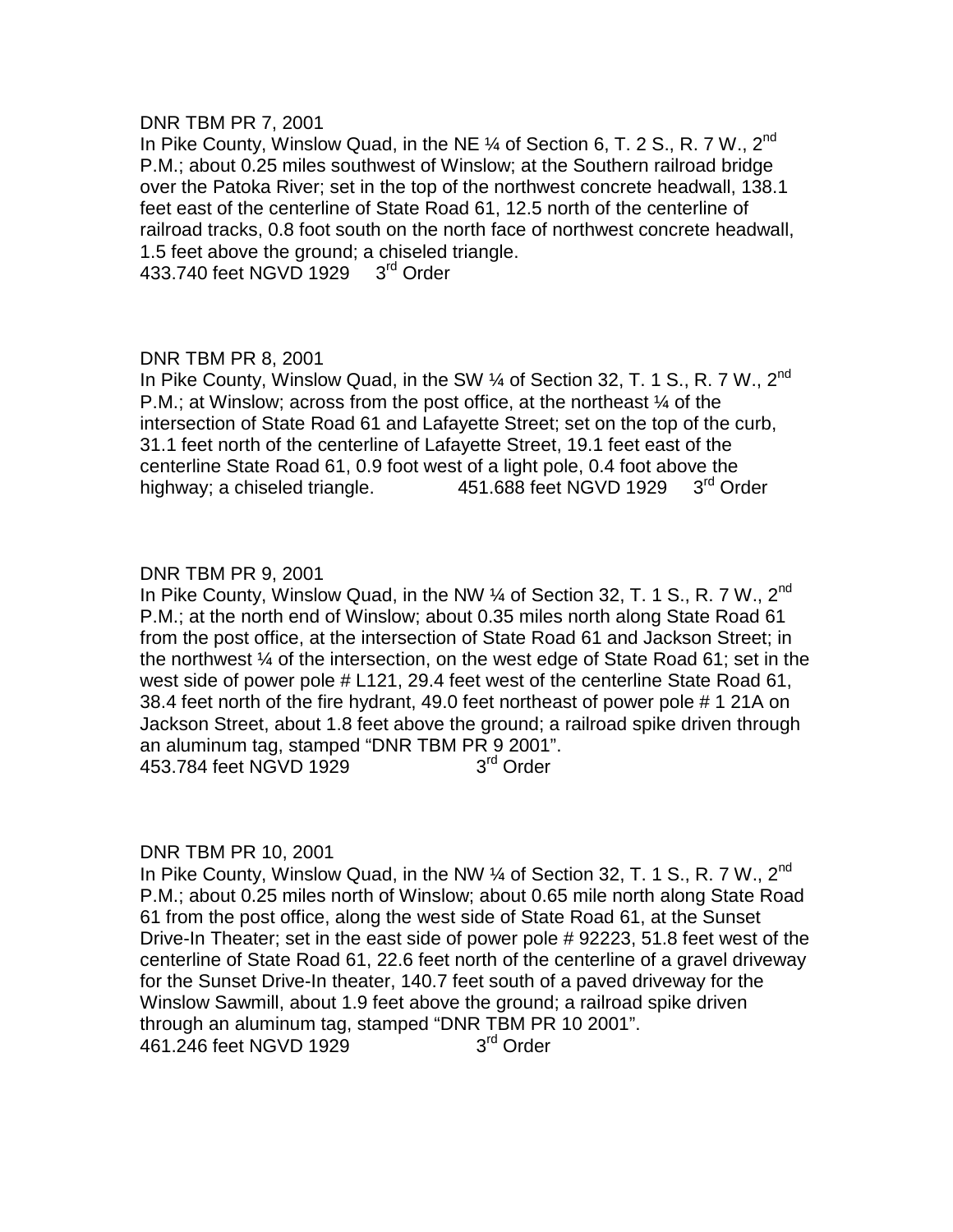#### DNR TBM PR 11, 2001

In Pike County, Winslow Quad, in the NW 1/4 of Section 32, T. 1 S., R. 7 W., 2<sup>nd</sup> P.M.; at Winslow; at the "T" road intersection of Third Street and Factory Avenue, in the northeast  $\frac{1}{4}$  of the intersection; set in the south side of power pole # 84/19 with a light and a transformer, 23 feet north of the centerline of Factory Avenue, 18 feet east of the centerline Third Street, 33 feet east of and across Third Street from a metal "STOP" sign post, 33 feet east of and across Third Street from a metal "road" sign post, 27.6 feet northeast of the center of a metal manhole cover in the centerline intersection of Factory Avenue and Third Street, about 1.7 feet above the ground; a railroad spike driven through a (backwards) aluminum tag, stamped "DNR TBM PR 11 2001".

451.474 feet NGVD 1929 3<sup>rd</sup> Order

## IDOH BM V 871/63

In Pike County, Winslow Quad, in the SW 1/4 of Section 30, T. 1 S., R. 7 W., 2<sup>nd</sup> P.M.; about 0.4 mile north of Winslow; set on the southwest side of the State Road 61 concrete bridge over Stone Coe Creek, 23.5 feet southwest of the centerline of State Road 61, 1.7 feet northwest of the southeast end of the southwest concrete guardrail, 0.4 foot northeast of the southwest face of the guardrail, about 2.8 feet above the ground; a Indiana Department of Highways tablet, stamped "V 871 63 437.20".

437.187 feet NGVD 1929 3<sup>rd</sup> Order

# USGS BM 98 WSM 1958 520

In Pike County, Winslow Quad, in the NE 1/4 of Section 30, T. 1 S., R. 7 W., 2<sup>nd</sup> P.M.; about 1.2 miles northwest of Winslow; about 0.5 mile generally north along State Road 61 from its intersection with 150 South Road (Sugar Ridge Road) to a small culvert under State Road 61; set in the top of the west concrete headwall of the culvert, 175 feet south of the centerline of 100 South Road, 25 feet west of the centerline of State Road 61, about 65 feet north of the centerline of a gravel drive to the west (#1048 Marion Baker), 4.5 feet south of the north end of the concrete headwall, 4.5 feet north of the south end of the headwall, about 5 feet below State Road 61; a U.S. Geological Survey bench mark tablet, stamped "520 98 WSM 1958".

519.495 feet NGVD 1929 3<sup>rd</sup> Order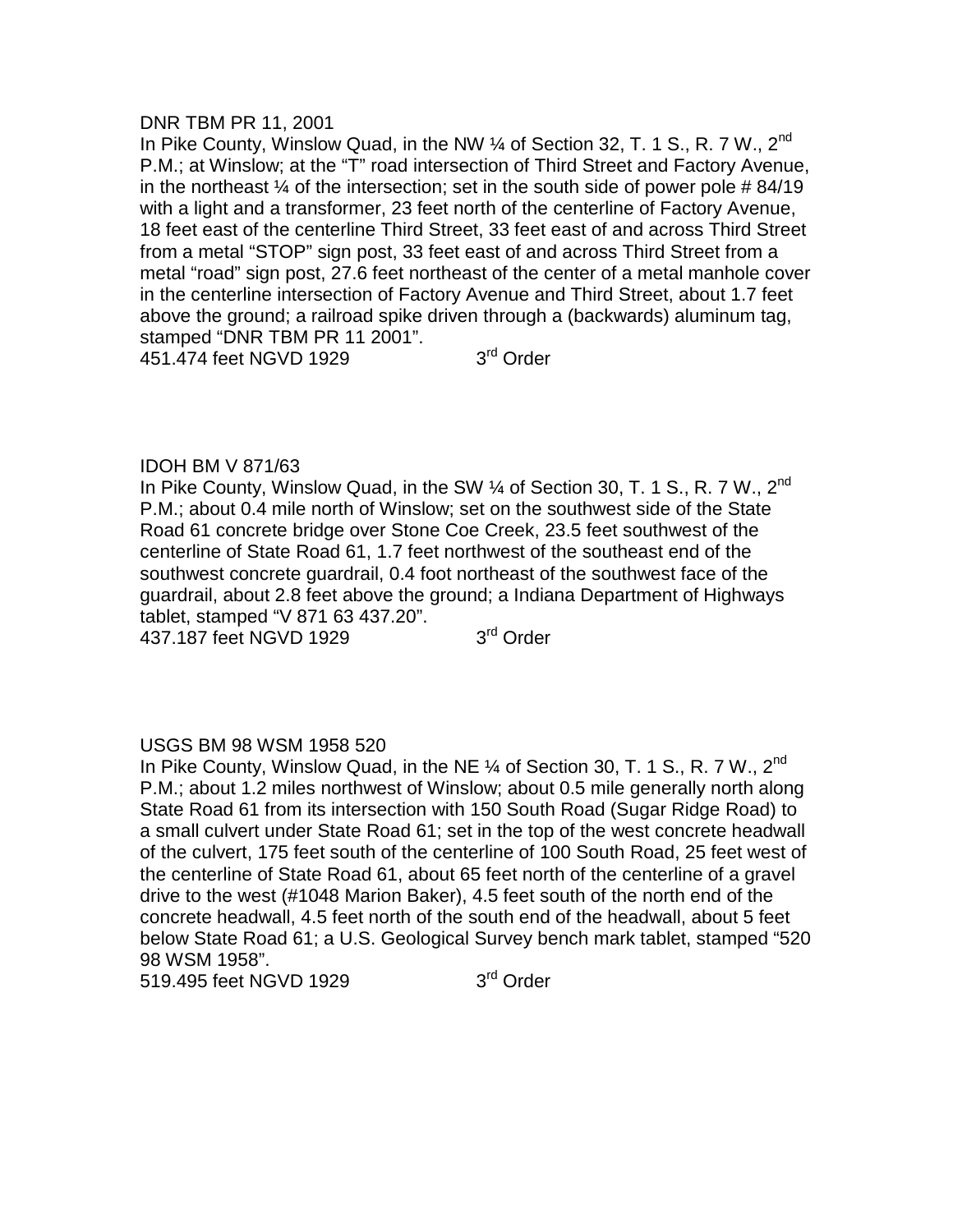## IDOT BM V 887 63

In Pike County, Winslow Quad, in the NE 1/4 of Section 6, T. 2 S., R. 7 W., 2<sup>nd</sup> P.M.; about 0.6 mile southwest of Winslow; at a concrete State Road 61 bridge over an overflow channel for the Patoka River; set on top of the southwest end of the northwest concrete guardrail of the bridge. 17 feet northwest of the centerline of State Road 61, 16.8 feet northeast of the southwest end of the concrete guardrail, 0.4 foot southeast of the northwest face of the guardrail, about 2.9 feet above the road; a Indiana Department of Transportation tablet, stamped "V 887 63 457.56".

437.209 feet NGVD 1929 3<sup>rd</sup> Order

## IDOT BM V 918 63

In Pike County, Winslow Quad, in the SW 1/4 of Section 32, T. 1 S., R. 7 W., 2<sup>nd</sup> P.M.; at Winslow; at the concrete State Road 61 bridge over the Patoka River, on the northwest side of the bridge; set on top of the south headwall, 21.3 feet northwest of the centerline of State Road 61, 3.6 feet northeast of the southwest end of the concrete headwall, 0.6 foot southeast of the northwest face of the headwall, about 0.7 foot above the ground; a Indiana Department of Transportation tablet, stamped "V 918 63" 431.956 feet NGVD 1929 3<sup>rd</sup> Order

## ISHC BM V620 63

In Pike County, Glendale Quad., set in the NE ¼ of section 7, T. 1 N., R. 6 W., 2<sup>nd</sup> P. M. About 2 miles southwest of Glendale. Set in the southwest concrete bridge abutment of the S. R. 257 bridge over the East Fork White River. 23 feet west of the centerline of S. R. 257, 10.3 feet north of a County Line sign post, 0.5 foot east of the west face of the concrete bridge abutment. About level with the road surface. An INDIANA STATE HIGHWAY COMMISSION benchmark tablet stamped "V620 63" 3<sup>rd</sup> Order 451.161 feet